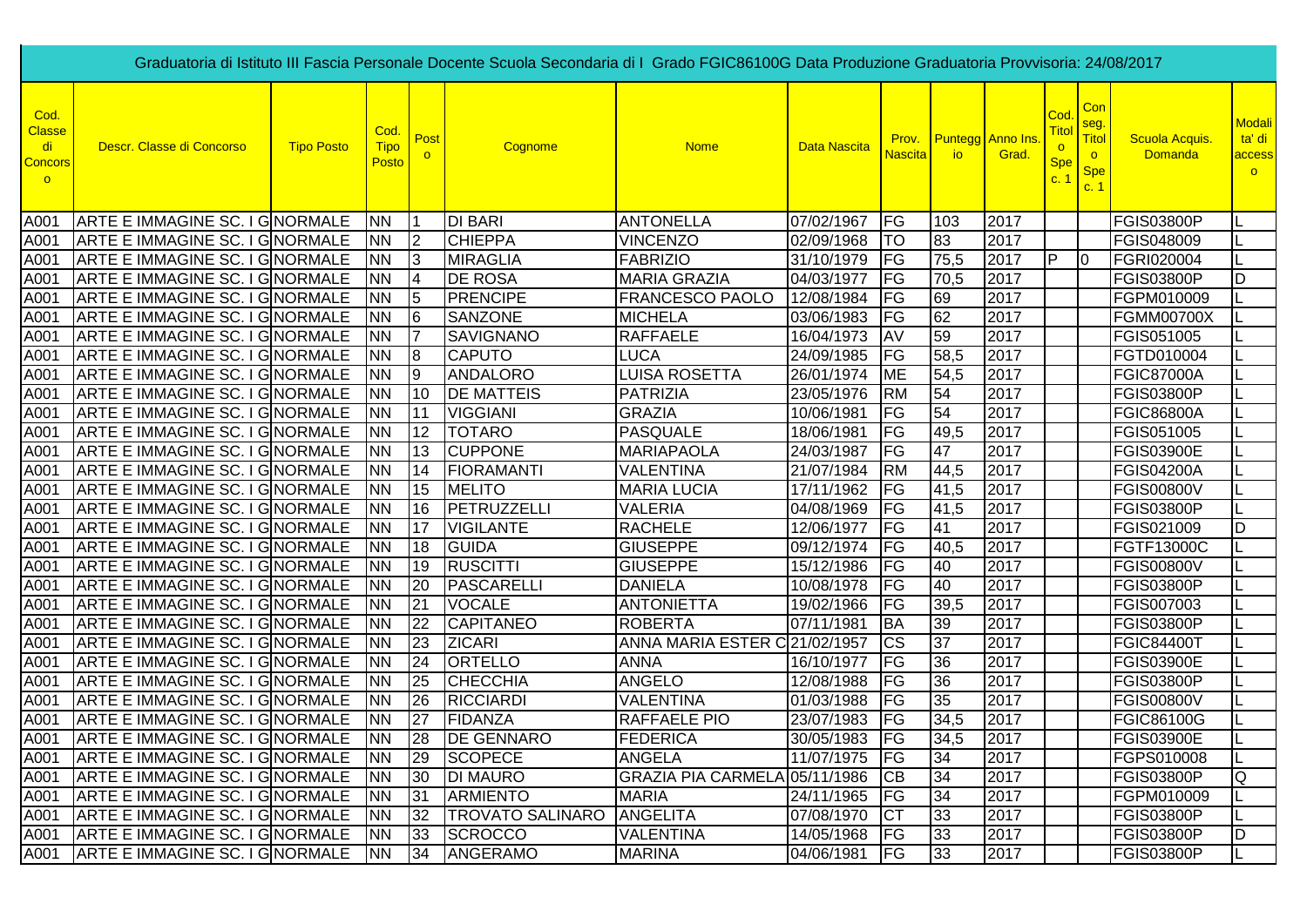| Cod.<br><b>Classe</b><br>di<br><b>Concors</b><br>$\circ$ | Descr. Classe di Concorso              | <b>Tipo Posto</b> | Cod.<br><b>Tipo</b><br><b>Posto</b> | Post        | Cognome             | <b>Nome</b>                  | <b>Data Nascita</b> | Prov.<br><b>Nascita</b> | <b>Puntegg</b> Anno Ins<br><b>io</b> | Grad. | Cod<br><u>Titol</u><br>$\circ$<br><b>Spe</b><br>C <sup>2</sup> | Con<br>seg.<br>Titol<br>$\circ$<br><b>Spe</b><br>c. 1 | <b>Scuola Acquis</b><br><b>Domanda</b> | <b>Modali</b><br>ta' di<br>access<br>$\circ$ |
|----------------------------------------------------------|----------------------------------------|-------------------|-------------------------------------|-------------|---------------------|------------------------------|---------------------|-------------------------|--------------------------------------|-------|----------------------------------------------------------------|-------------------------------------------------------|----------------------------------------|----------------------------------------------|
| A001                                                     | <b>ARTE E IMMAGINE SC. I GINORMALE</b> |                   | <b>INN</b>                          | 35          | DALESSANDRO         | <b>DANIELA</b>               | 02/01/1967          | <b>FG</b>               | 33                                   | 2017  |                                                                |                                                       | <b>FGIS03900E</b>                      |                                              |
| A001                                                     | ARTE E IMMAGINE SC. I GINORMALE        |                   | <b>NN</b>                           | 36          | <b>NATOLA</b>       | <b>CHIARA</b>                | 28/09/1975          | FG                      | 33                                   | 2017  |                                                                |                                                       | FGRI020004                             |                                              |
| A001                                                     | ARTE E IMMAGINE SC. I GINORMALE        |                   | <b>NN</b>                           | 37          | <b>DELLI CARRI</b>  | <b>FRANCESCA</b>             | 30/08/1992          | FG                      | 33                                   | 2017  |                                                                |                                                       | <b>FGIS00800V</b>                      |                                              |
| A001                                                     | ARTE E IMMAGINE SC. I GINORMALE        |                   | <b>NN</b>                           | 38          | <b>GANGAI</b>       | <b>PAOLA</b>                 | 31/12/1991          | FG                      | 33                                   | 2017  |                                                                |                                                       | <b>FGIS00800V</b>                      |                                              |
| A001                                                     | <b>ARTE E IMMAGINE SC. I GINORMALE</b> |                   | <b>NN</b>                           | 39          | <b>VERDEROSA</b>    | <b>BARBARA</b>               | 10/03/1991          | FG                      | 33                                   | 2017  |                                                                |                                                       | <b>FGIS04700D</b>                      |                                              |
| A001                                                     | ARTE E IMMAGINE SC. I GNORMALE         |                   | <b>NN</b>                           | 40          | <b>STELLA</b>       | <b>VALERIA</b>               | 28/10/1988          | FG                      | 33                                   | 2017  |                                                                |                                                       | FGIS051005                             |                                              |
| A001                                                     | ARTE E IMMAGINE SC. I GNORMALE         |                   | <b>NN</b>                           | <b>41</b>   | <b>DE MARTINO</b>   | <b>ANNA RITA</b>             | 11/10/1988          | FG                      | 33                                   | 2017  |                                                                |                                                       | <b>FGMM00400C</b>                      | ID                                           |
| A001                                                     | ARTE E IMMAGINE SC. I GINORMALE        |                   | <b>NN</b>                           | 42          | <b>BENEVENTI</b>    | <b>FRANCESCA</b>             | 22/09/1985          | FG                      | 33                                   | 2017  |                                                                |                                                       | FGIS051005                             |                                              |
| A001                                                     | ARTE E IMMAGINE SC. I GNORMALE         |                   | <b>NN</b>                           | 43          | <b>PACILLI</b>      | LILIA                        | 12/11/1989          | FG                      | 32,5                                 | 2017  |                                                                |                                                       | FGIC864003                             |                                              |
| A001                                                     | ARTE E IMMAGINE SC. I GNORMALE         |                   | <b>NN</b>                           | 44          | <b>MUNDO</b>        | <b>MICHELE</b>               | 14/01/1987          | <b>BA</b>               | 32,5                                 | 2017  |                                                                |                                                       | <b>FGIS03700V</b>                      |                                              |
| A001                                                     | ARTE E IMMAGINE SC. I GNORMALE         |                   | <b>NN</b>                           | 45          | <b>STANZIALE</b>    | <b>IOLE</b>                  | 15/04/1989          | FG                      | 32                                   | 2017  |                                                                |                                                       | <b>FGIS00800V</b>                      |                                              |
| A001                                                     | <b>ARTE E IMMAGINE SC. I G NORMALE</b> |                   | <b>NN</b>                           | 46          | <b>APICELLA</b>     | <b>GIOVANNA</b>              | 09/02/1989          | FG                      | 30                                   | 2017  |                                                                |                                                       | FGIC820009                             |                                              |
| A001                                                     | <b>ARTE E IMMAGINE SC. I G NORMALE</b> |                   | <b>NN</b>                           | 47          | <b>ANGARANO</b>     | <b>GIACOMO</b>               | 14/01/1983          | <b>BA</b>               | 30                                   | 2017  |                                                                |                                                       | <b>FGIS04700D</b>                      |                                              |
| A001                                                     | <b>ARTE E IMMAGINE SC. I GINORMALE</b> |                   | <b>NN</b>                           | 48          | <b>TRENTALANGE</b>  | <b>GRAZIA MARIA CRIST</b>    | 22/05/1978          | FG                      | 30                                   | 2017  |                                                                |                                                       | <b>FGIS03800P</b>                      |                                              |
| A001                                                     | <b>ARTE E IMMAGINE SC. I GINORMALE</b> |                   | <b>NN</b>                           | <b>49</b>   | <b>MONTESANO</b>    | <b>ANNA FILOMENA</b>         | 23/07/1988          | FG                      | 29,5                                 | 2017  |                                                                |                                                       | <b>FGIS03800P</b>                      |                                              |
| A001                                                     | ARTE E IMMAGINE SC. I GINORMALE        |                   | <b>NN</b>                           | 50          | <b>DE MASI</b>      | <b>MARCO</b>                 | 03/09/1982          | <b>BN</b>               | 29,5                                 | 2017  |                                                                |                                                       | FGPM03000E                             |                                              |
| A001                                                     | ARTE E IMMAGINE SC. I G NORMALE        |                   | <b>NN</b>                           | 51          | <b>CIPRIANO</b>     | <b>MICHELE</b>               | 16/09/1983          | AV                      | 29                                   | 2017  |                                                                |                                                       | FGIS051005                             |                                              |
| A001                                                     | ARTE E IMMAGINE SC. I GNORMALE         |                   | <b>NN</b>                           | 52          | <b>SCIOTTI</b>      | <b>STEFANIA</b>              | 30/08/1988          | <b>BA</b>               | 29                                   | 2017  |                                                                |                                                       | <b>FGIS04700D</b>                      |                                              |
| A001                                                     | <b>ARTE E IMMAGINE SC. I GINORMALE</b> |                   | <b>NN</b>                           | 53          | <b>PRATTICHIZZO</b> | <b>FRANCESCA</b>             | 21/12/1990          | FG                      | 28,5                                 | 2017  |                                                                |                                                       | <b>FGIS02900X</b>                      |                                              |
| A001                                                     | ARTE E IMMAGINE SC. I GINORMALE        |                   | <b>NN</b>                           | 54          | <b>COLANGELO</b>    | ROCCO ALESSANDRO 27/04/1988  |                     | FG                      | 28                                   | 2017  |                                                                |                                                       | <b>FGTD08000A</b>                      |                                              |
| A001                                                     | ARTE E IMMAGINE SC. I GINORMALE        |                   | <b>NN</b>                           | 55          | <b>SIMONE</b>       | <b>GIUSEPPINA</b>            | 02/02/1981          | TO                      | 27,5                                 | 2017  |                                                                |                                                       | <b>FGIS03800P</b>                      |                                              |
| A001                                                     | ARTE E IMMAGINE SC. I GNORMALE         |                   | <b>NN</b>                           | 56          | <b>COGLIANI</b>     | <b>CARMINE</b>               | 17/07/1968          | AV                      | 27,5                                 | 2017  |                                                                |                                                       | FGIS051005                             |                                              |
| A001                                                     | <b>ARTE E IMMAGINE SC. I GINORMALE</b> |                   | INN                                 | 57          | <b>CURATO</b>       | <b>MARCO</b>                 | 03/08/1974          | FG                      | 26,5                                 | 2017  |                                                                |                                                       | FGPS040004                             |                                              |
| A001                                                     | ARTE E IMMAGINE SC. I GNORMALE         |                   | <b>NN</b>                           | 58          | <b>MAFROLLA</b>     | <b>IVANO</b>                 | $\sqrt{24/07}/1974$ | FG                      | 26,5                                 | 2017  |                                                                |                                                       | <b>FGIC82900Q</b>                      |                                              |
| A001                                                     | ARTE E IMMAGINE SC. I GINORMALE        |                   | <b>NN</b>                           | 59          | <b>CARELLA</b>      | <b>MARIO DANILO</b>          | 05/07/1986          | FG                      | 26,5                                 | 2017  |                                                                |                                                       | FGTD060005                             |                                              |
| A001                                                     | ARTE E IMMAGINE SC. I GINORMALE        |                   | <b>NN</b>                           | 60          | <b>SACCO</b>        | <b>MICHELE</b>               | 23/07/1970          | $\overline{FG}$         | 26,5                                 | 2017  |                                                                |                                                       | <b>FGMM11100C</b>                      |                                              |
| A001                                                     | ARTE E IMMAGINE SC. I GNORMALE         |                   | <b>NN</b>                           | 61          | <b>CAMPANELLA</b>   | <b>SIMONA</b>                | 21/03/1981          | <b>IFG</b>              | 26                                   | 2017  |                                                                |                                                       | <b>FGIS03800P</b>                      |                                              |
| A001                                                     | ARTE E IMMAGINE SC. I GINORMALE        |                   | <b>NN</b>                           | 62          | <b>GRIECO</b>       | <b>MICHELA</b>               | 04/09/1971          | $F$ G                   | $\overline{26}$                      | 2017  |                                                                |                                                       | <b>FGIS04700D</b>                      |                                              |
| A001                                                     | ARTE E IMMAGINE SC. I GNORMALE         |                   | <b>INN</b>                          | 63          | <b>FACENNA</b>      | <b>GIACOMO</b>               | 27/07/1966          | FG                      | 25,5                                 | 2017  |                                                                |                                                       | FGIC806003                             |                                              |
|                                                          | A001 ARTE E IMMAGINE SC. I GNORMALE NN |                   |                                     | $\sqrt{64}$ | <b>SCARANO</b>      | <b>VINCENZA PIA</b>          | 14/02/1990 CB       |                         | 25                                   | 2017  |                                                                |                                                       | <b>FGIS044002</b>                      |                                              |
|                                                          | A001 ARTE E IMMAGINE SC. I GNORMALE    |                   | INN.                                | 65          | <b>STABILE</b>      | <b>GIUSEPPE</b>              | 13/07/1984 BR       |                         | $\overline{25}$                      | 2017  |                                                                |                                                       | <b>FGIS00800V</b>                      |                                              |
|                                                          | A001 ARTE E IMMAGINE SC. I GNORMALE    |                   | INN.                                | 66          | <b>VAIRA</b>        | FRANCESCO SAVERIO 02/04/1971 |                     | IFG.                    | 24,5                                 | 2017  |                                                                |                                                       | <b>FGIC86500V</b>                      |                                              |
|                                                          | A001 ARTE E IMMAGINE SC. I GNORMALE    |                   | <b>NN</b>                           | 67          | <b>ZULLO</b>        | <b>ANTONELLA</b>             | 11/06/1982   FG     |                         | 24,5                                 | 2017  |                                                                |                                                       | FGPS010008                             |                                              |
|                                                          | A001 ARTE E IMMAGINE SC. I GNORMALE    |                   | <b>NN</b>                           | 168         | MARZULLO            | <b>GERARDO</b>               | 21/12/1961          | <b>AV</b>               | 24,5                                 | 2017  |                                                                |                                                       | <b>FGIC813006</b>                      |                                              |
|                                                          | A001 ARTE E IMMAGINE SC. I GNORMALE    |                   | <b>NN</b>                           | 69          | POZZUTO             | <b>LORENZO</b>               | 06/09/1975   FG     |                         | 24                                   | 2017  |                                                                |                                                       | FGTD060005                             |                                              |
|                                                          | A001 ARTE E IMMAGINE SC. I GNORMALE    |                   | <b>NN</b>                           | 70          | CAPPIELLO           | <b>MARIA TERESA</b>          | 24/02/1988   FG     |                         | 22,5                                 | 2017  |                                                                |                                                       | FGIS04600N                             |                                              |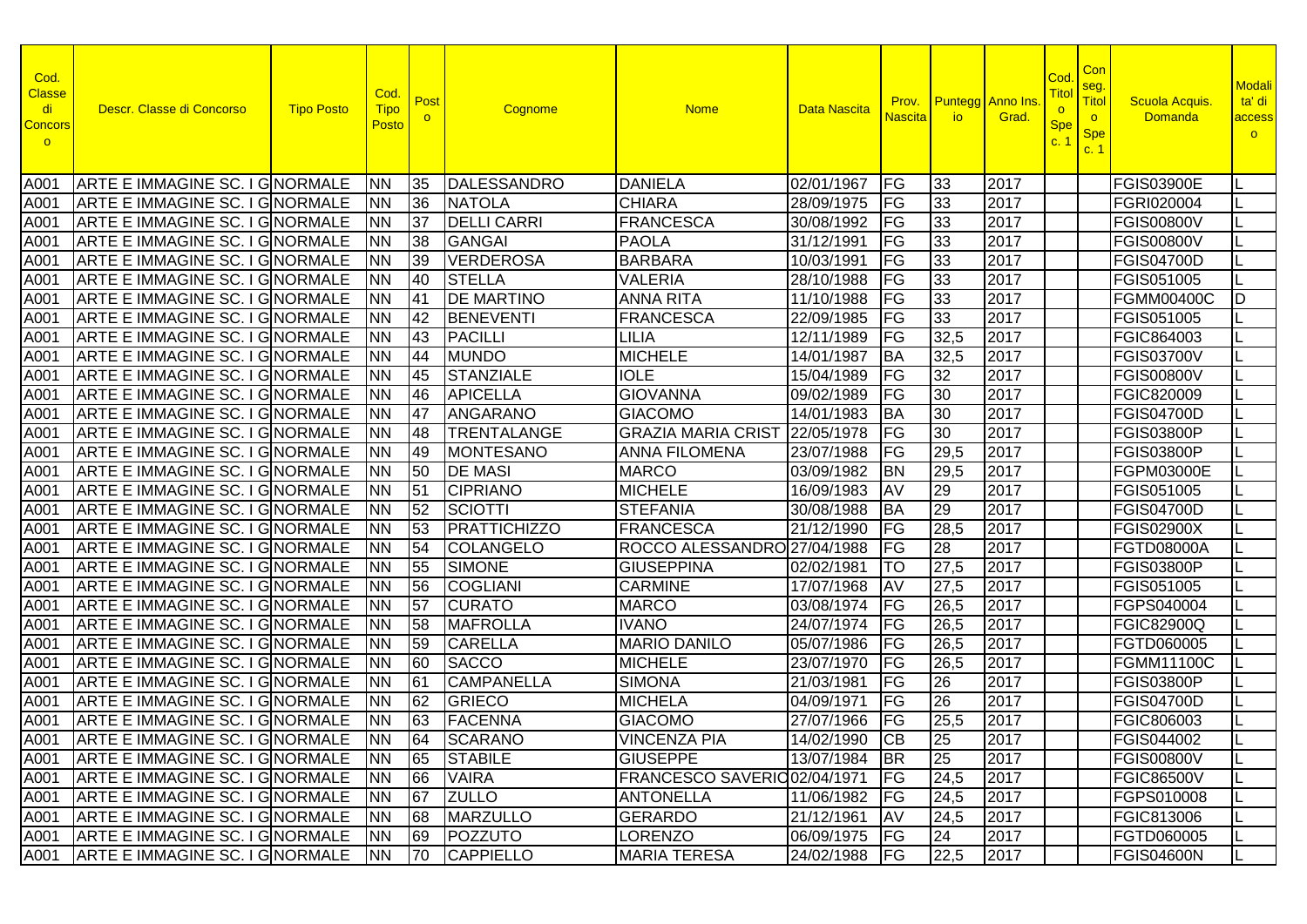| Cod.<br><b>Classe</b><br>di<br><b>Concors</b><br>$\circ$ | Descr. Classe di Concorso                      | <b>Tipo Posto</b> | Cod.<br><b>Tipo</b><br>Posto | Post<br>$\circ$ | Cognome             | <b>Nome</b>                  | <b>Data Nascita</b> | <b>Nascita</b> | io io l         | <b>Prov.</b> Puntegg Anno Ins<br>Grad. | Co<br>Titol<br>$\circ$<br><b>Spe</b><br>C <sub>1</sub> | Con<br>seg.<br><b>Titol</b><br>$\circ$<br><b>Spe</b><br>c.1 | Scuola Acquis.<br><b>Domanda</b> | Modali<br>ta' di<br>access<br>$\circ$ |
|----------------------------------------------------------|------------------------------------------------|-------------------|------------------------------|-----------------|---------------------|------------------------------|---------------------|----------------|-----------------|----------------------------------------|--------------------------------------------------------|-------------------------------------------------------------|----------------------------------|---------------------------------------|
| A001                                                     | ARTE E IMMAGINE SC. I GNORMALE                 |                   | <b>INN</b>                   | 171             | <b>TRIVENTI</b>     | <b>ROCCO</b>                 | 26/01/1977          | <b>FG</b>      | 18,5            | 2017                                   |                                                        |                                                             | <b>FGMM00400C</b>                | D                                     |
| A001                                                     | ARTE E IMMAGINE SC. I GNORMALE                 |                   | <b>INN</b>                   | 72              | SCIOTTI             | <b>STEFANIA</b>              | 30/08/1988          | <b>BA</b>      | 0               | 2017                                   |                                                        |                                                             | <b>FGIS04700D</b>                |                                       |
| A001                                                     | ARTE E IMMAGINE SC. I GINORMALE                |                   | <b>INN</b>                   | 73              | <b>MONACO</b>       | <b>FILOMENA</b>              | 16/08/1983          | FG             | 0               | 2017                                   |                                                        |                                                             | FGPM03000E                       |                                       |
| A022                                                     | ITAL., STORIA, ED. CIVICA, GNORMALE            |                   | <b>INN</b>                   |                 | <b>FRATTA</b>       | <b>ROSA</b>                  | 29/07/1965          | FG             | 185,5           | 2017                                   |                                                        |                                                             | <b>FGIC82300R</b>                |                                       |
| A022                                                     | ITAL., STORIA, ED. CIVICA, GNORMALE            |                   | <b>NN</b>                    | 2               | <b>DI FRANCESCO</b> | <b>TIZIANA</b>               | 01/05/1978          | FG             | 108,5           | 2017                                   |                                                        |                                                             | FGRH010002                       |                                       |
| A022                                                     | ITAL., STORIA, ED. CIVICA, GNORMALE            |                   | <b>NN</b>                    | 3               | <b>FALCONE</b>      | <b>ROSA ANNA</b>             | 06/09/1966          | FG             | 107             | 2017                                   |                                                        |                                                             | <b>FGIC87400N</b>                |                                       |
| A022                                                     | ITAL., STORIA, ED. CIVICA, GNORMALE            |                   | <b>NN</b>                    | 14              | <b>CHIROLLI</b>     | <b>ANNA GRAZIA</b>           | 21/07/1984          | FG             | 102,5           | 2017                                   |                                                        |                                                             | FGPS010008                       |                                       |
| A022                                                     | ITAL., STORIA, ED. CIVICA, GNORMALE            |                   | <b>NN</b>                    | 15              | <b>SPINAZZOLA</b>   | <b>MARIA ANTONIETTA</b>      | 11/05/1982          | <b>FG</b>      | 98              | 2017                                   |                                                        |                                                             | FGPS010008                       |                                       |
| A022                                                     | ITAL., STORIA, ED. CIVICA, GNORMALE            |                   | <b>NN</b>                    | l6              | <b>CASCIOLI</b>     | <b>VENUSIA</b>               | 22/01/1979          | <b>FG</b>      | 94,5            | 2017                                   |                                                        |                                                             | <b>FGIS00800V</b>                |                                       |
| A022                                                     | ITAL., STORIA, ED. CIVICA, GNORMALE            |                   | <b>NN</b>                    | 17              | <b>PISTILLO</b>     | <b>ANNA</b>                  | 31/08/1986          | <b>FG</b>      | 93,5            | 2017                                   |                                                        |                                                             | <b>FGMM04100B</b>                |                                       |
| A022                                                     | ITAL., STORIA, ED. CIVICA, GNORMALE            |                   | <b>NN</b>                    | 18              | <b>PIERNO</b>       | <b>MARIDA</b>                | 07/11/1977          | <b>BA</b>      | 79              | 2017                                   |                                                        |                                                             | FGPS010008                       |                                       |
| A022                                                     | ITAL., STORIA, ED. CIVICA, GNORMALE            |                   | <b>NN</b>                    | 19              | <b>DE CAPUA</b>     | <b>GIUSEPPINA</b>            | 14/12/1975          | <b>FG</b>      | 78              | 2017                                   |                                                        |                                                             | FGEE00900L                       |                                       |
| A022                                                     | ITAL., STORIA, ED. CIVICA, GNORMALE            |                   | <b>NN</b>                    | 110             | PALADINO            | <b>CARMELA</b>               | 10/05/1980          | EE             | 75,5            | 2017                                   |                                                        |                                                             | FGIC820009                       |                                       |
| A022                                                     | ITAL., STORIA, ED. CIVICA, GNORMALE            |                   | <b>INN</b>                   | l11             | <b>MANGIALARDI</b>  | <b>NUNZIA MARIA</b>          | 21/04/1979          | <b>BA</b>      | 75              | 2017                                   |                                                        |                                                             | <b>FGMM00400C</b>                |                                       |
| A022                                                     | ITAL., STORIA, ED. CIVICA, GNORMALE            |                   | <b>NN</b>                    | 12              | <b>CAPUTO</b>       | <b>ADRIANA</b>               | 20/05/1979          | <b>IFG</b>     | 72,5            | 2017                                   |                                                        |                                                             | <b>FGIC84600D</b>                |                                       |
| A022                                                     | ITAL., STORIA, ED. CIVICA, GNORMALE            |                   | <b>NN</b>                    | 13              | <b>TORRACO</b>      | MARIANNA FRANCESO 05/11/1984 |                     | <b>IFG</b>     | 72              | 2017                                   |                                                        |                                                             | FGRH02001N                       |                                       |
| A022                                                     | ITAL.,STORIA,ED.CIVICA,GNORMALE                |                   | <b>NN</b>                    | 14              | LO BASSO            | <b>MARIANNA</b>              | 13/11/1979          | <b>BA</b>      | 72              | 2017                                   |                                                        |                                                             | <b>FGMM04100B</b>                |                                       |
| A022                                                     | ITAL.,STORIA,ED.CIVICA,GNORMALE                |                   | <b>NN</b>                    | 15              | <b>DELLI CARRI</b>  | <b>VALERIA</b>               | 23/04/1975          | <b>FG</b>      | 71,5            | 2017                                   | IP.                                                    | 10                                                          | FGPM03000E                       | Q                                     |
| A022                                                     | ITAL., STORIA, ED. CIVICA, GNORMALE            |                   | <b>NN</b>                    | 16              | <b>RUSSO</b>        | <b>CARLA</b>                 | 14/10/1978          | FG             | 69              | 2017                                   |                                                        |                                                             | FGPS010008                       |                                       |
| A022                                                     | ITAL., STORIA, ED. CIVICA, GNORMALE            |                   | <b>NN</b>                    | 17              | <b>FRONTINO</b>     | <b>VALENTINA</b>             | 05/03/1982          | FG             | $\overline{68}$ | 2017                                   |                                                        |                                                             | <b>FGIC87400N</b>                | Q                                     |
| A022                                                     | ITAL., STORIA, ED. CIVICA, GNORMALE            |                   | <b>NN</b>                    | 18              | <b>LEONE</b>        | <b>MARIANNA</b>              | 10/06/1984          | FG             | 67              | 2017                                   |                                                        |                                                             | FGIS051005                       |                                       |
| A022                                                     | ITAL., STORIA, ED. CIVICA, GNORMALE            |                   | <b>NN</b>                    | 19              | PETRELLA            | <b>INCORONATA</b>            | 21/11/1977          | <b>FG</b>      | 65,5            | 2017                                   |                                                        |                                                             | <b>FGIS04600N</b>                | Q                                     |
| A022                                                     | ITAL., STORIA, ED. CIVICA, GNORMALE            |                   | <b>INN</b>                   | 20              | <b>PUCCI</b>        | <b>ADRIANA</b>               | 22/08/1982          | FG             | 64              | 2017                                   |                                                        |                                                             | <b>FGIS00800V</b>                |                                       |
| A022                                                     | ITAL., STORIA, ED. CIVICA, GNORMALE            |                   | <b>INN</b>                   | $\overline{21}$ | <b>CECE</b>         | <b>STEFANO MICHELE</b>       | 11/10/1984          | <b>IFG</b>     | 61              | 2017                                   |                                                        |                                                             | <b>FGIC85900G</b>                |                                       |
| A022                                                     | ITAL., STORIA, ED. CIVICA, GNORMALE            |                   | <b>NN</b>                    | 22              | <b>PUOPOLO</b>      | <b>DALMAZIA</b>              | 16/09/1977          | <b>IFG</b>     | 60,5            | 2017                                   |                                                        |                                                             | <b>FGIC84600D</b>                |                                       |
| A022                                                     | <b>ITAL., STORIA, ED. CIVICA, GNORMALE</b>     |                   | <b>NN</b>                    | 23              | GRILLO              | <b>ALESSIA</b>               | 08/05/1988          | FG             | 57              | 2017                                   |                                                        |                                                             | FGTD02000P                       |                                       |
| A022                                                     | ITAL., STORIA, ED. CIVICA, GNORMALE            |                   | <b>INN</b>                   | 24              | <b>DELIA</b>        | <b>VALENTINA</b>             | 06/06/1983          | <b>FG</b>      | 57              | 2017                                   |                                                        |                                                             | FGIS051005                       |                                       |
| A022                                                     | ITAL., STORIA, ED. CIVICA, GNORMALE            |                   | <b>NN</b>                    | 25              | <b>PALADINI</b>     | <b>MARIA LUISA</b>           | 23/12/1979          | LE             | 55,5            | 2017                                   |                                                        |                                                             | FGIC869006                       |                                       |
|                                                          | A022  ITAL., STORIA, ED. CIVICA, GNORMALE      |                   | <b>INN</b>                   | 26              | <b>GABRIELE</b>     | <b>GABRIELLA</b>             | 16/06/1982          | $F$ G          | 55              | 2017                                   |                                                        |                                                             | FGPS040004                       |                                       |
|                                                          | A022  ITAL., STORIA, ED. CIVICA, GNORMALE   NN |                   |                              | $\overline{27}$ | SAPONARO            | <b>STEFANIA</b>              | 16/08/1973 FG       |                | 53,5            | 2017                                   |                                                        |                                                             | FGEE00800R                       |                                       |
|                                                          | A022 ITAL.,STORIA,ED.CIVICA,GNORMALE INN       |                   |                              | 28              | <b>CREATURA</b>     | <b>STEFANIA ALDA</b>         | 26/07/1983   FG     |                | 53              | 2017                                   |                                                        |                                                             | FGRI020004                       |                                       |
|                                                          | A022  ITAL., STORIA, ED. CIVICA, GNORMALE      |                   | INN.                         | 29              | PETRELLA            | <b>CARMEN</b>                | 16/07/1982   FG     |                | 50,5            | 2017                                   |                                                        |                                                             | FGPS040004                       |                                       |
|                                                          | A022  ITAL., STORIA, ED. CIVICA, GNORMALE      |                   | <b>NN</b>                    | 30              | <b>CORCETTI</b>     | <b>ANTONELLA</b>             | 20/06/1980   FG     |                | 49              | 2017                                   |                                                        |                                                             | <b>FGMM00700X</b>                |                                       |
|                                                          | A022  ITAL., STORIA, ED. CIVICA, GNORMALE      |                   | <b>NN</b>                    | 31              | <b>MOBILIO</b>      | <b>ANGELA FRANCESCA</b>      | 02/07/1986 FG       |                | 48              | 2017                                   |                                                        |                                                             | <b>FGIS02900X</b>                |                                       |
|                                                          | A022  ITAL., STORIA, ED. CIVICA, GNORMALE      |                   | <b>NN</b>                    | 32              | LO MUZIO            | LAURA                        | 21/01/1984   FG     |                | 48              | 2017                                   |                                                        |                                                             | FGPM03000E                       |                                       |
|                                                          | A022  ITAL., STORIA, ED. CIVICA, GNORMALE      |                   | <b>NN</b>                    |                 | 33 SANTORO          | <b>LEONILDE</b>              | 27/08/1984   FG     |                | 46,5            | 2017                                   |                                                        |                                                             | FGPS040004                       | IQ.                                   |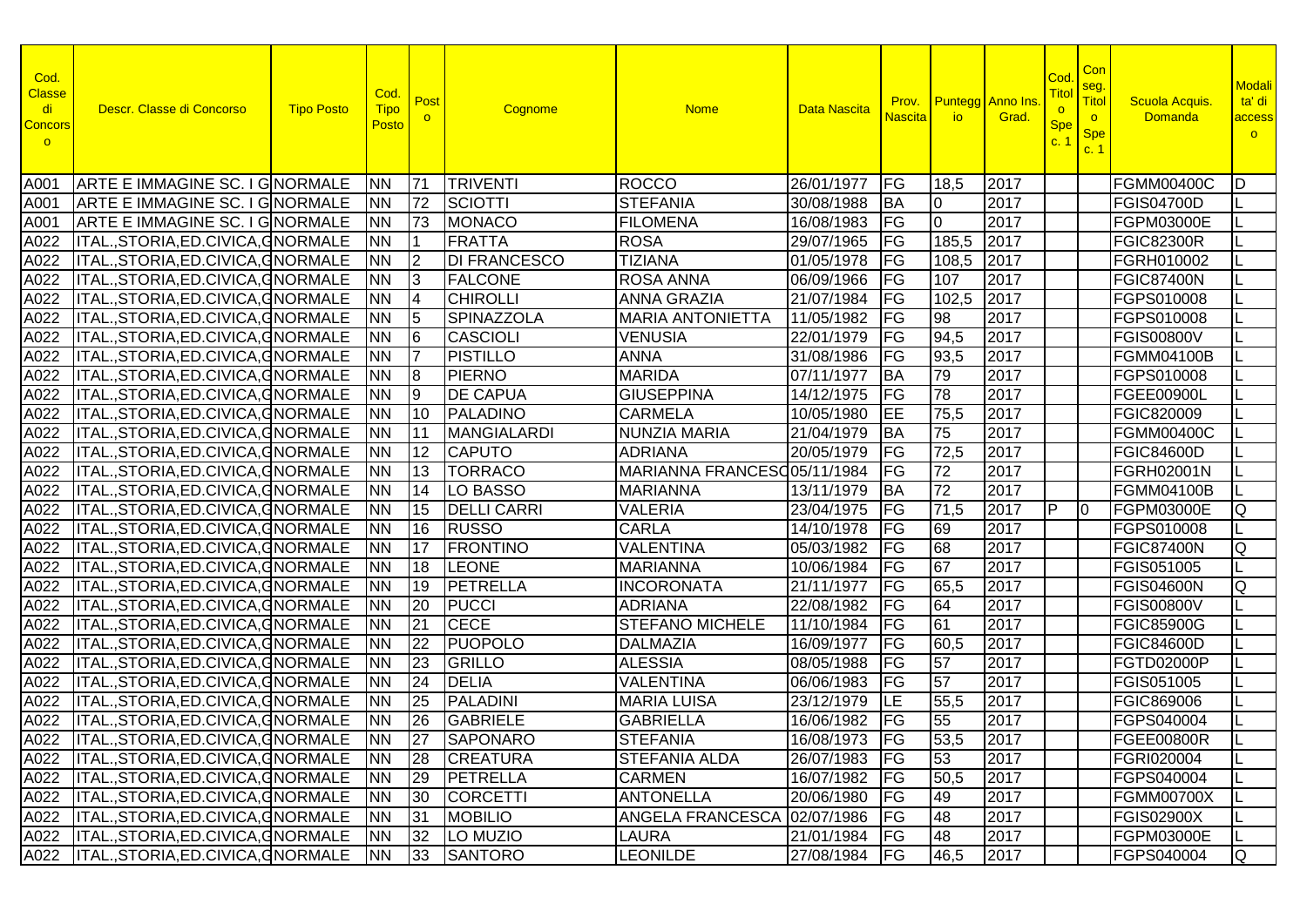| Cod.<br><b>Classe</b><br>di<br><b>Concors</b><br>$\circ$ | Descr. Classe di Concorso                 | <b>Tipo Posto</b> | Cod.<br><b>Tipo</b><br>Posto | Post            | Cognome               | <b>Nome</b>                   | Data Nascita    | <mark>Nascita I</mark> | <b>Prov.</b> Puntegg Anno Ins.<br><b>io</b> | Grad. | Cod<br>Tito<br>$\circ$<br><b>Spe</b><br>c.1 | Con<br>seg.<br><b>Titol</b><br>$\circ$<br><b>Spe</b><br>c.1 | Scuola Acquis.<br><b>Domanda</b> | <b>Modali</b><br>ta' di<br>access<br>$\circ$ |
|----------------------------------------------------------|-------------------------------------------|-------------------|------------------------------|-----------------|-----------------------|-------------------------------|-----------------|------------------------|---------------------------------------------|-------|---------------------------------------------|-------------------------------------------------------------|----------------------------------|----------------------------------------------|
| A022                                                     | ITAL., STORIA, ED. CIVICA, GNORMALE       |                   | <b>INN</b>                   | 34              | RUSSO                 | <b>CATERINA</b>               | 28/03/1984      | <b>IFG</b>             | 44                                          | 2017  |                                             |                                                             | <b>FGIS04600N</b>                | IL                                           |
| A022                                                     | ITAL., STORIA, ED. CIVICA, GNORMALE       |                   | <b>NN</b>                    | 35              | LOCURCIO              | <b>CARMEN</b>                 | 22/11/1977      | <b>IFG</b>             | 43                                          | 2017  |                                             |                                                             | FGRI020004                       |                                              |
| A022                                                     | ITAL., STORIA, ED. CIVICA, GNORMALE       |                   | <b>NN</b>                    | 36              | <b>ORSI</b>           | <b>MARIA ADDOLORATA</b>       | 02/01/1979      | FG                     | 43                                          | 2017  |                                             |                                                             | <b>FGIS01800D</b>                |                                              |
| A022                                                     | ITAL., STORIA, ED. CIVICA, GNORMALE       |                   | <b>NN</b>                    | 37              | <b>OLIVIERI</b>       | <b>LUNA</b>                   | 02/10/1984      | FG                     | 40                                          | 2017  |                                             |                                                             | FGTD02000P                       |                                              |
| A022                                                     | ITAL., STORIA, ED. CIVICA, GNORMALE       |                   | <b>NN</b>                    | 38              | <b>CAPITANEO</b>      | <b>ROBERTA</b>                | 07/11/1981      | <b>BA</b>              | 39                                          | 2017  |                                             |                                                             | <b>FGIS03800P</b>                |                                              |
| A022                                                     | ITAL., STORIA, ED. CIVICA, GNORMALE       |                   | <b>NN</b>                    | 39              | <b>AGOSTINELLI</b>    | <b>FRANCESCA</b>              | 07/09/1991      | <b>BN</b>              | $\overline{38}$                             | 2017  |                                             |                                                             | <b>FGIS03900E</b>                | IL                                           |
| A022                                                     | ITAL., STORIA, ED. CIVICA, GNORMALE       |                   | <b>NN</b>                    | 40              | <b>ROTUNDI</b>        | <b>SARA</b>                   | 14/11/1982      | FG                     | 37                                          | 2017  |                                             |                                                             | FGRH010002                       | IL                                           |
| A022                                                     | ITAL., STORIA, ED. CIVICA, GNORMALE       |                   | <b>NN</b>                    | <b>41</b>       | <b>TOMAIUOLO</b>      | <b>ELISABETTA</b>             | 20/02/1980      | FE                     | $\overline{37}$                             | 2017  |                                             |                                                             | <b>FGIC82900Q</b>                | ΙL                                           |
| A022                                                     | ITAL., STORIA, ED. CIVICA, GNORMALE       |                   | <b>NN</b>                    | 42              | <b>D'ARBITRIO</b>     | <b>FRANCESCA</b>              | 25/05/1977      | <b>NA</b>              | 36,5                                        | 2017  |                                             |                                                             | <b>FGIC85700X</b>                | L                                            |
| A022                                                     | ITAL., STORIA, ED. CIVICA, GNORMALE       |                   | <b>NN</b>                    | 43              | <b>FINIZIO</b>        | <b>MARIA GRAZIA</b>           | 17/01/1974      | <b>IFG</b>             | 36                                          | 2017  |                                             |                                                             | <b>FGIS00300Q</b>                | IL                                           |
| A022                                                     | ITAL., STORIA, ED. CIVICA, GNORMALE       |                   | <b>NN</b>                    | 44              | <b>LAMBIASE</b>       | <b>FRANCESCO</b>              | 15/10/1987      | <b>IFG</b>             | 36                                          | 2017  |                                             |                                                             | <b>FGIC86100G</b>                |                                              |
| A022                                                     | ITAL., STORIA, ED. CIVICA, GNORMALE       |                   | <b>NN</b>                    | 45              | <b>FRANCHINO</b>      | <b>LUCIA</b>                  | 09/07/1977      | <b>IFG</b>             | 36                                          | 2017  |                                             |                                                             | <b>FGIS00800V</b>                |                                              |
| A022                                                     | ITAL., STORIA, ED. CIVICA, GNORMALE       |                   | <b>NN</b>                    | 46              | <b>TANZI</b>          | <b>ISABELLA</b>               | 25/02/1992      | BA                     | 35,5                                        | 2017  |                                             |                                                             | <b>FGIS02600C</b>                |                                              |
| A022                                                     | ITAL., STORIA, ED. CIVICA, GNORMALE       |                   | <b>NN</b>                    | 47              | <b>ALTOMARE</b>       | <b>CARMELA</b>                | 12/10/1992      | <b>BA</b>              | 35,5                                        | 2017  |                                             |                                                             | FGRH02001N                       |                                              |
| A022                                                     | ITAL., STORIA, ED. CIVICA, GNORMALE       |                   | <b>NN</b>                    | 48              | <b>LIPSI</b>          | <b>ROSALIA</b>                | 18/01/1970      | <b>IFG</b>             | 35                                          | 2017  |                                             |                                                             | FGPS010008                       |                                              |
| A022                                                     | ITAL., STORIA, ED. CIVICA, GNORMALE       |                   | <b>NN</b>                    | 49              | <b>SINESI</b>         | <b>NUNZIA</b>                 | 11/06/1965      | <b>BA</b>              | $\overline{35}$                             | 2017  | IP.                                         | I0                                                          | <b>FGIC84600D</b>                |                                              |
| A022                                                     | ITAL., STORIA, ED. CIVICA, GNORMALE       |                   | <b>NN</b>                    | 50              | PICCIRILLO            | <b>MARIA DONATA</b>           | 10/05/1990      | <b>IFG</b>             | 35                                          | 2017  |                                             |                                                             | FGTD060005                       |                                              |
| A022                                                     | ITAL., STORIA, ED. CIVICA, GNORMALE       |                   | <b>NN</b>                    | 51              | <b>PARISI LARONGA</b> | <b>GIULIA</b>                 | 20/07/1978      | FG                     | 34,5                                        | 2017  |                                             |                                                             | FGIS044002                       |                                              |
| A022                                                     | ITAL., STORIA, ED. CIVICA, GNORMALE       |                   | <b>NN</b>                    | 52              | <b>CIUFFREDA</b>      | <b>FEDERICA GAIA</b>          | 18/12/1989      | FG                     | 34,5                                        | 2017  |                                             |                                                             | FGIS051005                       |                                              |
| A022                                                     | ITAL.,STORIA,ED.CIVICA,GNORMALE           |                   | <b>NN</b>                    | 53              | <b>BOURGEOIS</b>      | CRISTINA ANTONELLA 07/11/1990 |                 | FG                     | 34                                          | 2017  |                                             |                                                             | FGPS010008                       |                                              |
| A022                                                     | ITAL., STORIA, ED. CIVICA, GNORMALE       |                   | <b>NN</b>                    | 54              | <b>CASIERE</b>        | <b>ALESSANDRA</b>             | 06/01/1990      | FG                     | 34                                          | 2017  |                                             |                                                             | FGIS051005                       |                                              |
| A022                                                     | ITAL., STORIA, ED. CIVICA, GNORMALE       |                   | <b>NN</b>                    | 55              | <b>TROISI</b>         | <b>VALERIA</b>                | 05/03/1988      | FG                     | 34                                          | 2017  |                                             |                                                             | FGIS051005                       | L                                            |
| A022                                                     | ITAL., STORIA, ED. CIVICA, GNORMALE       |                   | INN                          | 56              | <b>ERONIA</b>         | <b>AURELIO</b>                | 19/02/1988      | FG                     | 34                                          | 2017  |                                             |                                                             | <b>FGIS00800V</b>                |                                              |
| A022                                                     | ITAL., STORIA, ED. CIVICA, GNORMALE       |                   | <b>NN</b>                    | 57              | <b>FRISALDI</b>       | <b>MARIA GRAZIA</b>           | 19/01/1985      | FG                     | $\overline{34}$                             | 2017  |                                             |                                                             | <b>FGMM00700X</b>                | IL                                           |
| A022                                                     | ITAL., STORIA, ED. CIVICA, GNORMALE       |                   | <b>NN</b>                    | 58              | <b>SORBELLO</b>       | <b>DORIANA GIOVANNA</b>       | 02/08/1974      | FG                     | 33,5                                        | 2017  |                                             |                                                             | FGRI020004                       | IL.                                          |
| A022                                                     | ITAL., STORIA, ED. CIVICA, GNORMALE       |                   | <b>NN</b>                    | 59              | <b>CASTELLUCCIA</b>   | <b>ANNALISA</b>               | 16/01/1984      | FG                     | 33,5                                        | 2017  |                                             |                                                             | <b>FGIS03700V</b>                | IL                                           |
| A022                                                     | ITAL., STORIA, ED. CIVICA, GNORMALE       |                   | <b>NN</b>                    | 60              | <b>SANTAMARIA</b>     | <b>MATTEO</b>                 | 26/01/1991      | <b>IFG</b>             | 33,5                                        | 2017  |                                             |                                                             | <b>FGIS03800P</b>                | IL                                           |
| A022                                                     | ITAL., STORIA, ED. CIVICA, GNORMALE       |                   | <b>NN</b>                    | 61              | GRECO                 | <b>PIETRO</b>                 | 27/06/1988      | FG                     | 33,5                                        | 2017  |                                             |                                                             | <b>FGPS08000E</b>                |                                              |
| A022                                                     | ITAL., STORIA, ED. CIVICA, GNORMALE       |                   | <b>INN</b>                   | $\overline{62}$ | <b>PARISI</b>         | <b>MICHELA</b>                | 13/02/1977      | $F$ G                  | 33                                          | 2017  |                                             |                                                             | <b>FGMM00700X</b>                | IL                                           |
|                                                          | A022  ITAL.,STORIA,ED.CIVICA,GNORMALE  NN |                   |                              |                 | 63 DI COSMO           | <b>MARIA SOLE</b>             | 07/03/1992 FG   |                        | 33                                          | 2017  |                                             |                                                             | <b>FGIS03800P</b>                |                                              |
|                                                          | A022  ITAL.,STORIA,ED.CIVICA,GNORMALE     |                   | <b>NN</b>                    | 64              | MENDOLICCHIO          | <b>MONICA</b>                 | 28/05/1991 BS   |                        | 33                                          | 2017  |                                             |                                                             | FGPS010008                       |                                              |
|                                                          | A022 ITAL., STORIA, ED. CIVICA, GNORMALE  |                   | <b>INN</b>                   | 65              | <b>DI FLUMERI</b>     | <b>GENEROSA</b>               | 10/06/1990      | <b>IFG</b>             | 33                                          | 2017  |                                             |                                                             | FGPS010008                       |                                              |
|                                                          | A022  ITAL., STORIA, ED. CIVICA, GNORMALE |                   | <b>INN</b>                   | 66              | <b>DELL'AQUILA</b>    | <b>STEFANIA</b>               | 03/03/1983      | <b>CB</b>              | 33                                          | 2017  |                                             |                                                             | <b>FGIC86000Q</b>                |                                              |
|                                                          | A022  ITAL., STORIA, ED. CIVICA, GNORMALE |                   | <b>NN</b>                    | 67              | PALERMO               | <b>ELENA</b>                  | 17/04/1976      | <b>CS</b>              | 33                                          | 2017  |                                             |                                                             | FGTD02000P                       |                                              |
|                                                          | A022  ITAL., STORIA, ED. CIVICA, GNORMALE |                   | <b>NN</b>                    | 68              | <b>DEL SORDO</b>      | <b>MONICA</b>                 | 16/03/1982   FG |                        | 31                                          | 2017  |                                             |                                                             | FGIS051005                       |                                              |
|                                                          | A022  ITAL., STORIA, ED. CIVICA, GNORMALE |                   | <b>NN</b>                    | 69              | <b>POMPA</b>          | <b>TERSILLA</b>               | 22/01/1988      | FG                     | 31                                          | 2017  |                                             |                                                             | <b>FGIS03800P</b>                | ΙL                                           |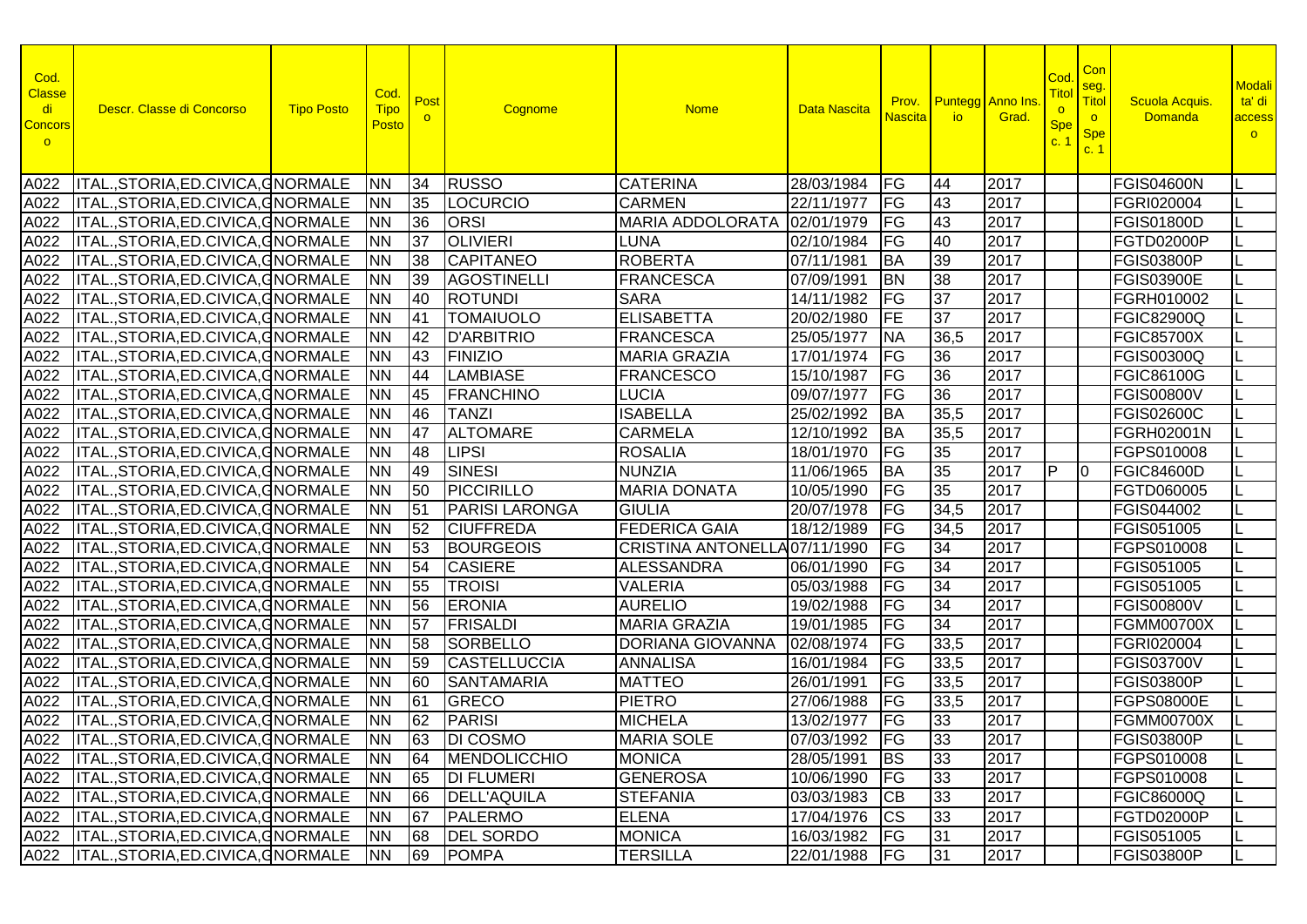| Cod.<br><b>Classe</b><br>di<br><b>Concors</b><br>$\circ$ | Descr. Classe di Concorso             | <b>Tipo Posto</b> | Cod.<br><b>Tipo</b><br><b>Posto</b> | Post            | Cognome            | <b>Nome</b>                      | Data Nascita    | Prov.<br><b>Nascita</b>  | <b>io</b>       | <b>Puntegg</b> Anno Ins<br>Grad. | Cod<br><u>Titol</u><br>$\circ$<br><b>Spe</b><br>C <sup>2</sup> | Con<br>seg.<br>Titol<br>$\circ$<br><b>Spe</b><br>c. 1 | <b>Scuola Acquis</b><br><b>Domanda</b> | <b>Modali</b><br>ta' di<br>access<br>$\circ$ |
|----------------------------------------------------------|---------------------------------------|-------------------|-------------------------------------|-----------------|--------------------|----------------------------------|-----------------|--------------------------|-----------------|----------------------------------|----------------------------------------------------------------|-------------------------------------------------------|----------------------------------------|----------------------------------------------|
| A022                                                     | ITAL., STORIA, ED. CIVICA, GNORMALE   |                   | <b>INN</b>                          | 70              | <b>SPINELLO</b>    | <b>MICHELE</b>                   | 24/01/1988      | FG                       | 29,5            | 2017                             |                                                                |                                                       | <b>FGTF13000C</b>                      |                                              |
| A022                                                     | ITAL., STORIA, ED. CIVICA, GNORMALE   |                   | <b>NN</b>                           | 71              | <b>TRAISCI</b>     | <b>MARIA CARMELA</b>             | 31/07/1985      | FG                       | 29,5            | 2017                             |                                                                |                                                       | FGTF13000C                             |                                              |
| A022                                                     | ITAL., STORIA, ED. CIVICA, GNORMALE   |                   | <b>NN</b>                           | 72              | <b>DE MASO</b>     | <b>BIAGIO</b>                    | 08/08/1989      | FG                       | 29              | 2017                             |                                                                |                                                       | FGTD060005                             |                                              |
| A022                                                     | ITAL., STORIA, ED. CIVICA, GNORMALE   |                   | <b>NN</b>                           | 73              | <b>DIMICCOLI</b>   | <b>GABRIELLA</b>                 | 27/03/1974      | <b>BA</b>                | 28,5            | 2017                             |                                                                |                                                       | FGRH02001N                             |                                              |
| A022                                                     | ITAL.,STORIA,ED.CIVICA,GNORMALE       |                   | <b>NN</b>                           | 74              | <b>MESSAGGIERO</b> | <b>MICHELA</b>                   | 01/03/1977      | FG                       | 28,5            | 2017                             |                                                                |                                                       | <b>FGIC85700X</b>                      |                                              |
| A022                                                     | ITAL.,STORIA,ED.CIVICA,GNORMALE       |                   | <b>NN</b>                           | 75              | <b>POPPA</b>       | LEONARDA                         | 31/07/1986      | FG                       | 28              | 2017                             |                                                                |                                                       | <b>FGIC85800Q</b>                      |                                              |
| A022                                                     | ITAL., STORIA, ED. CIVICA, GNORMALE   |                   | <b>NN</b>                           | 76              | <b>BEVILACQUA</b>  | <b>ROSSELLA</b>                  | 14/09/1987      | FG                       | 26              | 2017                             |                                                                |                                                       | FGIS021009                             |                                              |
| A022                                                     | ITAL., STORIA, ED. CIVICA, GNORMALE   |                   | <b>NN</b>                           | 77              | <b>CAPPIELLO</b>   | <b>GAETANA</b>                   | 14/07/1977      | <b>AV</b>                | $\overline{25}$ | 2017                             |                                                                |                                                       | FGIS051005                             | Ø                                            |
| A022                                                     | ITAL., STORIA, ED. CIVICA, GNORMALE   |                   | <b>NN</b>                           | 78              | FARANO             | DOMENICA VALENTINA 14/06/1979    |                 | FG                       | 25              | 2017                             |                                                                |                                                       | <b>FGIS00800V</b>                      |                                              |
| A022                                                     | ITAL., STORIA, ED. CIVICA, GNORMALE   |                   | <b>NN</b>                           | 79              | <b>DALTILIA</b>    | <b>SONIA</b>                     | 25/10/1971      | FG                       | 24              | 2017                             |                                                                |                                                       | FGIS051005                             | Q                                            |
| A022                                                     | ITAL., STORIA, ED. CIVICA, GNORMALE   |                   | <b>NN</b>                           | 80              | <b>TARTAGLIONE</b> | <b>IDA</b>                       | 17/05/1988      | FG                       | 24              | 2017                             |                                                                |                                                       | FGRI020004                             |                                              |
| A028                                                     | MATEMATICA E SCIENZE NORMALE          |                   | <b>NN</b>                           | l 1             | <b>ORSITTO</b>     | LOREDANA                         | 14/01/1955      | $\overline{FG}$          | 137             | 2017                             |                                                                |                                                       | FGIC827004                             |                                              |
| A028                                                     | MATEMATICA E SCIENZE NORMALE          |                   | <b>NN</b>                           | $\mathsf{I}2$   | <b>COSTANTINO</b>  | <b>ELEONORA</b>                  | 21/02/1979      | FG                       | 121             | 2017                             |                                                                |                                                       | FGPM03000E                             |                                              |
| A028                                                     | MATEMATICA E SCIENZE NORMALE          |                   | <b>NN</b>                           | l3              | <b>PENSATO</b>     | <b>MICHELE</b>                   | 19/11/1956      | FG                       | 118,5           | 2017                             |                                                                |                                                       | FGIC869006                             |                                              |
| A028                                                     | MATEMATICA E SCIENZE NORMALE          |                   | <b>NN</b>                           | 14              | <b>TROISI</b>      | <b>FILOMENA</b>                  | 12/03/1976      | FG                       | 96,5            | 2017                             |                                                                |                                                       | <b>FGIS00800V</b>                      |                                              |
| A028                                                     | MATEMATICA E SCIENZE NORMALE          |                   | <b>NN</b>                           | 15              | <b>ARDITO</b>      | <b>CONCETTA SANTA</b>            | 01/11/1963      | $\overline{FG}$          | 95              | 2017                             |                                                                |                                                       | <b>FGIS00800V</b>                      |                                              |
| A028                                                     | MATEMATICA E SCIENZE NORMALE          |                   | <b>NN</b>                           | l6              | <b>MONTEMORRA</b>  | <b>ALESSANDRA</b>                | 17/08/1980      | FG                       | 91              | 2017                             |                                                                |                                                       | <b>FGPM03000E</b>                      |                                              |
| A028                                                     | MATEMATICA E SCIENZE NORMALE          |                   | <b>NN</b>                           |                 | <b>SIRAGUSA</b>    | <b>GRAZIA</b>                    | 15/01/1972      | <b>BA</b>                | 87              | 2017                             |                                                                |                                                       | FGIC86000Q                             |                                              |
| A028                                                     | <b>MATEMATICA E SCIENZE NORMALE</b>   |                   | <b>NN</b>                           | 18              | QUAGLIANO          | <b>FIORINTA GRAZIA</b>           | 27/06/1973      | FG                       | 82              | 2017                             |                                                                |                                                       | <b>FGIS02900X</b>                      |                                              |
| A028                                                     | <b>MATEMATICA E SCIENZE NORMALE</b>   |                   | <b>NN</b>                           | Ι9              | <b>TRIVISONNE</b>  | <b>CARMELA</b>                   | 21/12/1979      | <b>NA</b>                | 81,5            | 2017                             |                                                                |                                                       | <b>FGIS03900E</b>                      |                                              |
| A028                                                     | <b>MATEMATICA E SCIENZE NORMALE</b>   |                   | <b>NN</b>                           | 10              | <b>LOFFA</b>       | <b>ADELAIDE</b>                  | 23/06/1983      | AV                       | 81              | 2017                             |                                                                |                                                       | <b>FGIS00800V</b>                      |                                              |
| A028                                                     | MATEMATICA E SCIENZE NORMALE          |                   | <b>NN</b>                           | 11              | <b>TRIVISANO</b>   | <b>TIZIANA</b>                   | 12/05/1978      | <b>CE</b>                | 80,5            | 2017                             |                                                                |                                                       | FGIC856004                             |                                              |
| A028                                                     | MATEMATICA E SCIENZE NORMALE          |                   | <b>NN</b>                           | 12              | <b>TUTALO</b>      | <b>MARINA</b>                    | 09/07/1983      | FG                       | 77              | 2017                             |                                                                |                                                       | FGPS010008                             |                                              |
| A028                                                     | MATEMATICA E SCIENZE NORMALE          |                   | <b>NN</b>                           | 13              | <b>SPIRITO</b>     | <b>ALFONSINA</b>                 | 21/07/1983      | FG                       | 77              | 2017                             |                                                                |                                                       | FGIC856004                             |                                              |
| A028                                                     | MATEMATICA E SCIENZE NORMALE          |                   | <b>NN</b>                           | 14              | <b>LECCESE</b>     | <b>LINDA</b>                     | 02/06/1978      | <b>CB</b>                | 73              | 2017                             |                                                                |                                                       | <b>FGIS03900E</b>                      |                                              |
| A028                                                     | MATEMATICA E SCIENZE NORMALE          |                   | <b>NN</b>                           | 15              | <b>MASTRACCHIO</b> | <b>GRAZIA</b>                    | 06/01/1976      | $\overline{\mathsf{FG}}$ | 71,5            | 2017                             |                                                                |                                                       | <b>FGIS00800V</b>                      |                                              |
| A028                                                     | MATEMATICA E SCIENZE NORMALE          |                   | <b>NN</b>                           | 16              | <b>TURBACCI</b>    | <b>NATALIA ANNA</b>              | 27/07/1972      | $F$ G                    | 69              | 2017                             |                                                                |                                                       | <b>FGTF13000C</b>                      |                                              |
| A028                                                     | MATEMATICA E SCIENZE NORMALE          |                   | <b>NN</b>                           | $\overline{17}$ | <b>RUSSO</b>       | <b>VITTORIA</b>                  | 16/09/1980      | $F$ G                    | 68              | 2017                             |                                                                |                                                       | <b>FGIS00800V</b>                      |                                              |
| A028                                                     | MATEMATICA E SCIENZE NORMALE          |                   | <b>INN</b>                          | 18              | <b>MENGA</b>       | <b>MARTA</b>                     | 02/01/1989      | $F$ G                    | 67,5            | 2017                             |                                                                |                                                       | <b>FGIS00800V</b>                      |                                              |
|                                                          | A028 MATEMATICA E SCIENZE NORMALE NN  |                   |                                     |                 | 19 RICCARDI        | <b>MIRIAM</b>                    | 04/04/1986 BN   |                          | 65              | 2017                             |                                                                |                                                       | FGTD060005                             |                                              |
|                                                          | A028   MATEMATICA E SCIENZE   NORMALE |                   | <b>INN</b>                          | $ 20\rangle$    | FORCELLI           | <b>MARIA GRAZIA</b>              | 16/09/1971 FG   |                          | 63,5            | 2017                             |                                                                |                                                       | <b>FGIS051005</b>                      |                                              |
|                                                          | A028   MATEMATICA E SCIENZE NORMALE   |                   | INN.                                | 21              | <b>RUSSO</b>       | <b>BARBARA</b>                   | 08/11/1984      | <b>IFG</b>               | 61              | 2017                             |                                                                |                                                       | FGIC87000A                             |                                              |
|                                                          | A028   MATEMATICA E SCIENZE NORMALE   |                   | <b>NN</b>                           | 22              | <b>SALVATORE</b>   | <b>ANGELICA</b>                  | 13/10/1985 EE   |                          | 59              | 2017                             |                                                                |                                                       | <b>FGIS00800V</b>                      |                                              |
|                                                          | A028   MATEMATICA E SCIENZE NORMALE   |                   | <b>NN</b>                           | 23              | <b>CATERINO</b>    | RITA ANNA IMMACOLA 03/12/1972 MI |                 |                          | 58              | 2017                             |                                                                |                                                       | <b>FGIC842006</b>                      |                                              |
|                                                          | A028   MATEMATICA E SCIENZE   NORMALE |                   | <b>NN</b>                           | 24              | <b>MARUOTTI</b>    | <b>GIUSEPPINA</b>                | 04/04/1984   FG |                          | 52              | 2017                             |                                                                |                                                       | <b>FGIS03400B</b>                      |                                              |
|                                                          | A028   MATEMATICA E SCIENZE NORMALE   |                   | <b>NN</b>                           | 25              | <b>DELLI CARRI</b> | <b>ILARIA</b>                    | 06/08/1984   FG |                          | 50              | 2017                             |                                                                |                                                       | FGTD08000A                             |                                              |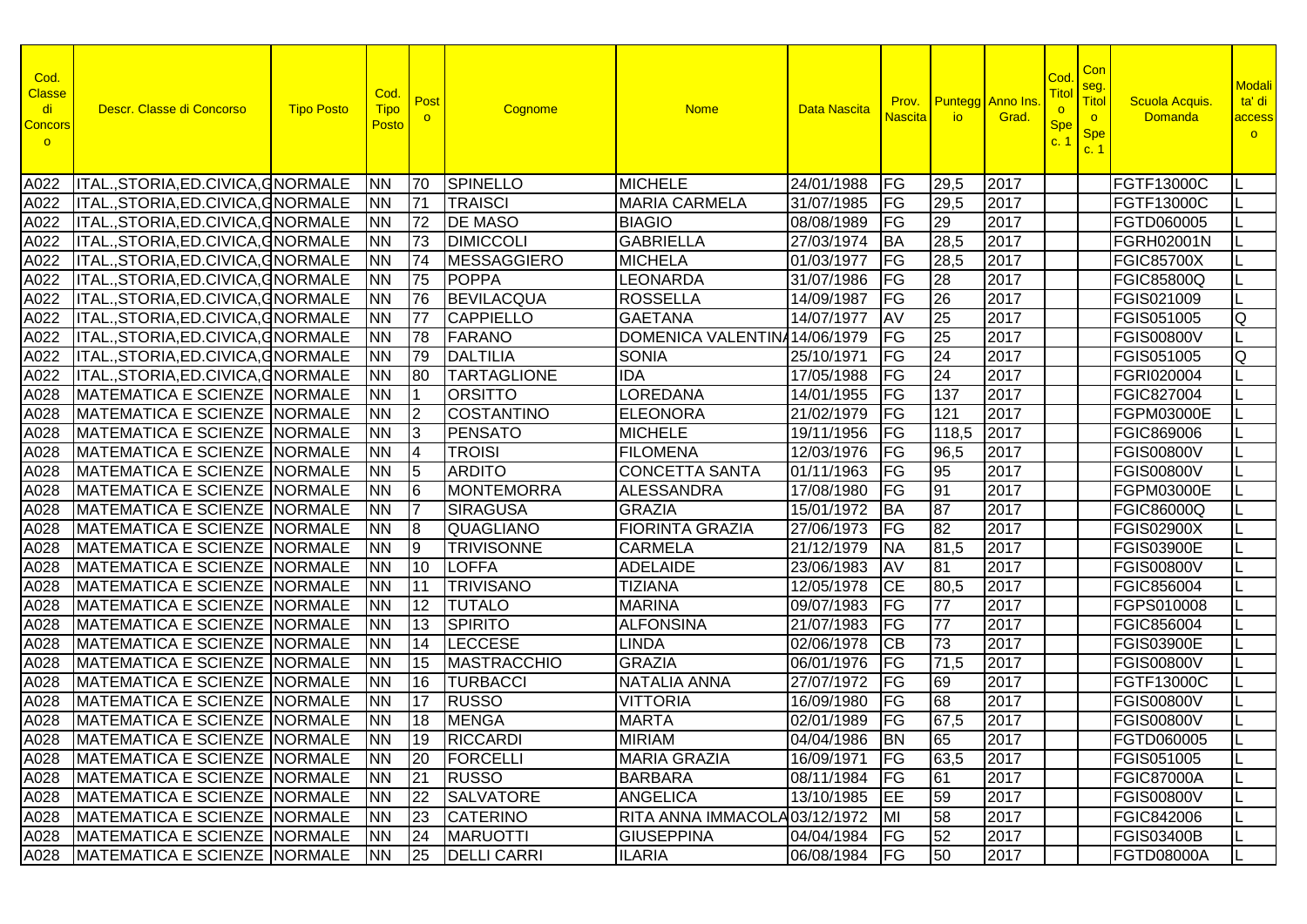| Cod.<br><b>Classe</b><br>di<br><b>Concors</b><br>$\circ$ | Descr. Classe di Concorso             | <b>Tipo Posto</b> | Cod.<br><b>Tipo</b><br>Posto | Post      | Cognome            | <b>Nome</b>                  | <b>Data Nascita</b> | Prov.<br><b>Nascita</b>           | <b>io</b> | <b>Puntegg</b> Anno Ins<br>Grad. | Cod<br><u>Titol</u><br>$\circ$<br><b>Spe</b><br>C <sup>2</sup> | Con<br>seg.<br>Titol<br>$\circ$<br><b>Spe</b><br>c. 1 | <b>Scuola Acquis</b><br><b>Domanda</b> | <b>Modali</b><br>ta' di<br>access<br>$\circ$ |
|----------------------------------------------------------|---------------------------------------|-------------------|------------------------------|-----------|--------------------|------------------------------|---------------------|-----------------------------------|-----------|----------------------------------|----------------------------------------------------------------|-------------------------------------------------------|----------------------------------------|----------------------------------------------|
| A028                                                     | MATEMATICA E SCIENZE NORMALE          |                   | <b>INN</b>                   | 26        | TRICARICO          | <b>GIOVANNI</b>              | 17/04/1960          | FG                                | 49,5      | 2017                             |                                                                |                                                       | <b>FGIS021009</b>                      |                                              |
| A028                                                     | MATEMATICA E SCIENZE NORMALE          |                   | <b>NN</b>                    | 27        | <b>COTUGNO</b>     | <b>GRAZIA</b>                | 01/07/1986          | FG                                | 49        | 2017                             |                                                                |                                                       | FGIS001004                             |                                              |
| A028                                                     | <b>IMATEMATICA E SCIENZE NORMALE</b>  |                   | <b>NN</b>                    | 28        | <b>ARMENTANO</b>   | <b>ANTONIO</b>               | 28/04/1981          | <b>CS</b>                         | 48,5      | 2017                             |                                                                |                                                       | FGTF13000C                             |                                              |
| A028                                                     | MATEMATICA E SCIENZE NORMALE          |                   | <b>NN</b>                    | 29        | <b>PALUMBO</b>     | <b>MAURIZIO</b>              | 07/05/1979          | $\overline{\mathsf{F}\mathsf{G}}$ | 47,5      | 2017                             |                                                                |                                                       | FGIS048009                             |                                              |
| A028                                                     | <b>MATEMATICA E SCIENZE NORMALE</b>   |                   | <b>NN</b>                    | 30        | <b>TRINASTICH</b>  | <b>FRANCESCA MARIA</b>       | 30/04/1976          | FG                                | 47,5      | 2017                             |                                                                |                                                       | <b>FGIC82900Q</b>                      |                                              |
| A028                                                     | MATEMATICA E SCIENZE NORMALE          |                   | <b>NN</b>                    | 31        | <b>PADALINO</b>    | <b>LUCIA</b>                 | 15/09/1969          | <b>BA</b>                         | 47,5      | 2017                             |                                                                |                                                       | FGPS010008                             |                                              |
| A028                                                     | MATEMATICA E SCIENZE NORMALE          |                   | <b>NN</b>                    | 32        | <b>LA TORRE</b>    | <b>ANNAMARIA</b>             | 24/11/1983          | FG                                | 47        | 2017                             |                                                                |                                                       | FGIS001004                             |                                              |
| A028                                                     | MATEMATICA E SCIENZE NORMALE          |                   | <b>NN</b>                    | 33        | <b>SCHENA</b>      | <b>ALESSANDRA</b>            | 12/12/1978          | FG                                | 47        | 2017                             |                                                                |                                                       | <b>FGIS03400B</b>                      |                                              |
| A028                                                     | MATEMATICA E SCIENZE NORMALE          |                   | <b>NN</b>                    | 34        | <b>BISCEGLIA</b>   | <b>FRANCESCA</b>             | 03/09/1988          | FG                                | 47        | 2017                             |                                                                |                                                       | <b>FGPM03000E</b>                      |                                              |
| A028                                                     | MATEMATICA E SCIENZE NORMALE          |                   | <b>NN</b>                    | 35        | <b>PADUOS</b>      | <b>ANGELA</b>                | 13/11/1960          | <b>BA</b>                         | 46        | 2017                             |                                                                |                                                       | <b>FGIS02600C</b>                      |                                              |
| A028                                                     | MATEMATICA E SCIENZE NORMALE          |                   | <b>NN</b>                    | 36        | <b>AGRIESTI</b>    | <b>FRANCESCA</b>             | 03/10/1982          | FG                                | 46        | 2017                             |                                                                |                                                       | <b>FGIS03800P</b>                      |                                              |
| A028                                                     | MATEMATICA E SCIENZE NORMALE          |                   | <b>NN</b>                    | 37        | DALESSANDRO        | MARIATERESA SEREN 12/08/1976 |                     | $\overline{\mathsf{F}\mathsf{G}}$ | 45        | 2017                             |                                                                |                                                       | FGPS010008                             |                                              |
| A028                                                     | MATEMATICA E SCIENZE NORMALE          |                   | <b>NN</b>                    | 38        | <b>NIGRO</b>       | <b>CECILIA</b>               | 02/10/1983          | FG                                | 45        | 2017                             |                                                                |                                                       | <b>FGIC85900G</b>                      |                                              |
| A028                                                     | MATEMATICA E SCIENZE NORMALE          |                   | <b>NN</b>                    | 39        | <b>SCHENA</b>      | <b>LAURA</b>                 | 13/10/1976          | FG                                | 44        | 2017                             |                                                                |                                                       | <b>FGIS03400B</b>                      |                                              |
| A028                                                     | MATEMATICA E SCIENZE NORMALE          |                   | <b>NN</b>                    | <b>40</b> | <b>DE GIULIO</b>   | <b>MARIANGELA</b>            | 30/09/1980          | <b>BA</b>                         | 43,5      | 2017                             |                                                                |                                                       | FGIS051005                             | Q                                            |
| A028                                                     | MATEMATICA E SCIENZE NORMALE          |                   | <b>NN</b>                    | 41        | <b>CARBONE</b>     | <b>ANNALUCIA</b>             | 07/09/1982          | FG                                | 41,5      | 2017                             |                                                                |                                                       | <b>FGIS00300Q</b>                      |                                              |
| A028                                                     | MATEMATICA E SCIENZE NORMALE          |                   | <b>NN</b>                    | 42        | PINCHI             | <b>ENRICA</b>                | 07/04/1988          | <b>TR</b>                         | 41        | 2017                             |                                                                |                                                       | FGPS040004                             |                                              |
| A028                                                     | MATEMATICA E SCIENZE NORMALE          |                   | <b>NN</b>                    | 43        | <b>PISCAZZI</b>    | <b>ANNAMARIA</b>             | 23/12/1966          | <b>BA</b>                         | 39,5      | 2017                             |                                                                |                                                       | FGPS010008                             |                                              |
| A028                                                     | <b>MATEMATICA E SCIENZE NORMALE</b>   |                   | <b>NN</b>                    | 44        | <b>DI LELLA</b>    | <b>SILVIA</b>                | 09/01/1988          | FG                                | 39        | 2017                             |                                                                |                                                       | FGPM03000E                             |                                              |
| A028                                                     | MATEMATICA E SCIENZE NORMALE          |                   | <b>NN</b>                    | 45        | <b>LONGO</b>       | <b>MICHELE</b>               | 23/07/1983          | FG                                | 39        | 2017                             |                                                                |                                                       | <b>FGIC85900G</b>                      |                                              |
| A028                                                     | <b>MATEMATICA E SCIENZE NORMALE</b>   |                   | <b>NN</b>                    | 46        | <b>VOCALE</b>      | <b>FRANCESCA PIA</b>         | 07/05/1983          | FG                                | 38        | 2017                             |                                                                |                                                       | FGIS007003                             |                                              |
| A028                                                     | MATEMATICA E SCIENZE NORMALE          |                   | <b>NN</b>                    | 47        | <b>CORDISCO</b>    | <b>GIORGIA</b>               | 19/01/1984          | FG                                | 38        | 2017                             |                                                                |                                                       | <b>FGIC86100G</b>                      |                                              |
| A028                                                     | MATEMATICA E SCIENZE NORMALE          |                   | <b>NN</b>                    | 48        | <b>CAPUANO</b>     | <b>ALBERTA</b>               | 28/02/1985          | FG                                | 36,5      | 2017                             |                                                                |                                                       | <b>FGVC01000C</b>                      |                                              |
| A028                                                     | MATEMATICA E SCIENZE NORMALE          |                   | <b>NN</b>                    | 49        | <b>DAMBROSIO</b>   | <b>PAOLA</b>                 | 29/03/1982          | FG                                | 36,5      | 2017                             |                                                                |                                                       | <b>FGIS00800V</b>                      |                                              |
| A028                                                     | MATEMATICA E SCIENZE NORMALE          |                   | <b>NN</b>                    | 50        | <b>CILIBERTI</b>   | <b>MICHELE ANTONIO</b>       | 23/02/1992          | FG                                | 36        | 2017                             |                                                                |                                                       | <b>FGIC83000X</b>                      |                                              |
| A028                                                     | MATEMATICA E SCIENZE NORMALE          |                   | <b>NN</b>                    | 51        | <b>SACCO</b>       | ANGELA MARIA ELISA           | 28/08/1975          | FG                                | 35        | 2017                             |                                                                |                                                       | <b>FGVC01000C</b>                      |                                              |
| A028                                                     | MATEMATICA E SCIENZE NORMALE          |                   | <b>NN</b>                    | 52        | FARIELLO           | <b>STEFANIA</b>              | 05/09/1983          | FG                                | 35        | 2017                             |                                                                |                                                       | FGPS010008                             |                                              |
| A028                                                     | MATEMATICA E SCIENZE NORMALE          |                   | <b>NN</b>                    | 53        | <b>FRANCONIERI</b> | <b>ILENIA</b>                | 20/11/1989          | $R$ C                             | 34,5      | 2017                             |                                                                |                                                       | <b>FGIS01700N</b>                      |                                              |
| A028                                                     | MATEMATICA E SCIENZE NORMALE          |                   | <b>INN</b>                   | 54        | <b>LI BERGOLIS</b> | <b>VALERIA</b>               | 25/01/1985          | PZ                                | 34,5      | 2017                             |                                                                |                                                       | <b>FGIS00800V</b>                      |                                              |
|                                                          | A028 MATEMATICA E SCIENZE NORMALE NN  |                   |                              |           | 55 NEGRI           | ROCCO                        | 12/06/1981 SA       |                                   | 34,5      | $\sqrt{2017}$                    |                                                                |                                                       | FGPS010008                             |                                              |
|                                                          | A028   MATEMATICA E SCIENZE   NORMALE |                   | <b>INN</b>                   | 56        | <b>CARBONE</b>     | <b>ANTONIO</b>               | 16/03/1990 FG       |                                   | 34        | 2017                             |                                                                |                                                       | <b>FGIS03900E</b>                      |                                              |
|                                                          | A028 MATEMATICA E SCIENZE NORMALE     |                   | INN.                         | 57        | FORTE              | <b>FEDERICA PIA</b>          | 28/09/1988          | <b>FG</b>                         | 33        | 2017                             |                                                                |                                                       | <b>FGVC01000C</b>                      |                                              |
|                                                          | A028   MATEMATICA E SCIENZE NORMALE   |                   | <b>NN</b>                    | 58        | <b>CLEMENTE</b>    | <b>DANILO</b>                | 01/02/1984          | <b>FG</b>                         | 33        | 2017                             |                                                                |                                                       | FGTD060005                             |                                              |
|                                                          | A028   MATEMATICA E SCIENZE NORMALE   |                   | <b>NN</b>                    | 59        | <b>MELFI</b>       | <b>MARIA TERESA</b>          | 05/09/1990          | <b>MT</b>                         | 33        | 2017                             |                                                                |                                                       | <b>FGIS03400B</b>                      |                                              |
|                                                          | A028   MATEMATICA E SCIENZE   NORMALE |                   | <b>NN</b>                    | 60        | <b>SILVESTRI</b>   | <b>VERONICA</b>              | 12/07/1990 FG       |                                   | 33        | 2017                             |                                                                |                                                       | FGIS03900E                             |                                              |
|                                                          | A028   MATEMATICA E SCIENZE NORMALE   |                   | <b>NN</b>                    | 61        | LO MUZIO           | <b>SIMONA LUCIA</b>          | 20/04/1988   FG     |                                   | 33        | 2017                             |                                                                |                                                       | FGPS040004                             |                                              |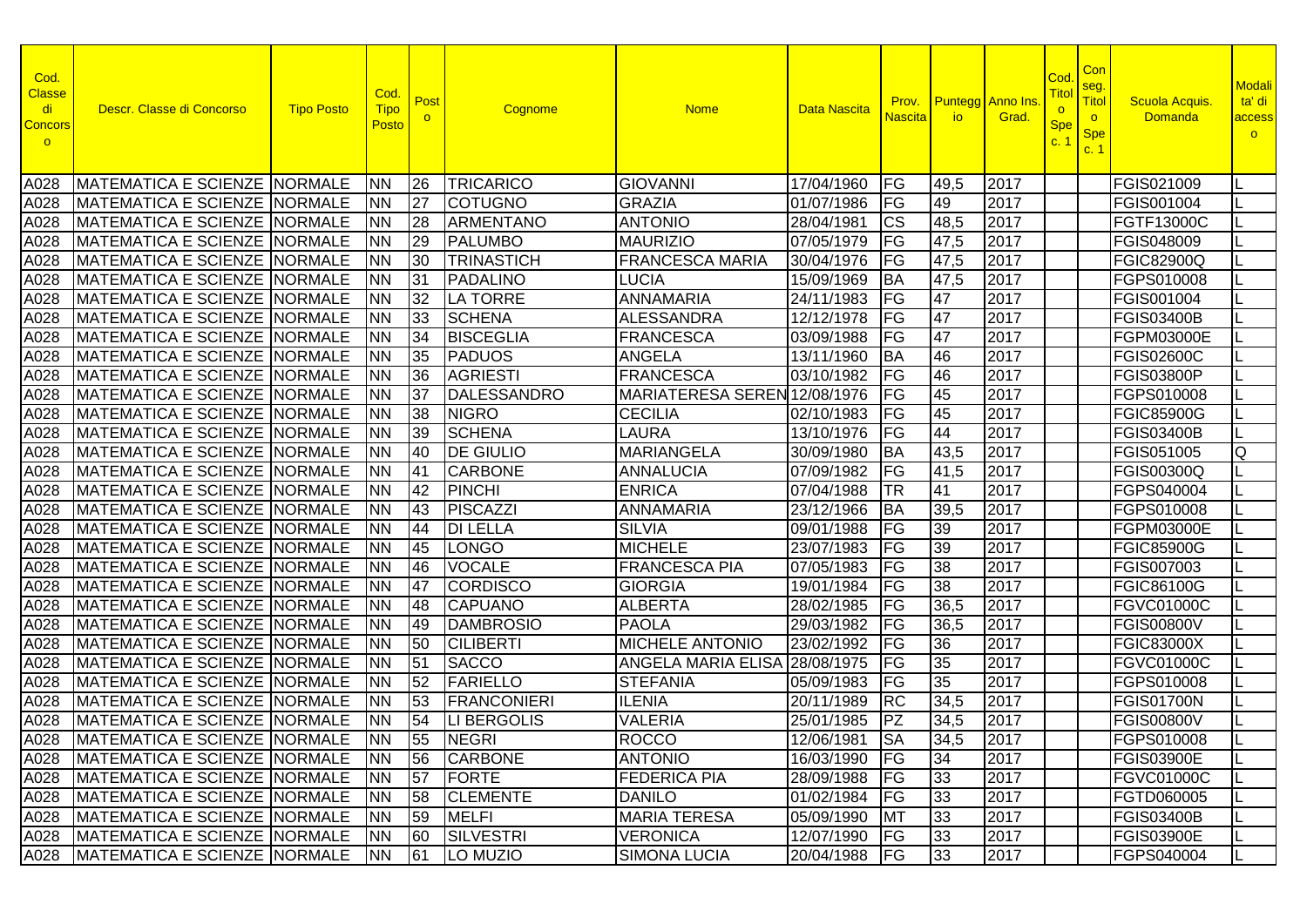| Cod.<br><b>Classe</b><br>di<br><b>Concors</b><br>$\circ$ | Descr. Classe di Concorso             | <b>Tipo Posto</b> | Cod.<br><b>Tipo</b><br><u>Posto</u> | Post      | Cognome            | <b>Nome</b>                   | Data Nascita  | Prov.<br><b>Nascita</b> | <b>Puntegg</b> Anno Ins<br>io | Grad. | Cod<br><b>Tito</b><br>$\overline{\mathbf{o}}$<br><b>Spe</b><br>c. 1 | Con<br>seg.<br>Titol<br>$\circ$<br><b>Spe</b><br>c.1 | <b>Scuola Acquis</b><br>Domanda | <b>Modali</b><br>ta' di<br>access<br>$\circ$ |
|----------------------------------------------------------|---------------------------------------|-------------------|-------------------------------------|-----------|--------------------|-------------------------------|---------------|-------------------------|-------------------------------|-------|---------------------------------------------------------------------|------------------------------------------------------|---------------------------------|----------------------------------------------|
| A028                                                     | <b>MATEMATICA E SCIENZE NORMALE</b>   |                   | <b>NN</b>                           | 62        | <b>AUTULLO</b>     | <b>LUANA</b>                  | 15/09/1987    | <b>RE</b>               | 33                            | 2017  |                                                                     |                                                      | <b>FGIS03900E</b>               |                                              |
| A028                                                     | <b>MATEMATICA E SCIENZE NORMALE</b>   |                   | <b>NN</b>                           | 63        | <b>DEL GAUDIO</b>  | <b>PAOLA</b>                  | 03/05/1960    | FG                      | 33                            | 2017  |                                                                     |                                                      | FGTD060005                      |                                              |
| A028                                                     | <b>MATEMATICA E SCIENZE NORMALE</b>   |                   | <b>NN</b>                           | 64        | <b>CASTRO</b>      | <b>ANGELA</b>                 | 19/01/1980    | <b>BA</b>               | 31                            | 2017  |                                                                     |                                                      | FGPS010008                      |                                              |
| A028                                                     | <b>MATEMATICA E SCIENZE NORMALE</b>   |                   | <b>NN</b>                           | 65        | <b>DI BELLO</b>    | <b>GIORGIA</b>                | 24/02/1989    | FG                      | 30,5                          | 2017  |                                                                     |                                                      | FGPS010008                      |                                              |
| A028                                                     | <b>MATEMATICA E SCIENZE NORMALE</b>   |                   | <b>NN</b>                           | 66        | <b>TRUNZO</b>      | <b>ROBERTA</b>                | 17/08/1987    | FG                      | 30,5                          | 2017  |                                                                     |                                                      | <b>FGIC85900G</b>               |                                              |
| A028                                                     | MATEMATICA E SCIENZE NORMALE          |                   | <b>NN</b>                           | 67        | <b>CASAZZA</b>     | <b>PAOLO</b>                  | 15/11/1985    | FG                      | 30,5                          | 2017  |                                                                     |                                                      | FGTF13000C                      |                                              |
| A028                                                     | MATEMATICA E SCIENZE NORMALE          |                   | <b>NN</b>                           | 68        | <b>FERRI</b>       | <b>ALESSANDRO</b>             | 22/08/1985    | FG                      | 30,5                          | 2017  |                                                                     |                                                      | FGPM03000E                      | IL                                           |
| A028                                                     | <b>MATEMATICA E SCIENZE NORMALE</b>   |                   | <b>NN</b>                           | 69        | <b>FALEO</b>       | <b>SILVIA</b>                 | 22/06/1982    | FG                      | 30                            | 2017  |                                                                     |                                                      | <b>FGIS03400B</b>               |                                              |
| A028                                                     | <b>MATEMATICA E SCIENZE NORMALE</b>   |                   | <b>NN</b>                           | 70        | <b>LA GATTA</b>    | <b>SIMONA</b>                 | 21/06/1988    | FG                      | 30                            | 2017  |                                                                     |                                                      | FGPS010008                      | IL                                           |
| A028                                                     | <b>MATEMATICA E SCIENZE NORMALE</b>   |                   | <b>NN</b>                           | 71        | <b>DANTUONO</b>    | <b>MARIANGELA</b>             | 09/04/1986    | FG                      | 29,5                          | 2017  |                                                                     |                                                      | FGPS010008                      |                                              |
| A028                                                     | MATEMATICA E SCIENZE NORMALE          |                   | <b>NN</b>                           | 72        | SOCCIO             | <b>PIERA</b>                  | 24/01/1988    | FG                      | 29,5                          | 2017  |                                                                     |                                                      | FGIS021009                      |                                              |
| A028                                                     | MATEMATICA E SCIENZE NORMALE          |                   | <b>NN</b>                           | 73        | <b>GIORDANO</b>    | <b>FEDERICA</b>               | 12/10/1988    | FG                      | 29                            | 2017  |                                                                     |                                                      | <b>FGPM03000E</b>               |                                              |
| A028                                                     | <b>MATEMATICA E SCIENZE NORMALE</b>   |                   | <b>NN</b>                           | 74        | <b>LITTA</b>       | <b>ENRICA</b>                 | 16/03/1989    | <b>BA</b>               | 29                            | 2017  |                                                                     |                                                      | <b>FGIC85400C</b>               |                                              |
| A028                                                     | <b>MATEMATICA E SCIENZE</b>           | <b>NORMALE</b>    | <b>NN</b>                           | 75        | COCO PICCOLO       | <b>MICHELE</b>                | 25/05/1988    | FG                      | 29                            | 2017  |                                                                     |                                                      | FGPS040004                      |                                              |
| A028                                                     | <b>MATEMATICA E SCIENZE NORMALE</b>   |                   | <b>NN</b>                           | 76        | <b>DIBITONTO</b>   | <b>MARIA CRISTINA</b>         | 12/04/1978    | <b>BA</b>               | 29                            | 2017  |                                                                     |                                                      | FGIS049005                      |                                              |
| A028                                                     | MATEMATICA E SCIENZE NORMALE          |                   | <b>NN</b>                           | 77        | <b>TOMAIUOLO</b>   | <b>MICHELE</b>                | 19/08/1977    | BA                      | $\overline{29}$               | 2017  |                                                                     |                                                      | <b>FGIS04200A</b>               |                                              |
| A028                                                     | MATEMATICA E SCIENZE NORMALE          |                   | <b>NN</b>                           | 78        | <b>GIOIOSA</b>     | <b>MAURIZIO</b>               | 20/10/1966    | <b>NO</b>               | 28,5                          | 2017  |                                                                     |                                                      | FGPS040004                      |                                              |
| A028                                                     | <b>MATEMATICA E SCIENZE NORMALE</b>   |                   | <b>NN</b>                           | 79        | <b>PALMIERI</b>    | <b>DANIELA</b>                | 24/10/1973    | <b>BA</b>               | 27,5                          | 2017  |                                                                     |                                                      | <b>FGMM00400C</b>               |                                              |
| A028                                                     | MATEMATICA E SCIENZE NORMALE          |                   | <b>NN</b>                           | 80        | <b>DAGOSTINO</b>   | NICOLA ELIA                   | 03/07/1970    | <b>BA</b>               | 27,5                          | 2017  |                                                                     |                                                      | <b>FGIS01100P</b>               |                                              |
| A028                                                     | <b>MATEMATICA E SCIENZE NORMALE</b>   |                   | <b>NN</b>                           | 81        | <b>CEDOLA</b>      | <b>DONATELLA</b>              | 04/09/1984    | FG                      | 27,5                          | 2017  |                                                                     |                                                      | <b>FGIS03900E</b>               |                                              |
| A028                                                     | <b>MATEMATICA E SCIENZE NORMALE</b>   |                   | <b>NN</b>                           | 82        | <b>NIGRO</b>       | <b>GIANCARLO</b>              | 06/12/1981    | FG                      | 27                            | 2017  |                                                                     |                                                      | <b>FGIC85900G</b>               |                                              |
| A028                                                     | MATEMATICA E SCIENZE NORMALE          |                   | <b>NN</b>                           | 83        | <b>CARACCIOLO</b>  | <b>GIACOMO</b>                | 17/09/1977    | FG                      | 26,5                          | 2017  |                                                                     |                                                      | FGPM05000Q                      |                                              |
| A028                                                     | MATEMATICA E SCIENZE NORMALE          |                   | <b>NN</b>                           | 84        | <b>ROMANO</b>      | <b>ROSA</b>                   | 30/01/1969    | FG                      | 26,5                          | 2017  |                                                                     |                                                      | <b>FGIS03400B</b>               |                                              |
| A028                                                     | MATEMATICA E SCIENZE NORMALE          |                   | <b>NN</b>                           | 85        | <b>BUFO</b>        | <b>ROSSELLA</b>               | 19/12/1971    | FG                      | 26                            | 2017  |                                                                     |                                                      | <b>FGIS03800P</b>               | IL                                           |
| A028                                                     | <b>MATEMATICA E SCIENZE NORMALE</b>   |                   | <b>NN</b>                           | 86        | <b>CUSENZA</b>     | <b>TAMARA</b>                 | 17/10/1974    | FG                      | 26                            | 2017  |                                                                     |                                                      | <b>FGIC87000A</b>               | IL                                           |
| A028                                                     | <b>MATEMATICA E SCIENZE NORMALE</b>   |                   | <b>NN</b>                           | 87        | <b>SANTOLI</b>     | <b>LUCIA</b>                  | 18/08/1962    | <b>AV</b>               | 25,5                          | 2017  |                                                                     |                                                      | FGPS010008                      | L                                            |
| A028                                                     | MATEMATICA E SCIENZE NORMALE          |                   | <b>NN</b>                           | 88        | <b>DE SANTIS</b>   | MARIA ROSARIA ENZA 02/10/1975 |               | FG                      | 25,5                          | 2017  |                                                                     |                                                      | FGPS010008                      |                                              |
| A028                                                     | <b>MATEMATICA E SCIENZE NORMALE</b>   |                   | <b>NN</b>                           | 89        | <b>CONTENTO</b>    | <b>ANNAMARIA</b>              | 13/11/1977    | <b>IFG</b>              | 24,5                          | 2017  |                                                                     |                                                      | <b>FGTF13000C</b>               | IL                                           |
| A028                                                     | MATEMATICA E SCIENZE NORMALE          |                   | <b>NN</b>                           | 90        | <b>MAZZILLI</b>    | <b>GIUSEPPINA</b>             | 19/02/1973    | <b>IFG</b>              | 24                            | 2017  |                                                                     |                                                      | FGIS051005                      |                                              |
|                                                          | A028 MATEMATICA E SCIENZE NORMALE NN  |                   |                                     | 91        | <b>PENSA</b>       | <b>ROBERTO</b>                | 27/06/1988 FG |                         | 23                            | 2017  |                                                                     |                                                      | FGIS044002                      |                                              |
|                                                          | A028   MATEMATICA E SCIENZE   NORMALE |                   | <b>INN</b>                          | <b>92</b> | <b>INTAGLIETTA</b> | <b>MARIA LUISA</b>            | 30/08/1982 PZ |                         | 22,5                          | 2017  |                                                                     |                                                      | <b>FGIS051005</b>               |                                              |
|                                                          | A028   MATEMATICA E SCIENZE NORMALE   |                   | <b>INN</b>                          | 93        | FRATTA             | <b>GIOVANNI</b>               | 25/11/1985    | <b>IFG</b>              | 22                            | 2017  |                                                                     |                                                      | FGPS010008                      |                                              |
|                                                          | A028   MATEMATICA E SCIENZE NORMALE   |                   | <b>NN</b>                           | 94        | <b>ZINGARIELLO</b> | <b>VALERIO</b>                | 30/01/1984    | FG                      | 22                            | 2017  |                                                                     |                                                      | FGPS040004                      |                                              |
| A028                                                     | MATEMATICA E SCIENZE NORMALE          |                   | <b>NN</b>                           | 95        | <b>RIGILLO</b>     | <b>CARMINE</b>                | 19/11/1964 AV |                         | 20,5                          | 2017  |                                                                     |                                                      | FGIC87000A                      |                                              |
|                                                          | A028   MATEMATICA E SCIENZE NORMALE   |                   | <b>NN</b>                           | 96        | <b>TOMASULO</b>    | <b>MICHELE</b>                | 04/07/1960    | <b>FG</b>               | 20,5                          | 2017  |                                                                     |                                                      | <b>FGRI020004</b>               |                                              |
|                                                          | A028   MATEMATICA E SCIENZE NORMALE   |                   | <b>NN</b>                           | 97        | <b>DI PAOLA</b>    | <b>MARIA MICHELA</b>          | 21/11/1965 AV |                         | 17,5                          | 2017  |                                                                     |                                                      | FGIS04700D                      | IL.                                          |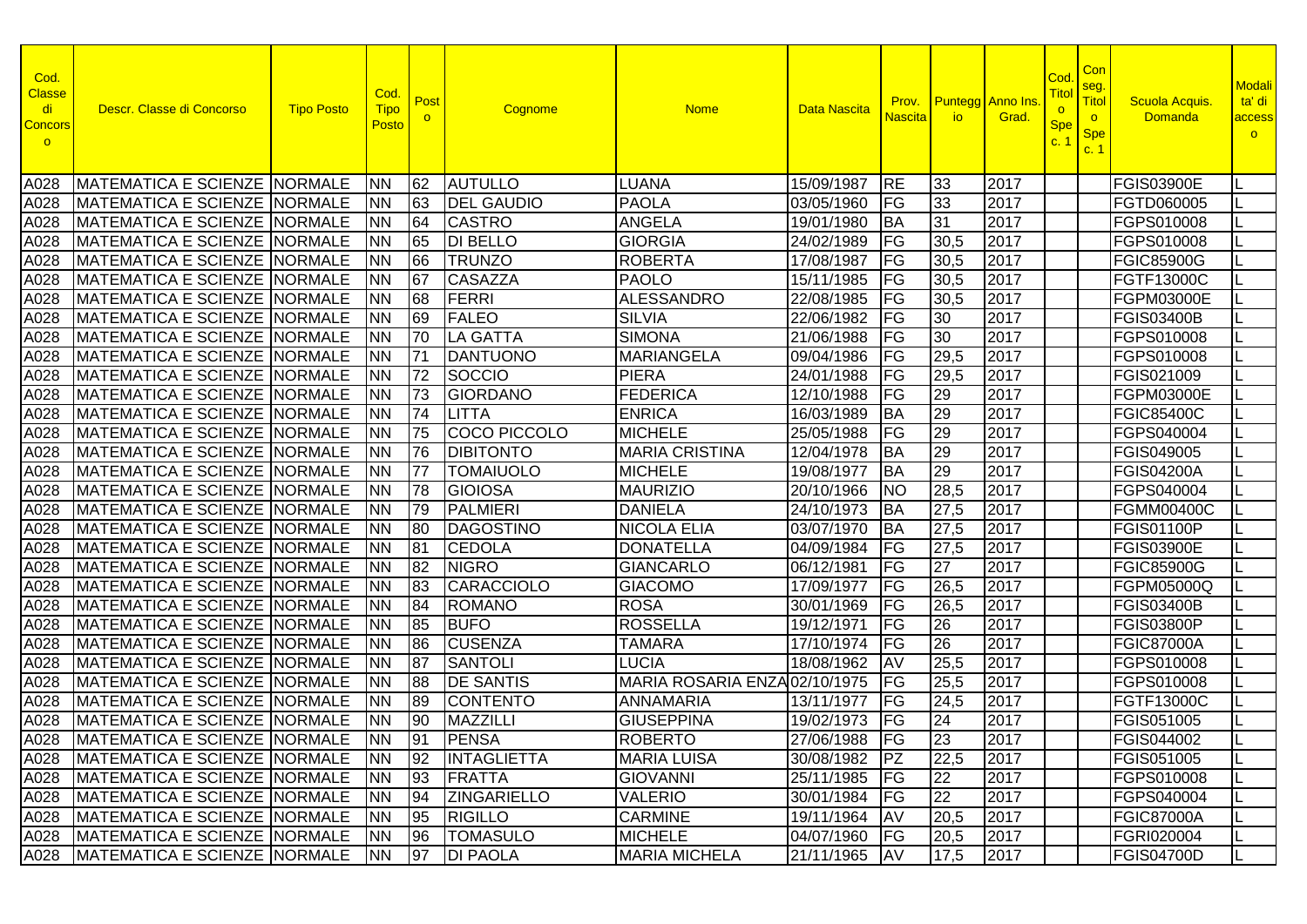| Cod.<br><b>Classe</b><br>di<br><b>Concors</b><br>$\circ$ | Descr. Classe di Concorso           | <b>Tipo Posto</b> | Cod.<br><b>Tipo</b><br><b>Posto</b> | Post<br>$\circ$ | Cognome             | <b>Nome</b>            | Data Nascita    | Prov.<br><b>Nascita</b>  | io.             | <b>Puntegg</b> Anno Ins<br>Grad. | Cod<br>Titol<br>$\overline{\mathbf{o}}$<br><b>Spe</b><br>C <sup>2</sup> | Con<br>seg.<br>Titol<br>$\circ$<br><b>Spe</b><br>c. 1 | <b>Scuola Acquis</b><br><b>Domanda</b> | <b>Modali</b><br>ta' di<br>access<br>$\circ$ |
|----------------------------------------------------------|-------------------------------------|-------------------|-------------------------------------|-----------------|---------------------|------------------------|-----------------|--------------------------|-----------------|----------------------------------|-------------------------------------------------------------------------|-------------------------------------------------------|----------------------------------------|----------------------------------------------|
| A028                                                     | <b>MATEMATICA E SCIENZE NORMALE</b> |                   | <b>NN</b>                           | 98              | <b>ELETTI</b>       | <b>ALESSANDRA</b>      | 27/12/1965      | <b>TA</b>                | 17,5            | 2017                             |                                                                         |                                                       | <b>FGPM03000E</b>                      |                                              |
| A030                                                     | MUSICA SC. I GR.                    | <b>NORMALE</b>    | <b>NN</b>                           |                 | <b>FANELLI</b>      | <b>GIUSEPPE</b>        | 18/04/1969      | FG                       | 142             | 2017                             |                                                                         |                                                       | <b>FGPM03000E</b>                      |                                              |
| A030                                                     | MUSICA SC. I GR.                    | <b>NORMALE</b>    | <b>NN</b>                           | 2               | <b>GALULLO</b>      | PATRIZIA ADELAIDE      | 01/04/1967      | FG                       | 112             | 2017                             |                                                                         |                                                       | <b>FGIS00300Q</b>                      | Е                                            |
| A030                                                     | MUSICA SC. I GR.                    | <b>NORMALE</b>    | <b>NN</b>                           | l3              | <b>FESTA</b>        | <b>ANTONIETTA</b>      | 21/05/1973      | FG                       | 100,5           | 2017                             |                                                                         |                                                       | FGPM03000E                             | ID                                           |
| A030                                                     | MUSICA SC. I GR.                    | <b>NORMALE</b>    | <b>NN</b>                           | <b>4</b>        | <b>ARMIENTO</b>     | <b>LUCREZIA MARIA</b>  | 03/08/1974      | FG                       | 92              | 2017                             |                                                                         |                                                       | <b>FGPM03000E</b>                      | ID                                           |
| A030                                                     | MUSICA SC. I GR.                    | <b>NORMALE</b>    | <b>NN</b>                           | 15              | <b>PANNESE</b>      | <b>LUCIANO</b>         | 12/05/1977      | FG                       | 88              | 2017                             |                                                                         |                                                       | FGPM03000E                             | ID                                           |
| A030                                                     | MUSICA SC. I GR.                    | <b>NORMALE</b>    | <b>NN</b>                           | 16              | <b>GRANATIERO</b>   | <b>LIBERA MARIA</b>    | 27/09/1974      | FG                       | 84              | 2017                             |                                                                         |                                                       | FGPM03000E                             | IQ                                           |
| A030                                                     | MUSICA SC. I GR.                    | <b>NORMALE</b>    | <b>NN</b>                           |                 | <b>INFANTE</b>      | FEDERICA               | 24/01/1987      | FG                       | 74,6            | 2017                             |                                                                         |                                                       | <b>FGPM03000E</b>                      |                                              |
| A030                                                     | MUSICA SC. I GR.                    | <b>NORMALE</b>    | <b>NN</b>                           | 18              | <b>CIOCIOLA</b>     | <b>DOMENICO</b>        | 01/12/1980      | FG                       | 66              | 2017                             |                                                                         |                                                       | FGPM03000E                             | lQ                                           |
| A030                                                     | MUSICA SC. I GR.                    | <b>NORMALE</b>    | <b>NN</b>                           | Ι9              | <b>SCARAFINO</b>    | <b>ANNALISA</b>        | 25/07/1974      | FG                       | 61,17           | 2017                             |                                                                         |                                                       | FGTF13000C                             |                                              |
| A030                                                     | MUSICA SC. I GR.                    | <b>NORMALE</b>    | <b>NN</b>                           | $\overline{10}$ | <b>MENGA</b>        | <b>MARTA</b>           | 02/01/1989      | FG                       | 60              | 2017                             |                                                                         |                                                       | <b>FGIS00800V</b>                      | D                                            |
| A030                                                     | MUSICA SC. I GR.                    | <b>NORMALE</b>    | <b>NN</b>                           | 11              | <b>LAMONACA</b>     | <b>MARIA RITA</b>      | 13/02/1986      | <b>BA</b>                | 59,5            | 2017                             |                                                                         |                                                       | <b>FGIS02600C</b>                      |                                              |
| A030                                                     | MUSICA SC. I GR.                    | <b>NORMALE</b>    | <b>NN</b>                           | $ 12\rangle$    | <b>MAGISTRO</b>     | <b>FRANCESCO PAOLO</b> | 14/09/1977      | FG                       | 58,5            | 2017                             |                                                                         |                                                       | FGPM03000E                             |                                              |
| A030                                                     | MUSICA SC. I GR.                    | <b>NORMALE</b>    | <b>NN</b>                           | 13              | <b>DE MUTIIS</b>    | <b>MARA</b>            | 09/12/1974      | FG                       | 58,5            | 2017                             |                                                                         |                                                       | FGPM03000E                             |                                              |
| A030                                                     | MUSICA SC. I GR.                    | <b>NORMALE</b>    | <b>NN</b>                           | 14              | <b>CONOSCITORE</b>  | <b>SARA</b>            | 10/07/1982      | <b>FG</b>                | 51              | 2017                             |                                                                         |                                                       | FGPM03000E                             | Q                                            |
| A030                                                     | MUSICA SC. I GR.                    | <b>NORMALE</b>    | <b>NN</b>                           | 15              | <b>OTTOMANO</b>     | <b>STEFANO</b>         | 04/12/1983      | <b>BA</b>                | 51              | 2017                             |                                                                         |                                                       | FGPM03000E                             |                                              |
| A030                                                     | MUSICA SC. I GR.                    | <b>NORMALE</b>    | <b>NN</b>                           | 16              | <b>KRYLOVA</b>      | <b>TATIANA</b>         | 05/07/1977      | <b>IEE</b>               | 50              | 2017                             |                                                                         |                                                       | FGPM03000E                             |                                              |
| A030                                                     | MUSICA SC. I GR.                    | <b>NORMALE</b>    | <b>NN</b>                           | <b>17</b>       | <b>TUZIO</b>        | <b>GIANCARLO</b>       | 15/06/1984      | <b>MT</b>                | 50              | 2017                             |                                                                         |                                                       | FGPM03000E                             | Q                                            |
| A030                                                     | MUSICA SC. I GR.                    | <b>NORMALE</b>    | <b>NN</b>                           | 18              | <b>SANNONER</b>     | <b>VALERIO</b>         | 30/09/1993      | FG                       | 48              | 2017                             |                                                                         |                                                       | FGPM03000E                             |                                              |
| A030                                                     | MUSICA SC. I GR.                    | <b>NORMALE</b>    | <b>NN</b>                           | 19              | <b>MOSCATO</b>      | <b>POTITO</b>          | 04/10/1993      | FG                       | 47              | 2017                             |                                                                         |                                                       | FGPM03000E                             | ID.                                          |
| A030                                                     | MUSICA SC. I GR.                    | <b>NORMALE</b>    | <b>NN</b>                           | 20              | <b>SCOLLETTA</b>    | <b>MARIA LUISA</b>     | 19/12/1976      | <b>BA</b>                | 46,5            | 2017                             |                                                                         |                                                       | FGPM03000E                             |                                              |
| A030                                                     | MUSICA SC. I GR.                    | <b>NORMALE</b>    | <b>NN</b>                           | 21              | <b>IACOBUCCI</b>    | <b>MARIA GRAZIA</b>    | 13/10/1976      | FG                       | 46              | 2017                             |                                                                         |                                                       | <b>FGIC87000A</b>                      |                                              |
| A030                                                     | MUSICA SC. I GR.                    | <b>NORMALE</b>    | <b>NN</b>                           | 22              | <b>DELLE FAVE</b>   | <b>RAFFAELE</b>        | 27/05/1984      | FG                       | 45,75           | 2017                             |                                                                         |                                                       | <b>FGPM03000E</b>                      |                                              |
| A030                                                     | MUSICA SC. I GR.                    | <b>NORMALE</b>    | <b>NN</b>                           | 23              | PERNA               | <b>MARIKA CARMELA</b>  | 16/07/1990      | FG                       | 43              | 2017                             |                                                                         |                                                       | <b>FGPM03000E</b>                      |                                              |
| A030                                                     | MUSICA SC. I GR.                    | <b>NORMALE</b>    | <b>NN</b>                           | 24              | <b>FUIANI</b>       | <b>SAMUELA</b>         | 19/09/1981      | FG                       | 40              | 2017                             |                                                                         |                                                       | <b>FGPM03000E</b>                      | lQ                                           |
| A030                                                     | MUSICA SC. I GR.                    | <b>NORMALE</b>    | <b>NN</b>                           | 25              | <b>GENTILE</b>      | <b>DAVIDE</b>          | 06/07/1993      | $\overline{\mathsf{FG}}$ | 39,9            | 2017                             |                                                                         |                                                       | FGIC864003                             | D                                            |
| A030                                                     | MUSICA SC. I GR.                    | <b>NORMALE</b>    | <b>NN</b>                           | 26              | <b>DE MAGISTRIS</b> | <b>MILENA</b>          | 11/03/1973      | FG                       | 39,5            | 2017                             |                                                                         |                                                       | <b>FGPM03000E</b>                      |                                              |
| A030                                                     | MUSICA SC. I GR.                    | <b>NORMALE</b>    | <b>NN</b>                           | 27              | <b>STAFANO</b>      | <b>PASQUALE</b>        | 02/12/1972      | $\overline{\mathsf{FG}}$ | 39,5            | 2017                             |                                                                         |                                                       | FGPM03000E                             |                                              |
| A030                                                     | MUSICA SC. I GR.                    | <b>NORMALE</b>    | <b>NN</b>                           | 28              | <b>APRILE</b>       | <b>SIMONA</b>          | 30/10/1986      | $\overline{\mathsf{FG}}$ | 38              | 2017                             |                                                                         |                                                       | <b>FGPM03000E</b>                      |                                              |
|                                                          | A030 MUSICA SC. I GR.               | NORMALE NN        |                                     |                 | 29 COCOMAZZI        | <b>LUCA</b>            | 13/07/1995 FG   |                          | $\overline{36}$ | 2017                             |                                                                         |                                                       | <b>FGIC84400T</b>                      |                                              |
|                                                          | A030 MUSICA SC. I GR.               | NORMALE NN        |                                     | $ 30\rangle$    | <b>GEMMA</b>        | <b>LUCIA</b>           | 06/07/1989 FG   |                          | 36              | 2017                             |                                                                         |                                                       | <b>FGPM05000Q</b>                      |                                              |
|                                                          | A030 MUSICA SC. I GR.               | <b>NORMALE</b>    | <b>NN</b>                           | $ 31\rangle$    | RAMPINO             | <b>MARIA SIMONA</b>    | 26/04/1995      | <b>FG</b>                | 35              | 2017                             |                                                                         |                                                       | FGIC87000A                             |                                              |
|                                                          | A030 MUSICA SC. I GR.               | <b>NORMALE</b>    | <b>NN</b>                           | 32              | <b>DELLI CARRI</b>  | <b>DANILO</b>          | 28/07/1990      | <b>IFG</b>               | 34,5            | 2017                             |                                                                         |                                                       | <b>FGPM03000E</b>                      |                                              |
|                                                          | A030 MUSICA SC. I GR.               | <b>NORMALE</b>    | <b>NN</b>                           | 33              | <b>NASUTO</b>       | <b>ANGELO</b>          | 08/11/1994      | <b>FG</b>                | 34              | 2017                             |                                                                         |                                                       | FGPM03000E                             |                                              |
|                                                          | A030 MUSICA SC. I GR.               | <b>NORMALE</b>    | <b>NN</b>                           | 34              | <b>GRAVINO</b>      | <b>MICHELE</b>         | 26/07/1993      | FG                       | 34              | 2017                             |                                                                         |                                                       | FGPM03000E                             |                                              |
|                                                          | A030 MUSICA SC. I GR.               | <b>NORMALE</b>    | <b>NN</b>                           |                 | 35 MUCCIARONE       | <b>ROCCO</b>           | 18/03/1998   FG |                          | 33,5            | 2017                             |                                                                         |                                                       | <b>FGPM03000E</b>                      |                                              |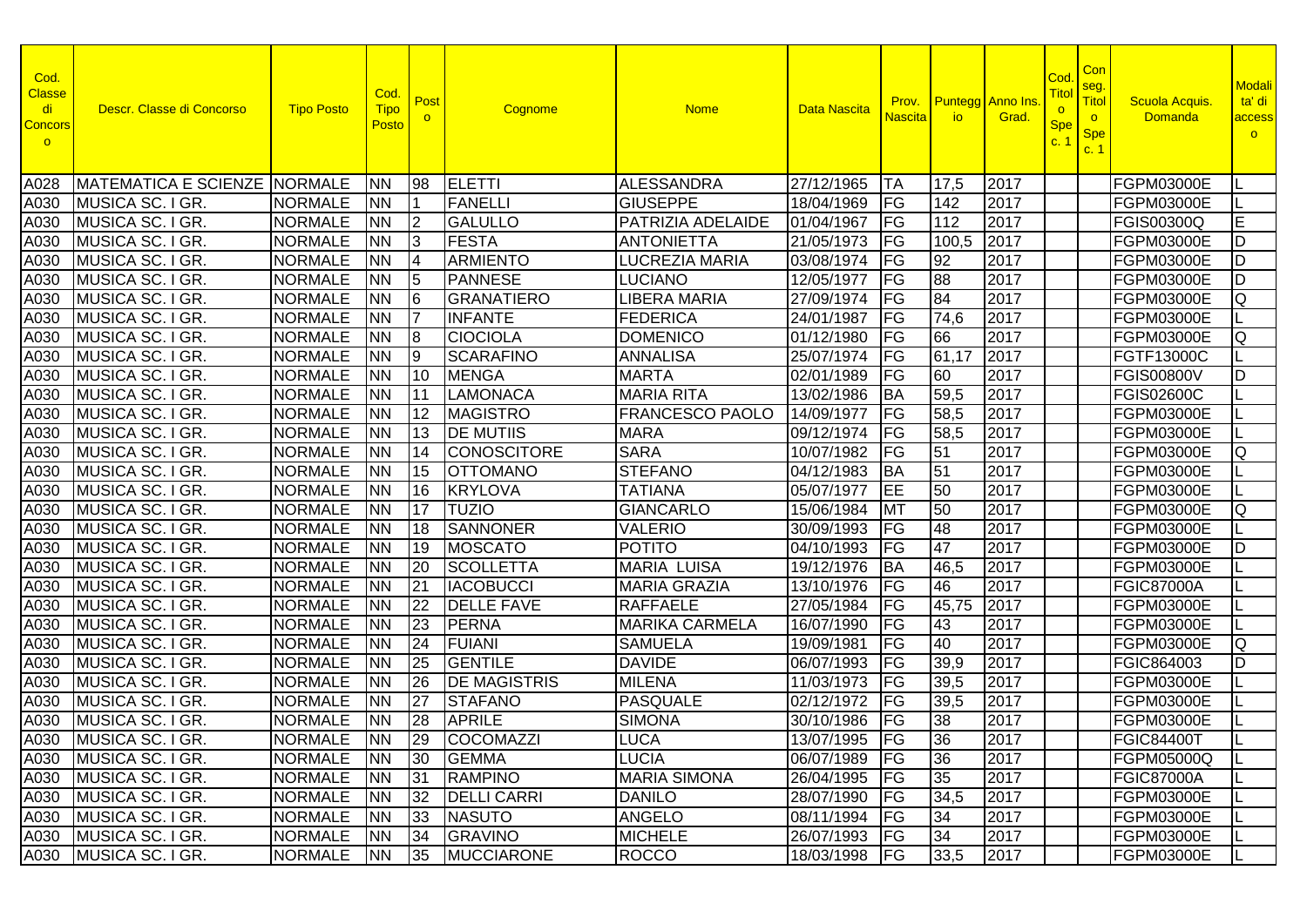| Cod.<br><b>Classe</b><br>di<br><b>Concors</b><br>$\circ$ | Descr. Classe di Concorso | <b>Tipo Posto</b> | Cod.<br><b>Tipo</b><br>Posto | Post<br>$\circ$ | Cognome           | <b>Nome</b>                    | Data Nascita    | Prov.<br><b>Nascita</b>           | io.   | <b>Puntegg</b> Anno Ins<br>Grad. | Cod<br>Tito<br>$\overline{\mathbf{o}}$<br><b>Spe</b><br>C <sup>2</sup> | Con<br>seg.<br>Titol<br>$\circ$<br><b>Spe</b><br>c. 1 | <b>Scuola Acquis</b><br><b>Domanda</b> | <b>Modali</b><br>ta' di<br>access<br>$\circ$ |
|----------------------------------------------------------|---------------------------|-------------------|------------------------------|-----------------|-------------------|--------------------------------|-----------------|-----------------------------------|-------|----------------------------------|------------------------------------------------------------------------|-------------------------------------------------------|----------------------------------------|----------------------------------------------|
| A030                                                     | MUSICA SC. I GR.          | <b>NORMALE</b>    | <b>NN</b>                    | 36              | <b>IORIO</b>      | <b>GIOVANNI</b>                | 09/03/1972      | <b>FG</b>                         | 33    | 2017                             |                                                                        |                                                       | FGPM03000E                             |                                              |
| A030                                                     | MUSICA SC. I GR.          | <b>NORMALE</b>    | <b>NN</b>                    | 37              | <b>BOVE</b>       | <b>ANTONIO</b>                 | 18/08/1994      | FG                                | 33    | 2017                             |                                                                        |                                                       | FGIC822001                             | D                                            |
| A030                                                     | MUSICA SC. I GR.          | <b>NORMALE</b>    | <b>NN</b>                    | 38              | <b>GUERRIERI</b>  | <b>MASSIMILIANO</b>            | 27/10/1989      | FG                                | 33    | 2017                             |                                                                        |                                                       | FGIC842006                             | D                                            |
| A030                                                     | MUSICA SC. I GR.          | <b>NORMALE</b>    | <b>NN</b>                    | 39              | <b>PALUMBO</b>    | RAFFAELLA RITA                 | 30/05/1984      | FG                                | 33    | 2017                             |                                                                        |                                                       | FGPM03000E                             |                                              |
| A030                                                     | MUSICA SC. I GR.          | <b>NORMALE</b>    | <b>NN</b>                    | 40              | <b>PISTILLO</b>   | <b>LUIGI ROSARIO</b>           | 15/09/1974      | FG                                | 33    | 2017                             |                                                                        |                                                       | <b>FGIS02900X</b>                      | D                                            |
| A030                                                     | MUSICA SC. I GR.          | <b>NORMALE</b>    | <b>NN</b>                    | 41              | <b>CICCONE</b>    | <b>ERMANNO</b>                 | 14/06/1991      | FG                                | 32,5  | 2017                             |                                                                        |                                                       | FGPM03000E                             |                                              |
| A030                                                     | MUSICA SC. I GR.          | <b>NORMALE</b>    | <b>NN</b>                    | 42              | <b>ESPOSTO</b>    | <b>DANIELA</b>                 | 20/03/1986      | FG                                | 32,5  | 2017                             |                                                                        |                                                       | FGPM03000E                             |                                              |
| A030                                                     | MUSICA SC. I GR.          | <b>NORMALE</b>    | <b>NN</b>                    | 43              | PIEPOLI           | <b>GIOVANNI</b>                | 18/12/1990      | <b>BA</b>                         | 32    | 2017                             |                                                                        |                                                       | FGPM03000E                             |                                              |
| A030                                                     | MUSICA SC. I GR.          | <b>NORMALE</b>    | <b>NN</b>                    | 44              | <b>VERGURA</b>    | <b>BEATRICE</b>                | 14/06/1993      | FG                                | 32    | 2017                             |                                                                        |                                                       | FGPM05000Q                             |                                              |
| A030                                                     | MUSICA SC. I GR.          | <b>NORMALE</b>    | <b>NN</b>                    | 45              | <b>SCARLATO</b>   | <b>LUISA WILMA</b>             | 18/04/1983      | FG                                | 31,5  | 2017                             |                                                                        |                                                       | <b>FGIS00800V</b>                      | ID                                           |
| A030                                                     | MUSICA SC. I GR.          | <b>NORMALE</b>    | <b>NN</b>                    | 46              | <b>DELLERBA</b>   | <b>RACHELE</b>                 | 06/04/1980      | FG                                | 30,5  | 2017                             |                                                                        |                                                       | <b>FGIC87300T</b>                      | Q                                            |
| A030                                                     | MUSICA SC. I GR.          | <b>NORMALE</b>    | <b>NN</b>                    | <b>47</b>       | <b>PALUMBO</b>    | <b>MARIA</b>                   | 16/10/1981      | <b>BN</b>                         | 29,5  | 2017                             |                                                                        |                                                       | <b>FGIS03900E</b>                      | D                                            |
| A030                                                     | MUSICA SC. I GR.          | <b>NORMALE</b>    | <b>NN</b>                    | 48              | <b>GUERRA</b>     | <b>MATTEO</b>                  | 07/10/1993      | $\overline{\mathsf{F}\mathsf{G}}$ | 29    | 2017                             |                                                                        |                                                       | <b>FGIS04200A</b>                      | D                                            |
| A030                                                     | MUSICA SC. I GR.          | <b>NORMALE</b>    | <b>NN</b>                    | 49              | MASTRANGELO       | <b>GIOVANNI</b>                | 30/10/1971      | FG                                | 29    | 2017                             |                                                                        |                                                       | FGPM03000E                             |                                              |
| A030                                                     | MUSICA SC. I GR.          | <b>NORMALE</b>    | <b>NN</b>                    | 50              | PALMIERI          | <b>GAETANO</b>                 | 29/09/1965      | FG                                | 29    | 2017                             |                                                                        |                                                       | FGPM03000E                             |                                              |
| A030                                                     | MUSICA SC. I GR.          | <b>NORMALE</b>    | <b>NN</b>                    | 51              | <b>MARCHIONNI</b> | <b>ALESSANDRO</b>              | 06/05/1975      | <b>RM</b>                         | 28    | 2017                             |                                                                        |                                                       | FGIC863007                             |                                              |
| A030                                                     | MUSICA SC. I GR.          | <b>NORMALE</b>    | <b>NN</b>                    | 52              | <b>COLANGIONE</b> | <b>TORINDO MICHELE</b>         | 23/08/1969      | FG                                | 26,5  | 2017                             |                                                                        |                                                       | FGPM03000E                             | ID                                           |
| A030                                                     | MUSICA SC. I GR.          | <b>NORMALE</b>    | <b>NN</b>                    | 53              | <b>SCHIAVONE</b>  | <b>NICOLA</b>                  | 13/01/1996      | FG                                | 26,25 | 2017                             |                                                                        |                                                       | FGPM03000E                             |                                              |
| A030                                                     | MUSICA SC. I GR.          | <b>NORMALE</b>    | <b>NN</b>                    | 54              | <b>AUGELLI</b>    | <b>MICHELE</b>                 | 10/08/1995      | FG                                | 26,25 | 2017                             |                                                                        |                                                       | FGPM03000E                             |                                              |
| A030                                                     | MUSICA SC. I GR.          | <b>NORMALE</b>    | <b>NN</b>                    | 55              | <b>CICOLELLA</b>  | <b>CHIARA</b>                  | 25/01/1994      | FG                                | 26,25 | 2017                             |                                                                        |                                                       | FGPM03000E                             |                                              |
| A030                                                     | MUSICA SC. I GR.          | <b>NORMALE</b>    | <b>NN</b>                    | 56              | <b>BILARDI</b>    | <b>ALESSANDRO</b>              | 24/12/1994      | FG                                | 25,5  | 2017                             |                                                                        |                                                       | <b>FGPM03000E</b>                      |                                              |
| A030                                                     | MUSICA SC. I GR.          | <b>NORMALE</b>    | <b>NN</b>                    | 57              | <b>ARACE</b>      | LETIZIA                        | 04/08/1989      | FG                                | 25,5  | 2017                             |                                                                        |                                                       | FGPM03000E                             |                                              |
| A030                                                     | MUSICA SC. I GR.          | <b>NORMALE</b>    | <b>NN</b>                    | 58              | <b>FERRI</b>      | <b>ALESSANDRO</b>              | 22/08/1985      | $\overline{\mathsf{FG}}$          | 25,5  | 2017                             |                                                                        |                                                       | FGPM03000E                             |                                              |
| A030                                                     | MUSICA SC. I GR.          | <b>NORMALE</b>    | <b>NN</b>                    | 59              | <b>MUCCIARONE</b> | <b>RITA</b>                    | 09/03/1988      | FG                                | 25    | 2017                             |                                                                        |                                                       | <b>FGIS00800V</b>                      |                                              |
| A030                                                     | MUSICA SC. I GR.          | <b>NORMALE</b>    | <b>NN</b>                    | 60              | <b>TOTARO</b>     | <b>STEFANIA</b>                | 28/12/1984      | $\overline{\mathsf{FG}}$          | 23,75 | 2017                             |                                                                        |                                                       | FGPM03000E                             |                                              |
| A030                                                     | MUSICA SC. I GR.          | <b>NORMALE</b>    | <b>NN</b>                    | 61              | POLISENO          | MARIAGRAZIA SPERAN 18/01/1989  |                 | FG                                | 23,5  | 2017                             |                                                                        |                                                       | <b>FGPM03000E</b>                      |                                              |
| A030                                                     | MUSICA SC. I GR.          | <b>NORMALE</b>    | <b>NN</b>                    | 62              | <b>DE FINIS</b>   | <b>SIMONA</b>                  | 15/12/1984      | $\overline{\mathsf{FG}}$          | 22,5  | 2017                             |                                                                        |                                                       | <b>FGIS02900X</b>                      |                                              |
| A030                                                     | MUSICA SC. I GR.          | <b>NORMALE</b>    | <b>NN</b>                    | 63              | <b>INGLESE</b>    | <b>ANGELA</b>                  | 08/01/1979      | FG                                | 21    | 2017                             |                                                                        |                                                       | <b>FGPM03000E</b>                      | ID                                           |
| A030                                                     | MUSICA SC. I GR.          | <b>NORMALE</b>    | <b>NN</b>                    | 64              | <b>STODUTO</b>    | <b>MARCO</b>                   | 12/08/1992      | FG                                | 20,5  | 2017                             |                                                                        |                                                       | FGMM141008                             |                                              |
|                                                          | A030 MUSICA SC. I GR.     | NORMALE NN        |                              |                 | 65 CHECCHIA       | MARIA ALESSANDRA 12/09/1988 FG |                 |                                   | 20,5  | 2017                             |                                                                        |                                                       | <b>FGIS00800V</b>                      |                                              |
|                                                          | A030 MUSICA SC. I GR.     | NORMALE NN        |                              | 66              | PAGANO            | <b>FEDERICA</b>                | 13/10/1989 FG   |                                   | 20    | 2017                             |                                                                        |                                                       | <b>FGPM03000E</b>                      | ାଠ                                           |
|                                                          | A030 MUSICA SC. I GR.     | <b>NORMALE</b>    | <b>NN</b>                    | 67              | <b>MUCCIARONE</b> | <b>KATIA</b>                   | 04/04/1988      | <b>FG</b>                         | 18    | 2017                             |                                                                        |                                                       | <b>FGPM03000E</b>                      |                                              |
|                                                          | A030 MUSICA SC. I GR.     | <b>NORMALE</b>    | <b>NN</b>                    | 68              | <b>SANNONER</b>   | <b>ROBERTA</b>                 | 23/01/1992      | <b>IFG</b>                        | 18    | 2017                             |                                                                        |                                                       | <b>FGPM03000E</b>                      |                                              |
|                                                          | A030 MUSICA SC. I GR.     | <b>NORMALE</b>    | <b>NN</b>                    | 69              | <b>FRONTUTO</b>   | <b>CRESCENZO LUCA</b>          | 27/06/1992      | FG                                | 15,5  | 2017                             |                                                                        |                                                       | <b>FGMM00700X</b>                      |                                              |
|                                                          | A030 MUSICA SC. I GR.     | <b>NORMALE</b>    | <b>NN</b>                    | 70              | NEMBROTTE MENNA   | <b>CRISTINA</b>                | 31/03/1987      | FG                                | 15    | 2017                             |                                                                        |                                                       | FGPM03000E                             |                                              |
|                                                          | A030 MUSICA SC. I GR.     | <b>NORMALE</b>    | <b>NN</b>                    | $ 71\rangle$    | <b>MARINO</b>     | <b>MARINA</b>                  | 10/09/1963   FG |                                   | 13    | 2017                             |                                                                        |                                                       | FGPM010009                             | ID.                                          |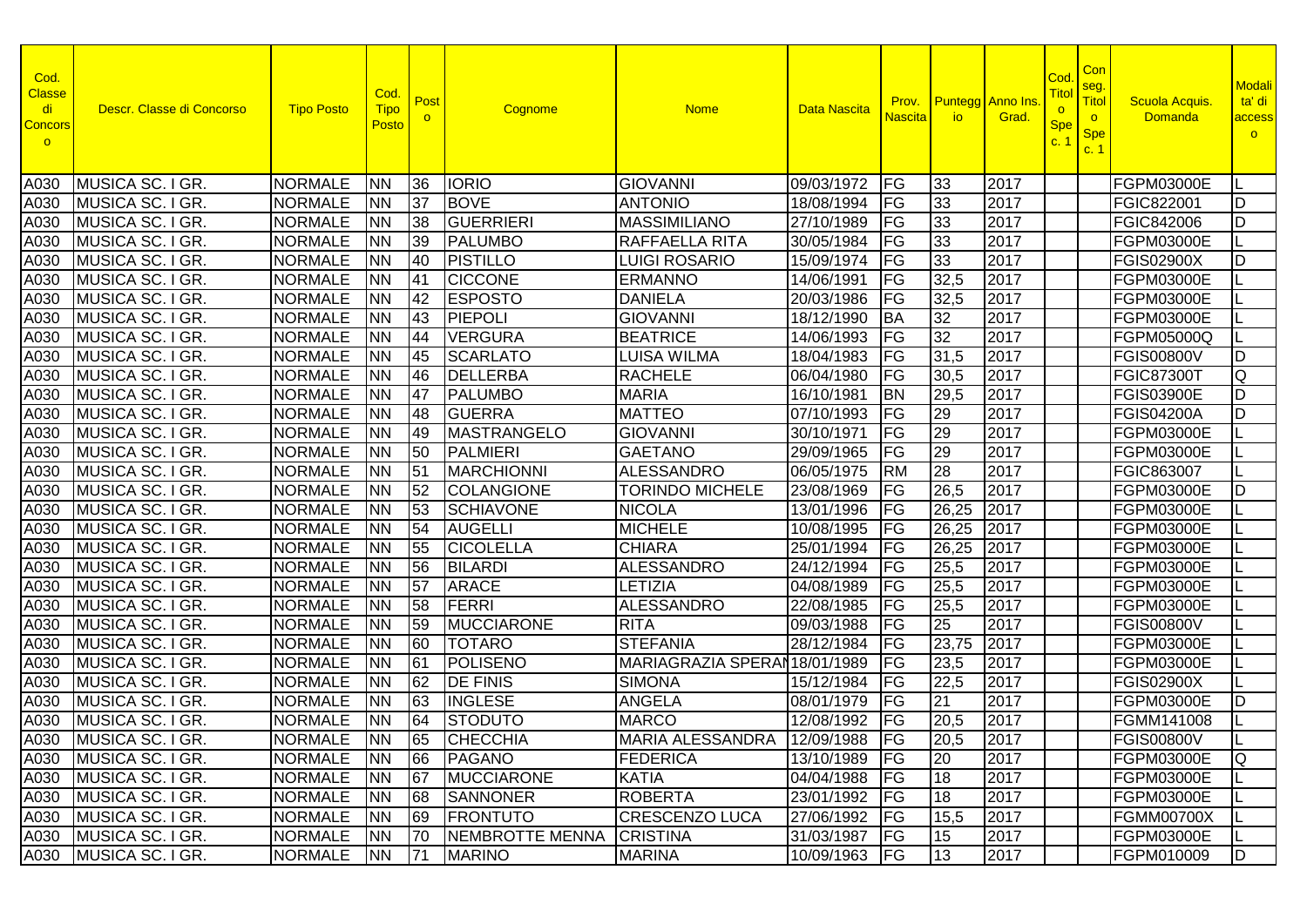| Cod.<br><b>Classe</b><br>di<br><b>Concors</b><br>$\circ$ | Descr. Classe di Concorso                  | <b>Tipo Posto</b> | Cod.<br><b>Tipo</b><br>Posto | Post<br>$\circ$ | Cognome            | <b>Nome</b>              | Data Nascita         | Prov.<br><b>Nascita</b>  | <b>io</b>       | <b>Puntegg</b> Anno Ins<br>Grad. | Cod<br>Titol<br>$\circ$<br><b>Spe</b><br>C <sup>2</sup> | Con<br>seg.<br>Titol<br>$\circ$<br><b>Spe</b><br>c. 1 | <b>Scuola Acquis</b><br><b>Domanda</b> | <b>Modali</b><br>ta' di<br>access<br>$\circ$ |
|----------------------------------------------------------|--------------------------------------------|-------------------|------------------------------|-----------------|--------------------|--------------------------|----------------------|--------------------------|-----------------|----------------------------------|---------------------------------------------------------|-------------------------------------------------------|----------------------------------------|----------------------------------------------|
| A030                                                     | MUSICA SC. I GR.                           | <b>NORMALE</b>    | <b>NN</b>                    | 72              | <b>CRISTOFARO</b>  | <b>ADRIANA</b>           | 30/08/1985           | FG                       | 12,5            | 2017                             |                                                         |                                                       | <b>FGIS007003</b>                      |                                              |
| A030                                                     | MUSICA SC. I GR.                           | <b>NORMALE</b>    | <b>NN</b>                    | 173             | MASTROMATTEO       | <b>VINCENZO</b>          | 15/06/1987           | <b>VE</b>                | 12,5            | 2017                             |                                                         |                                                       | <b>FGMM13700L</b>                      |                                              |
| A030                                                     | MUSICA SC. I GR.                           | <b>NORMALE</b>    | <b>NN</b>                    | 74              | <b>ROSSI</b>       | <b>ALFONSO PAOLO</b>     | 18/08/1983           | FG                       | 12,5            | 2017                             |                                                         |                                                       | <b>FGIC80700V</b>                      |                                              |
| A030                                                     | MUSICA SC. I GR.                           | <b>NORMALE</b>    | <b>NN</b>                    | 75              | <b>SIMEONE</b>     | <b>MARIA ROSARIA</b>     | 23/06/1976           | FG                       | 12,5            | 2017                             |                                                         |                                                       | <b>FGIC86800A</b>                      | D                                            |
| A030                                                     | MUSICA SC. I GR.                           | <b>NORMALE</b>    | <b>NN</b>                    | 76              | <b>MONACO</b>      | <b>CARLO GIUSEPPE</b>    | 01/03/1978           | FG                       | 12,2            | 2017                             |                                                         |                                                       | FGPS040004                             |                                              |
| A030                                                     | MUSICA SC. I GR.                           | <b>NORMALE</b>    | <b>NN</b>                    | 177             | <b>MARTELLA</b>    | <b>SONIA</b>             | 24/12/1982           | FG                       | 12              | 2017                             |                                                         |                                                       | <b>FGIC82900Q</b>                      | ID.                                          |
| A030                                                     | MUSICA SC. I GR.                           | <b>NORMALE</b>    | <b>NN</b>                    | 78              | <b>RAMPINO</b>     | <b>ALESSIO MICHELE</b>   | 21/05/1991           | FG                       | 12              | 2017                             |                                                         |                                                       | <b>FGIC87000A</b>                      |                                              |
| A030                                                     | MUSICA SC. I GR.                           | <b>NORMALE</b>    | <b>NN</b>                    | 79              | <b>RUGGIERO</b>    | <b>STEFANIA</b>          | 28/06/1985           | FG                       | $\overline{12}$ | 2017                             |                                                         |                                                       | <b>FGMM04100B</b>                      | ID                                           |
| A030                                                     | MUSICA SC. I GR.                           | <b>NORMALE</b>    | <b>NN</b>                    | 80              | <b>CARIGLIA</b>    | <b>LUCIA</b>             | 12/03/1975           | FG                       | 12              | 2017                             |                                                         |                                                       | <b>FGMM13700L</b>                      |                                              |
| A049                                                     | SC. MOT. E SPORT. SC. I                    | <b>CNORMALE</b>   | <b>NN</b>                    | ۱1              | <b>LA PISCOPIA</b> | FELICIA ANNA MARIA       | 26/05/1971           | FG                       | 144             | 2017                             |                                                         |                                                       | FGTD010004                             |                                              |
| A049                                                     | SC. MOT. E SPORT. SC. I (NORMALE           |                   | <b>NN</b>                    | 12              | <b>ARMIENTO</b>    | <b>LUCREZIA MARIA</b>    | 03/08/1974           | FG                       | 100,5           | 2017                             |                                                         |                                                       | <b>FGPM03000E</b>                      | ID                                           |
| A049                                                     | SC. MOT. E SPORT. SC. I CNORMALE           |                   | <b>NN</b>                    | 13              | <b>GIORDANO</b>    | <b>ANTONELLA</b>         | 13/12/1977           | FG                       | 97,5            | 2017                             |                                                         |                                                       | FGIS051005                             | Q                                            |
| A049                                                     | SC. MOT. E SPORT. SC. I CNORMALE           |                   | <b>NN</b>                    | 14              | <b>SANTOBUONO</b>  | <b>ELISA</b>             | 26/06/1983           | FG                       | 68              | 2017                             |                                                         |                                                       | <b>FGIC87000A</b>                      |                                              |
| A049                                                     | SC. MOT. E SPORT. SC. I CNORMALE           |                   | <b>NN</b>                    | 15              | <b>ZEFILIPPO</b>   | <b>LUCIO</b>             | 01/06/1971           | FG                       | 66,5            | 2017                             |                                                         |                                                       | <b>FGMM00400C</b>                      | D                                            |
| A049                                                     | SC. MOT. E SPORT. SC. I (NORMALE           |                   | <b>NN</b>                    | 16              | <b>GOLIA</b>       | PATRIZIA                 | 17/03/1969           | FG                       | 62              | 2017                             |                                                         |                                                       | FGPM03000E                             | ID                                           |
| A049                                                     | SC. MOT. E SPORT. SC. I (NORMALE           |                   | <b>NN</b>                    | 17              | <b>MENGA</b>       | <b>GIUSEPPE</b>          | 08/06/1979           | FG                       | 52              | 2017                             |                                                         |                                                       | FGPS010008                             |                                              |
| A049                                                     | SC. MOT. E SPORT. SC. I (NORMALE           |                   | <b>NN</b>                    | 18              | <b>SORDILLO</b>    | <b>TERESA</b>            | 24/07/1968           | FG                       | 51,5            | 2017                             |                                                         |                                                       | FGTD010004                             |                                              |
| A049                                                     | SC. MOT. E SPORT. SC. I (NORMALE           |                   | <b>NN</b>                    | Ι9              | <b>CARCHIA</b>     | <b>ORIANA</b>            | 20/11/1977           | <b>FG</b>                | 50              | 2017                             |                                                         |                                                       | FGIS051005                             |                                              |
| A049                                                     | SC. MOT. E SPORT. SC. I (NORMALE           |                   | <b>NN</b>                    | $\overline{10}$ | <b>MIGLIO</b>      | <b>ERNESTO</b>           | 04/03/1976           | FG                       | 49,5            | 2017                             |                                                         |                                                       | <b>FGIS02900X</b>                      |                                              |
| A049                                                     | SC. MOT. E SPORT. SC. I                    | <b>CORMALE</b>    | <b>NN</b>                    | 11              | <b>ROSSI</b>       | <b>MARIANGELA</b>        | 22/10/1977           | <b>BG</b>                | 49              | 2017                             |                                                         |                                                       | <b>FGPM03000E</b>                      | IQ.                                          |
| A049                                                     | SC. MOT. E SPORT. SC. I                    | <b>INORMALE</b>   | <b>NN</b>                    | 12              | <b>DE MARTINO</b>  | <b>MICHELA</b>           | 25/08/1979           | FG                       | 46,5            | 2017                             |                                                         |                                                       | FGPM03000E                             |                                              |
| A049                                                     | SC. MOT. E SPORT. SC. I                    | <b>INORMALE</b>   | <b>NN</b>                    | 13              | <b>COTA</b>        | <b>ANNALISA</b>          | 20/10/1978           | <b>BA</b>                | 45              | 2017                             |                                                         |                                                       | <b>FGEE00800R</b>                      |                                              |
| A049                                                     | SC. MOT. E SPORT. SC. I                    | <b>TNORMALE</b>   | <b>NN</b>                    | 14              | <b>ERONIA</b>      | <b>MARIA MONICA</b>      | 29/12/1973           | FG                       | 44,5            | 2017                             |                                                         |                                                       | <b>FGPM03000E</b>                      |                                              |
| A049                                                     | SC. MOT. E SPORT. SC. I CNORMALE           |                   | <b>NN</b>                    | 15              | <b>VIOLA</b>       | <b>ROBERTA PIA</b>       | 06/01/1988           | FG                       | 44              | 2017                             |                                                         |                                                       | FGIS051005                             |                                              |
| A049                                                     | SC. MOT. E SPORT. SC. I INORMALE           |                   | <b>NN</b>                    | 16              | <b>GENTILE</b>     | <b>ALESSANDRA VIOLET</b> | 19/12/1965           | FG                       | 42              | 2017                             |                                                         |                                                       | <b>FGMM00400C</b>                      |                                              |
| A049                                                     | SC. MOT. E SPORT. SC. I INORMALE           |                   | <b>NN</b>                    | 17              | <b>COFANO</b>      | <b>GIACOMO</b>           | 24/07/1986           | $\overline{\mathsf{FG}}$ | 40              | 2017                             |                                                         |                                                       | FGPS040004                             |                                              |
| A049                                                     | SC. MOT. E SPORT. SC. I CNORMALE           |                   | <b>NN</b>                    | 18              | <b>GIANTOMASO</b>  | <b>COSTANTINO</b>        | 04/03/1976           | FG                       | 39              | 2017                             |                                                         |                                                       | <b>FGTF13000C</b>                      |                                              |
| A049                                                     | SC. MOT. E SPORT. SC. I (NORMALE           |                   | <b>NN</b>                    | $ 19\rangle$    | <b>DADDUZIO</b>    | <b>MARIO PASQUALE</b>    | 22/09/1973           | $\overline{\mathsf{FG}}$ | 38              | 2017                             |                                                         |                                                       | FGPS010008                             |                                              |
| A049                                                     | SC. MOT. E SPORT. SC. I (NORMALE           |                   | <b>INN</b>                   | 20              | <b>DI CARLO</b>    | <b>CHERUBINA</b>         | 14/02/1971           | FG                       | 38              | 2017                             |                                                         |                                                       | <b>FGIS03900E</b>                      |                                              |
|                                                          | A049 SC. MOT. E SPORT. SC. I (NORMALE   NN |                   |                              | $\sqrt{21}$     | <b>DI LORENZO</b>  | <b>SABRINA</b>           | 26/08/1973 RA        |                          | 38              | 2017                             |                                                         |                                                       | <b>FGVC01000C</b>                      |                                              |
|                                                          | A049 SC. MOT. E SPORT. SC. I CNORMALE      |                   | <b>NN</b>                    | $ 22\rangle$    | <b>BIADI</b>       | <b>VINCENZA</b>          | 12/03/1972   FG      |                          | 36              | 2017                             |                                                         |                                                       | <b>FGIS03400B</b>                      | ID                                           |
|                                                          | A049 SC. MOT. E SPORT. SC. I (NORMALE      |                   | <b>INN</b>                   | 23              | BONFITTO           | <b>ANGELO</b>            | 22/07/1970   FG      |                          | 33,5            | 2017                             |                                                         |                                                       | <b>FGIC86200B</b>                      |                                              |
|                                                          | A049 SC. MOT. E SPORT. SC. I (NORMALE      |                   | <b>NN</b>                    | 24              | <b>CIOCIOLA</b>    | <b>LIBERA</b>            | 15/11/1981           | <b>FG</b>                | 33              | 2017                             |                                                         |                                                       | <b>FGPM03000E</b>                      |                                              |
|                                                          | A049 SC. MOT. E SPORT. SC. I CNORMALE      |                   | <b>NN</b>                    | 25              | <b>ESPOSTO</b>     | <b>ILARIA ASSUNTA</b>    | 15/08/1967           | <b>FG</b>                | 33              | 2017                             |                                                         |                                                       | FGPS040004                             | Q                                            |
|                                                          | A049 SC. MOT. E SPORT. SC. I (NORMALE      |                   | <b>NN</b>                    | 26              | <b>DE ANGELIS</b>  | <b>MARIA ANTONIETTA</b>  | 12/04/1989           | FG                       | 33              | 2017                             |                                                         |                                                       | FGIC843002                             |                                              |
|                                                          | A049 SC. MOT. E SPORT. SC. I CNORMALE      |                   | <b>NN</b>                    | 27              | PAGLIARULO         | <b>GIANFRANCO</b>        | 10/03/1973 <b>EE</b> |                          | 32              | 2017                             |                                                         |                                                       | FGIC85700X                             |                                              |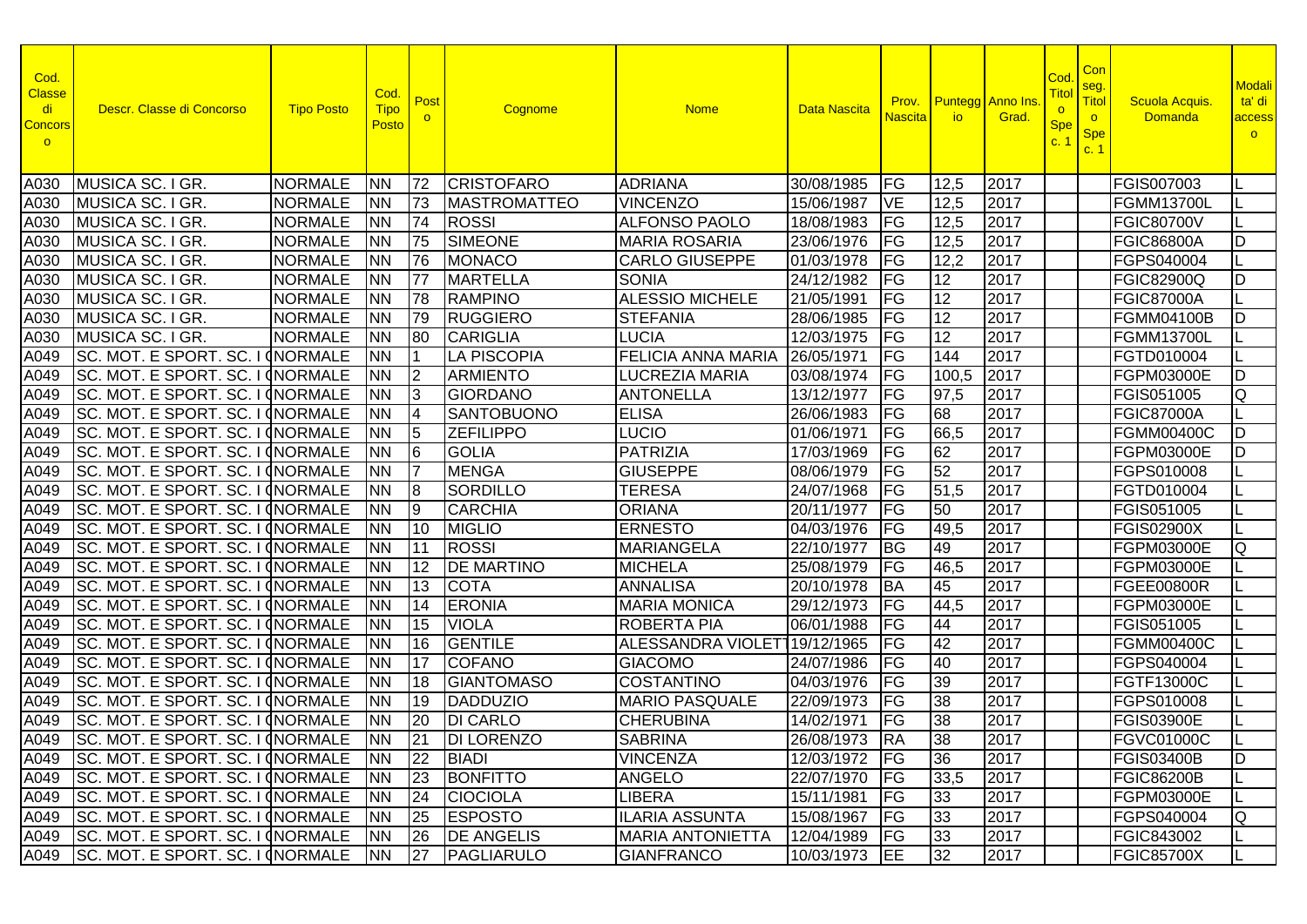| Cod.<br><b>Classe</b><br>di<br><b>Concors</b><br>$\circ$ | Descr. Classe di Concorso        | <b>Tipo Posto</b>  | Cod.<br><b>Tipo</b><br>Posto | Post<br>$\circ$ | Cognome             | <b>Nome</b>                  | <b>Data Nascita</b> | Prov.<br>Nascita <sup>l</sup> | <b>io</b>       | <b>Puntegg</b> Anno Ins.<br>Grad. | Co<br>Titc<br><b>Spe</b><br>C <sub>1</sub> | <b>Con</b><br>seg.<br><b>Titol</b><br>$\circ$<br><b>Spe</b><br>c.1 | Scuola Acquis.<br><b>Domanda</b> | <b>Modali</b><br>ta' di<br>access<br>$\circ$ |
|----------------------------------------------------------|----------------------------------|--------------------|------------------------------|-----------------|---------------------|------------------------------|---------------------|-------------------------------|-----------------|-----------------------------------|--------------------------------------------|--------------------------------------------------------------------|----------------------------------|----------------------------------------------|
| A049                                                     | SC. MOT. E SPORT. SC. I (NORMALE |                    | <b>NN</b>                    | 28              | <b>MARTINO</b>      | <b>LUCA</b>                  | 14/02/1982          | <b>IFG</b>                    | 29              | 2017                              |                                            |                                                                    | FGIS051005                       |                                              |
| A049                                                     | SC. MOT. E SPORT. SC. I CNORMALE |                    | <b>NN</b>                    | 29              | <b>MINISCHETTI</b>  | <b>GIUSEPPE</b>              | 15/10/1963          | <b>FG</b>                     | 29              | 2017                              |                                            |                                                                    | <b>FGIS02900X</b>                |                                              |
| A049                                                     | SC. MOT. E SPORT. SC. I INORMALE |                    | <b>NN</b>                    | 30              | <b>GALLO</b>        | <b>CLAUDIA</b>               | 16/09/1979          | FG                            | $\overline{28}$ | 2017                              |                                            |                                                                    | FGIC877005                       |                                              |
| A049                                                     | SC. MOT. E SPORT. SC. I INORMALE |                    | <b>NN</b>                    | 31              | <b>LEPORE</b>       | <b>GIUSEPPE</b>              | 23/11/1986          | FG                            | 27,5            | 2017                              |                                            |                                                                    | <b>FGIS03900E</b>                |                                              |
| A049                                                     | SC. MOT. E SPORT. SC. I (NORMALE |                    | <b>NN</b>                    | 32              | <b>MAZZEI</b>       | <b>RAFFAELE</b>              | 27/07/1984          | FG                            | 27              | 2017                              |                                            |                                                                    | FGIC86100G                       |                                              |
| A049                                                     | SC. MOT. E SPORT. SC. I          | <b>CNORMALE</b>    | <b>NN</b>                    | 33              | <b>RUSSO</b>        | <b>SARA</b>                  | 11/10/1986          | FG                            | 27              | 2017                              |                                            |                                                                    | FGIC86000Q                       |                                              |
| A049                                                     | SC. MOT. E SPORT. SC. I          | <b>INORMALE</b>    | <b>NN</b>                    | 34              | <b>AMETTA</b>       | <b>MANUELA</b>               | 13/10/1986          | <b>CB</b>                     | 26,5            | 2017                              |                                            |                                                                    | FGRI020004                       |                                              |
| A049                                                     | SC. MOT. E SPORT. SC. I          | <b>CNORMALE</b>    | <b>NN</b>                    | 35              | <b>LA LUNA</b>      | <b>GERMANA</b>               | 03/05/1986          | FG                            | 26,5            | 2017                              |                                            |                                                                    | FGIC86000Q                       |                                              |
| A049                                                     | SC. MOT. E SPORT. SC. I INORMALE |                    | <b>NN</b>                    | 36              | <b>TEDESCHI</b>     | <b>ANNALISA</b>              | 12/05/1982          | <b>FG</b>                     | 25,5            | 2017                              |                                            |                                                                    | <b>FGIS03900E</b>                |                                              |
| A049                                                     | SC. MOT. E SPORT. SC. I CNORMALE |                    | <b>NN</b>                    | 37              | <b>MANSUETO</b>     | <b>RAFFAELE</b>              | 03/09/1967          | <b>FG</b>                     | 25              | 2017                              |                                            |                                                                    | FGPM010009                       | ID                                           |
| A049                                                     | SC. MOT. E SPORT. SC. I CNORMALE |                    | <b>NN</b>                    | 38              | <b>AFFATATO</b>     | <b>GIACOMO</b>               | 14/05/1970          | <b>FG</b>                     | 24              | 2017                              |                                            |                                                                    | FGPM03000E                       |                                              |
| A049                                                     | SC. MOT. E SPORT. SC. I INORMALE |                    | <b>NN</b>                    | 39              | <b>MOBILIA</b>      | <b>RUBEN</b>                 | 30/12/1980          | FG                            | 23,5            | 2017                              |                                            |                                                                    | FGIS051005                       |                                              |
| A049                                                     | SC. MOT. E SPORT. SC. I          | <b>CORMALE</b>     | <b>NN</b>                    | 40              | <b>FUSCO</b>        | NADZEYA                      | 11/06/1988          | EE                            | $\overline{22}$ | 2017                              |                                            |                                                                    | FGTD060005                       |                                              |
| A049                                                     | SC. MOT. E SPORT. SC. I          | <b>CNORMALE</b>    | <b>NN</b>                    | 41              | <b>SCOMMEGNA</b>    | <b>MICHELE</b>               | 27/06/1989          | FG                            | 21              | 2017                              |                                            |                                                                    | <b>FGIS03800P</b>                |                                              |
| A060                                                     | <b>TECNOLOGIA SC. I GR.</b>      | <b>NORMALE</b>     | <b>NN</b>                    |                 | <b>GUERRIERI</b>    | <b>MICHELA</b>               | 11/05/1976          | <b>FG</b>                     | 100             | 2017                              |                                            |                                                                    | <b>FGIS00800V</b>                |                                              |
| A060                                                     | TECNOLOGIA SC. I GR.             | <b>NORMALE</b>     | <b>NN</b>                    | 12              | <b>CARBONE</b>      | <b>BARBARA</b>               | 03/12/1974          | <b>IFG</b>                    | 99,5            | 2017                              |                                            |                                                                    | <b>FGIS00800V</b>                |                                              |
| A060                                                     | <b>TECNOLOGIA SC. I GR.</b>      | <b>NORMALE</b>     | <b>NN</b>                    | 13              | <b>GIULIANI</b>     | <b>VINCENZO</b>              | 19/02/1978          | <b>FG</b>                     | 92,5            | 2017                              |                                            |                                                                    | FGPM05000Q                       |                                              |
| A060                                                     | TECNOLOGIA SC. I GR.             | <b>NORMALE</b>     | <b>NN</b>                    | 14              | <b>DI BENEDETTO</b> | <b>NILDE ANTONELLA</b>       | 08/06/1977          | <b>IFG</b>                    | 81,5            | 2017                              |                                            |                                                                    | FGPS010008                       | Q                                            |
| A060                                                     | TECNOLOGIA SC. I GR.             | <b>NORMALE</b>     | <b>NN</b>                    | 5               | <b>CACCESE</b>      | <b>CLAUDIA</b>               | 08/07/1983          | FG                            | 75              | 2017                              |                                            |                                                                    | <b>FGIC85700X</b>                |                                              |
| A060                                                     | TECNOLOGIA SC. I GR.             | <b>NORMALE</b>     | <b>NN</b>                    | 6               | <b>PREVITALI</b>    | <b>MARIA ASSUNTA</b>         | 22/09/1972          | FG                            | 75              | 2017                              |                                            |                                                                    | <b>FGIS03400B</b>                |                                              |
| A060                                                     | TECNOLOGIA SC. I GR.             | <b>NORMALE</b>     | <b>NN</b>                    |                 | <b>RUSSO</b>        | <b>VITTORIA</b>              | 16/09/1980          | FG                            | $\overline{68}$ | 2017                              |                                            |                                                                    | <b>FGIS00800V</b>                |                                              |
| A060                                                     | TECNOLOGIA SC. I GR.             | <b>NORMALE</b>     | <b>NN</b>                    | 8               | <b>TROISI</b>       | <b>FILOMENA</b>              | 12/03/1976          | FG                            | 66,5            | 2017                              |                                            |                                                                    | <b>FGIS00800V</b>                |                                              |
| A060                                                     | <b>TECNOLOGIA SC. I GR.</b>      | <b>NORMALE</b>     | <b>NN</b>                    | Ι9              | <b>CIBELLI</b>      | FRANCESCA ROSARIA 27/09/1975 |                     | FG                            | 66,5            | 2017                              |                                            |                                                                    | <b>FGIS03400B</b>                |                                              |
| A060                                                     | <b>TECNOLOGIA SC. I GR.</b>      | <b>NORMALE</b>     | <b>NN</b>                    | 10              | <b>DELLOLIO</b>     | <b>NICOLA</b>                | 30/04/1965          | FG                            | 65,5            | 2017                              |                                            |                                                                    | FGIS048009                       |                                              |
| A060                                                     | <b>TECNOLOGIA SC. I GR.</b>      | <b>NORMALE</b>     | <b>NN</b>                    | 11              | <b>SCHENA</b>       | LAURA                        | 13/10/1976          | FG                            | 65              | 2017                              |                                            |                                                                    | <b>FGIS03400B</b>                |                                              |
| A060                                                     | <b>TECNOLOGIA SC. I GR.</b>      | <b>NORMALE</b>     | <b>NN</b>                    | 12              | <b>FRINO</b>        | <b>ANGELA</b>                | 14/06/1971          | <b>IFG</b>                    | 62              | 2017                              |                                            |                                                                    | FGMM134005                       |                                              |
| A060                                                     | <b>TECNOLOGIA SC. I GR.</b>      | <b>NORMALE</b>     | <b>NN</b>                    | 13              | <b>MORGESE</b>      | <b>MARIA GRAZIA</b>          | 16/09/1978          | <b>BA</b>                     | 61              | 2017                              |                                            |                                                                    | <b>FGIC85900G</b>                |                                              |
| A060                                                     | <b>TECNOLOGIA SC. I GR.</b>      | <b>NORMALE</b>     | <b>NN</b>                    | 14              | <b>SCHENA</b>       | <b>ALESSANDRA</b>            | 12/12/1978          | <b>IFG</b>                    | 61              | 2017                              |                                            |                                                                    | <b>FGIS03400B</b>                |                                              |
| A060                                                     | <b>TECNOLOGIA SC. I GR.</b>      | <b>NORMALE</b>     | <b>NN</b>                    | 15              | <b>RUSSO</b>        | <b>MARIA ANNA</b>            | 13/07/1979          | $F$ G                         | 59              | 2017                              |                                            |                                                                    | <b>FGIS00800V</b>                |                                              |
|                                                          | A060   TECNOLOGIA SC. I GR.      | NORMALE NN 16 BOVE |                              |                 |                     | <b>DESIREE</b>               | 23/12/1988 AV       |                               | 59              | 2017                              |                                            |                                                                    | FGPS040004                       |                                              |
|                                                          | A060   TECNOLOGIA SC. I GR.      | NORMALE NN         |                              | 17              | CAPUTO              | <b>LUCA</b>                  | 24/09/1985   FG     |                               | 58,5            | 2017                              |                                            |                                                                    | FGTD010004                       |                                              |
|                                                          | A060   TECNOLOGIA SC. I GR.      | <b>NORMALE</b>     | <b>INN</b>                   |                 | 18 FILIPPONE        | <b>ALFONSO</b>               | 20/07/1981   FG     |                               | 58,5            | 2017                              |                                            |                                                                    | <b>FGIS00800V</b>                |                                              |
|                                                          | A060   TECNOLOGIA SC. I GR.      | <b>NORMALE</b>     | <b>NN</b>                    |                 | 19 DI VIESTI        | <b>LUCIA</b>                 | 26/05/1980 FG       |                               | 56              | 2017                              |                                            |                                                                    | <b>FGIS00300Q</b>                |                                              |
|                                                          | A060   TECNOLOGIA SC. I GR.      | <b>NORMALE</b>     | <b>NN</b>                    | 20              | SCROCCO             | <b>CARMELA</b>               | 08/01/1977 FG       |                               | 56              | 2017                              |                                            |                                                                    | <b>FGVC01000C</b>                |                                              |
|                                                          | A060   TECNOLOGIA SC. I GR.      | <b>NORMALE</b>     | <b>NN</b>                    | 21              | <b>SAVIGNANO</b>    | <b>RAFFAELE</b>              | 16/04/1973 AV       |                               | 55              | 2017                              |                                            |                                                                    | FGIS051005                       |                                              |
|                                                          | A060   TECNOLOGIA SC. I GR.      | <b>NORMALE</b>     | <b>NN</b>                    |                 | 22 SOCCIO           | <b>MARIO</b>                 | 09/05/1975 EE       |                               | 54              | 2017                              |                                            |                                                                    | FGPS010008                       |                                              |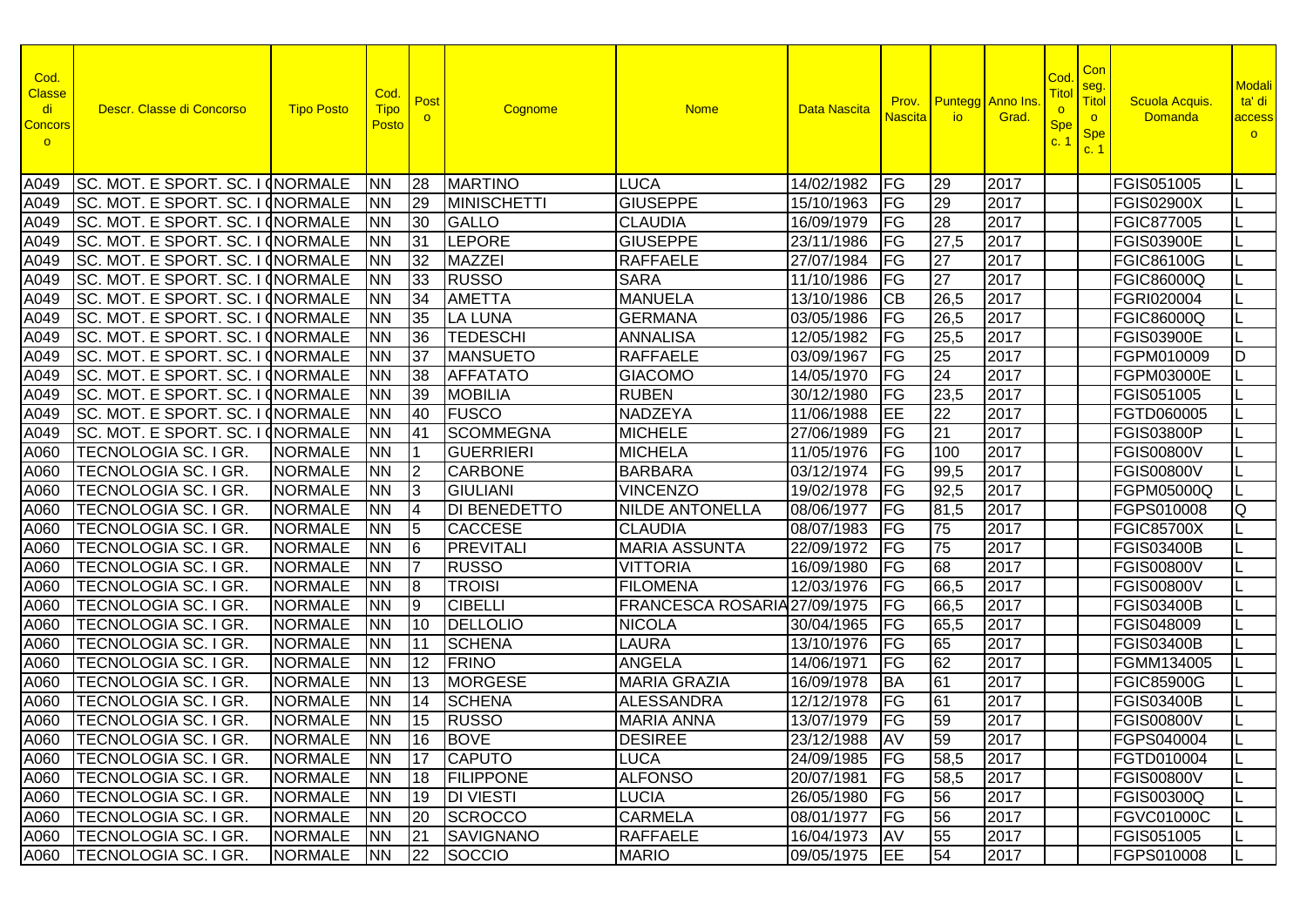| Cod.<br><b>Classe</b><br>di<br><b>Concors</b><br>$\circ$ | Descr. Classe di Concorso   | <b>Tipo Posto</b>      | Cod.<br><b>Tipo</b><br><u>Postol</u> | Post<br>$\circ$ | Cognome                          | <b>Nome</b>               | Data Nascita    | Prov.<br><b>Nascita</b>  | <b>Puntegg</b> Anno Ins<br><b>io</b> | Grad. | Cod<br><b>Tito</b><br>$\circ$<br><b>Spe</b><br>C. | <b>Con</b><br>seg.<br>Titol<br>$\circ$<br><b>Spe</b><br>c.1 | <b>Scuola Acquis</b><br><b>Domanda</b> | <b>Modali</b><br>ta' di<br>access<br>$\circ$ |
|----------------------------------------------------------|-----------------------------|------------------------|--------------------------------------|-----------------|----------------------------------|---------------------------|-----------------|--------------------------|--------------------------------------|-------|---------------------------------------------------|-------------------------------------------------------------|----------------------------------------|----------------------------------------------|
| A060                                                     | <b>TECNOLOGIA SC. I GR.</b> | <b>NORMALE</b>         | <b>NN</b>                            | 23              | <b>VIGGIANI</b>                  | <b>GRAZIA</b>             | 10/06/1981      | FG                       | 53                                   | 2017  |                                                   |                                                             | <b>FGIC86800A</b>                      |                                              |
| A060                                                     | TECNOLOGIA SC. I GR.        | <b>NORMALE</b>         | <b>NN</b>                            | 24              | <b>MARUOTTI</b>                  | <b>GIUSEPPINA</b>         | 04/04/1984      | <b>FG</b>                | 50                                   | 2017  |                                                   |                                                             | <b>FGIS03400B</b>                      |                                              |
| A060                                                     | TECNOLOGIA SC. I GR.        | <b>NORMALE</b>         | <b>NN</b>                            | 25              | <b>FORCELLI</b>                  | <b>MARIA GRAZIA</b>       | 16/09/1971      | FG                       | 49,5                                 | 2017  |                                                   |                                                             | FGIS051005                             |                                              |
| A060                                                     | TECNOLOGIA SC. I GR.        | <b>NORMALE</b>         | <b>NN</b>                            | 26              | <b>PALUMBO</b>                   | <b>MAURIZIO</b>           | 07/05/1979      | FG                       | 47,5                                 | 2017  |                                                   |                                                             | FGIS048009                             |                                              |
| A060                                                     | <b>TECNOLOGIA SC. I GR.</b> | <b>NORMALE</b>         | <b>NN</b>                            | 27              | <b>LUPI</b>                      | <b>FRANCESCA</b>          | 04/08/1982      | FG                       | 46                                   | 2017  |                                                   |                                                             | <b>FGIS00800V</b>                      |                                              |
| A060                                                     | <b>TECNOLOGIA SC. I GR.</b> | <b>NORMALE</b>         | <b>NN</b>                            | 28              | <b>SPINELLI</b>                  | <b>SARA</b>               | 13/02/1982      | FG                       | 45,5                                 | 2017  |                                                   |                                                             | <b>FGIS03400B</b>                      |                                              |
| A060                                                     | <b>TECNOLOGIA SC. I GR.</b> | <b>NORMALE</b>         | <b>NN</b>                            | 29              | <b>NIGRO</b>                     | <b>VITO ANTONIO</b>       | 12/03/1973      | FG                       | 45                                   | 2017  |                                                   |                                                             | FGTF13000C                             |                                              |
| A060                                                     | TECNOLOGIA SC. I GR.        | <b>NORMALE</b>         | <b>NN</b>                            | 30              | <b>LACIVITA</b>                  | <b>VALENTINA</b>          | 14/07/1985      | FG                       | 45                                   | 2017  |                                                   |                                                             | <b>FGIS03400B</b>                      |                                              |
| A060                                                     | TECNOLOGIA SC. I GR.        | <b>NORMALE</b>         | <b>NN</b>                            | 131             | <b>CARDILLO</b>                  | <b>ATTILIO DOMENICO</b>   | 15/04/1978      | FG                       | 44                                   | 2017  |                                                   |                                                             | <b>FGIS03700V</b>                      |                                              |
| A060                                                     | TECNOLOGIA SC. I GR.        | <b>NORMALE</b>         | <b>NN</b>                            | 32              | <b>TOMASINI</b>                  | <b>MARIANTONIETTA</b>     | 28/05/1974      | <b>AQ</b>                | 43,5                                 | 2017  |                                                   |                                                             | FGIS051005                             | Q                                            |
| A060                                                     | TECNOLOGIA SC. I GR.        | <b>NORMALE</b>         | <b>NN</b>                            | 33              | <b>GALLO</b>                     | <b>MARIANGELA</b>         | 22/12/1981      | FG                       | 42                                   | 2017  |                                                   |                                                             | FGIC818009                             |                                              |
| A060                                                     | TECNOLOGIA SC. I GR.        | <b>NORMALE</b>         | <b>NN</b>                            | 34              | <b>MELINO</b>                    | <b>CARMELA</b>            | 27/02/1987      | FG                       | 40,5                                 | 2017  |                                                   |                                                             | FGTF13000C                             |                                              |
| A060                                                     | <b>TECNOLOGIA SC. I GR.</b> | <b>NORMALE</b>         | <b>NN</b>                            | 35              | <b>NATOLA</b>                    | <b>KRYSTA</b>             | 31/05/1971      | FG                       | 39                                   | 2017  |                                                   |                                                             | <b>FGIS00800V</b>                      |                                              |
| A060                                                     | TECNOLOGIA SC. I GR.        | <b>NORMALE</b>         | <b>NN</b>                            | 36              | <b>MENGA</b>                     | <b>VALERIA</b>            | 28/08/1978      | <b>FG</b>                | 38,5                                 | 2017  |                                                   |                                                             | <b>FGIS03400B</b>                      |                                              |
| A060                                                     | <b>TECNOLOGIA SC. I GR.</b> | <b>NORMALE</b>         | <b>NN</b>                            | 37              | <b>CASTIELLO</b>                 | <b>LUCIA ANNA</b>         | 31/03/1981      | <b>NA</b>                | 38,5                                 | 2017  |                                                   |                                                             | <b>FGIC86800A</b>                      |                                              |
| A060                                                     | TECNOLOGIA SC. I GR.        | <b>NORMALE</b>         | <b>NN</b>                            | 38              | <b>DELLA MALVA</b>               | <b>ANTONELLA</b>          | 31/12/1978      | GO                       | 38,5                                 | 2017  |                                                   |                                                             | <b>FGIS03400B</b>                      |                                              |
| A060                                                     | <b>TECNOLOGIA SC. I GR.</b> | <b>NORMALE</b>         | <b>NN</b>                            | 39              | <b>GAGLIARDI</b>                 | <b>ANNA</b>               | 14/09/1977      | BA                       | 38                                   | 2017  |                                                   |                                                             | FGPS010008                             |                                              |
| A060                                                     | <b>TECNOLOGIA SC. I GR</b>  | <b>NORMALE</b>         | <b>NN</b>                            | 40              | FENUTA                           | <b>ROBERTA</b>            | 25/10/1989      | FG                       | 37,5                                 | 2017  |                                                   |                                                             | <b>FGIS00800V</b>                      |                                              |
| A060                                                     | <b>TECNOLOGIA SC. I GR.</b> | <b>NORMALE</b>         | <b>NN</b>                            | 41              | <b>PELLICANO</b>                 | <b>SILVIA INES</b>        | 27/03/1977      | FG                       | 37,5                                 | 2017  |                                                   |                                                             | <b>FGIS01100P</b>                      |                                              |
| A060                                                     | <b>TECNOLOGIA SC. I GR.</b> | <b>NORMALE</b>         | <b>NN</b>                            | 42              | <b>PACIFICO</b>                  | <b>ANGELA</b>             | 06/12/1984      | FG                       | 37                                   | 2017  |                                                   |                                                             | <b>FGVC01000C</b>                      |                                              |
| A060                                                     | TECNOLOGIA SC. I GR.        | <b>NORMALE</b>         | <b>NN</b>                            | 43              | <b>GLIATTA</b>                   | <b>GIOVANNI</b>           | 12/05/1974      | EE                       | 36,5                                 | 2017  |                                                   |                                                             | <b>FGIS00800V</b>                      |                                              |
| A060                                                     | TECNOLOGIA SC. I GR.        | <b>NORMALE</b>         | <b>NN</b>                            | 44              | <b>NOCERINO</b>                  | <b>LUCIA</b>              | 22/12/1977      | <b>NA</b>                | 35                                   | 2017  |                                                   |                                                             | <b>FGIS03700V</b>                      |                                              |
| A060                                                     | <b>TECNOLOGIA SC. I GR.</b> | <b>NORMALE</b>         | <b>NN</b>                            | 45              | <b>ALVISI</b>                    | <b>WALTER</b>             | 12/09/1991      | <b>BO</b>                | 34,5                                 | 2017  |                                                   |                                                             | FGTD08000A                             |                                              |
| A060                                                     | TECNOLOGIA SC. I GR.        | <b>NORMALE</b>         | <b>NN</b>                            | 46              | <b>COLANGELO</b>                 | <b>SONIA</b>              | 08/10/1987      | $\overline{\mathsf{FG}}$ | 34,5                                 | 2017  |                                                   |                                                             | <b>FGIC856004</b>                      |                                              |
| A060                                                     | TECNOLOGIA SC. I GR.        | <b>NORMALE</b>         | <b>NN</b>                            | 47              | FIDANZA                          | <b>RAFFAELE PIO</b>       | 23/07/1983      | FG                       | 34,5                                 | 2017  |                                                   |                                                             | <b>FGIC86100G</b>                      |                                              |
| A060                                                     | TECNOLOGIA SC. I GR.        | <b>NORMALE</b>         | <b>NN</b>                            | 48              | <b>DE GENNARO</b>                | <b>FEDERICA</b>           | 30/05/1983      | FG                       | 34,5                                 | 2017  |                                                   |                                                             | <b>FGIS03900E</b>                      |                                              |
| A060                                                     | TECNOLOGIA SC. I GR.        | <b>NORMALE</b>         | <b>NN</b>                            | 49              | <b>RACIOPPO</b>                  | <b>ANGELA</b>             | 17/12/1986      | FG                       | 34                                   | 2017  |                                                   |                                                             | <b>FGIS03400B</b>                      |                                              |
| A060                                                     | <b>TECNOLOGIA SC. I GR.</b> | <b>NORMALE</b>         | <b>NN</b>                            | 50              | <b>DI MAURO</b>                  | <b>GRAZIA PIA CARMELA</b> | 05/11/1986      | $\overline{CB}$          | 34                                   | 2017  |                                                   |                                                             | <b>FGIS03800P</b>                      | Q                                            |
| A060                                                     | <b>TECNOLOGIA SC. I GR.</b> | <b>NORMALE</b>         | <b>NN</b>                            | $\overline{51}$ | <b>D'ATTOLI</b>                  | <b>MARIA GIUSEPPINA</b>   | 22/08/1986      | $\overline{\mathsf{FG}}$ | 34                                   | 2017  |                                                   |                                                             | <b>FGIC85800Q</b>                      |                                              |
|                                                          | A060   TECNOLOGIA SC. I GR. | NORMALE NN 52 PAZIENZA |                                      |                 |                                  | <b>PASQUALE PIO</b>       | 23/12/1987 FG   |                          | 33,5                                 | 2017  |                                                   |                                                             | FGIS036003                             |                                              |
|                                                          | A060   TECNOLOGIA SC. I GR. | <b>NORMALE</b>         | INN                                  | <b>53</b>       | <b>TROVATO SALINARO ANGELITA</b> |                           | 07/08/1970 CT   |                          | 33                                   | 2017  |                                                   |                                                             | FGIS03800P                             |                                              |
|                                                          | A060   TECNOLOGIA SC. I GR. | <b>NORMALE</b>         | <b>INN</b>                           | 54              | <b>DI NAPOLI</b>                 | FRANCESCA                 | 25/04/1981   FG |                          | 33                                   | 2017  |                                                   |                                                             | FGIC818009                             |                                              |
|                                                          | A060   TECNOLOGIA SC. I GR. | <b>NORMALE</b>         | <b>NN</b>                            | 55              | <b>CLEMENTE</b>                  | <b>DANILO</b>             | 01/02/1984 FG   |                          | 33                                   | 2017  |                                                   |                                                             | FGTD060005                             |                                              |
|                                                          | A060   TECNOLOGIA SC. I GR. | <b>NORMALE</b>         | <b>NN</b>                            | 156             | <b>MASELLA</b>                   | <b>MICHELINA</b>          | 06/04/1973      | <b>BN</b>                | 33                                   | 2017  |                                                   |                                                             | FGRI020004                             |                                              |
|                                                          | A060   TECNOLOGIA SC. I GR. | <b>NORMALE</b>         | <b>NN</b>                            | 157             | <b>DELLI CARRI</b>               | <b>FRANCESCA</b>          | 30/08/1992   FG |                          | 33                                   | 2017  |                                                   |                                                             | <b>FGIS00800V</b>                      |                                              |
|                                                          | A060   TECNOLOGIA SC. I GR. | <b>NORMALE</b>         | <b>NN</b>                            |                 | 58 GANGAI                        | <b>PAOLA</b>              | 31/12/1991   FG |                          | 33                                   | 2017  |                                                   |                                                             | <b>FGIS00800V</b>                      |                                              |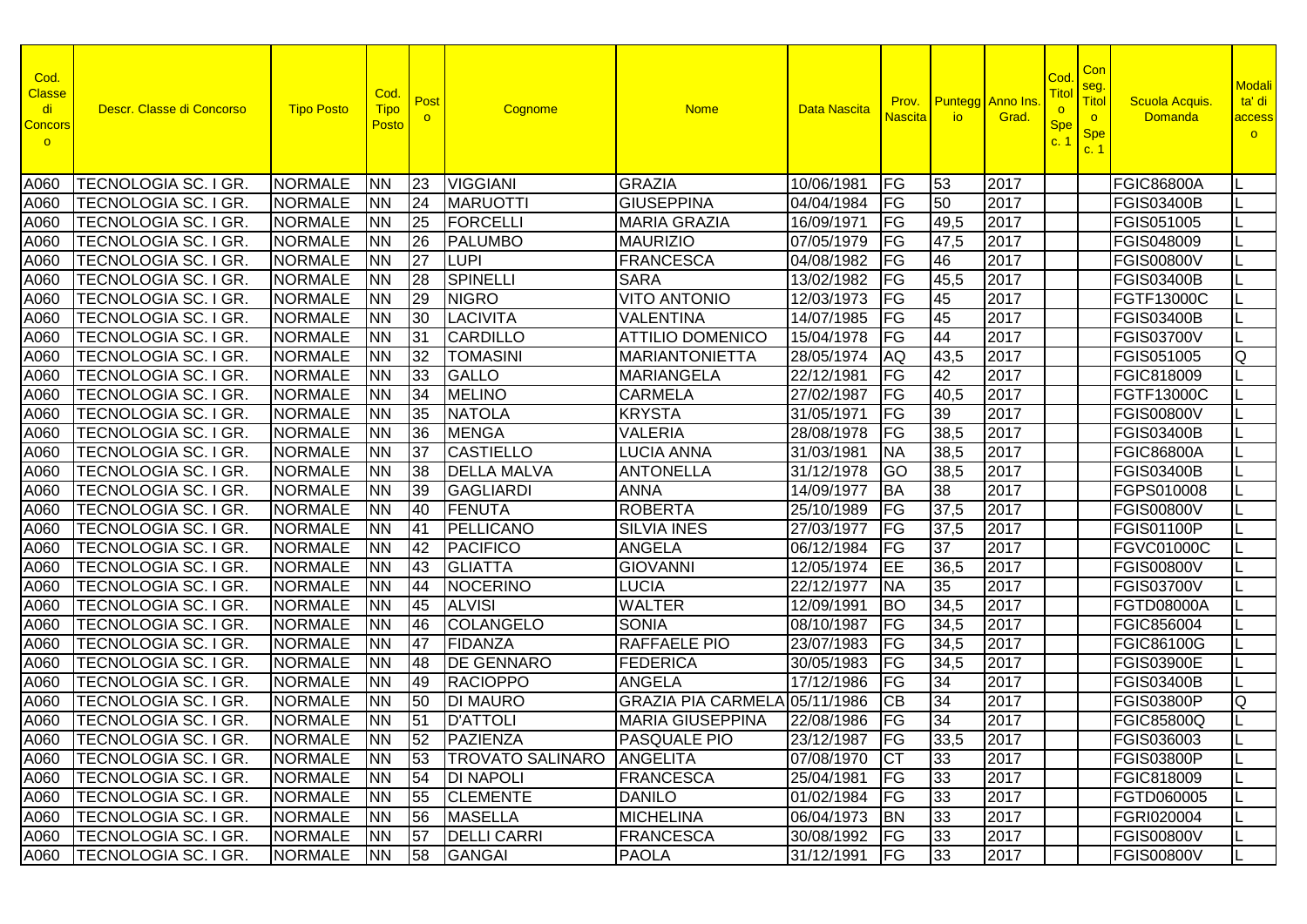| Cod.<br><b>Classe</b><br>di<br><b>Concors</b><br>$\circ$ | Descr. Classe di Concorso   | <b>Tipo Posto</b> | Cod.<br><b>Tipo</b><br>Posto | Post      | Cognome             | <b>Nome</b>                 | <b>Data Nascita</b> | Prov.<br><b>Nascita</b>  | <b>io</b> | <b>Puntegg</b> Anno Ins<br>Grad. | Cod<br><u>Titol</u><br>$\circ$<br><b>Spe</b><br>C <sup>2</sup> | Con<br>seg.<br>Titol<br>$\circ$<br><b>Spe</b><br>c. 1 | <b>Scuola Acquis</b><br><b>Domanda</b> | <b>Modali</b><br>ta' di<br>access<br>$\circ$ |
|----------------------------------------------------------|-----------------------------|-------------------|------------------------------|-----------|---------------------|-----------------------------|---------------------|--------------------------|-----------|----------------------------------|----------------------------------------------------------------|-------------------------------------------------------|----------------------------------------|----------------------------------------------|
| A060                                                     | TECNOLOGIA SC. I GR.        | <b>NORMALE</b>    | <b>NN</b>                    | 59        | <b>CARAGLIA</b>     | <b>VERONICA</b>             | 01/03/1989          | FG                       | 33        | 2017                             |                                                                |                                                       | FGTD060005                             |                                              |
| A060                                                     | <b>TECNOLOGIA SC. I GR.</b> | <b>NORMALE</b>    | <b>NN</b>                    | 60        | <b>STELLA</b>       | <b>VALERIA</b>              | 28/10/1988          | FG                       | 33        | 2017                             |                                                                |                                                       | FGIS051005                             |                                              |
| A060                                                     | TECNOLOGIA SC. I GR.        | <b>NORMALE</b>    | <b>NN</b>                    | 61        | <b>CALABRESE</b>    | <b>RAFFAELE</b>             | 10/06/1987          | FG                       | 33        | 2017                             |                                                                |                                                       | FGIS048009                             |                                              |
| A060                                                     | TECNOLOGIA SC. I GR.        | <b>NORMALE</b>    | <b>NN</b>                    | 62        | <b>MONACO</b>       | <b>CARLO GIUSEPPE</b>       | 01/03/1978          | FG                       | 33        | 2017                             |                                                                |                                                       | FGPS040004                             |                                              |
| A060                                                     | TECNOLOGIA SC. I GR.        | <b>NORMALE</b>    | <b>NN</b>                    | 63        | <b>PACILLI</b>      | <b>LILIA</b>                | 12/11/1989          | FG                       | 32,5      | 2017                             |                                                                |                                                       | FGIC864003                             |                                              |
| A060                                                     | TECNOLOGIA SC. I GR.        | <b>NORMALE</b>    | <b>NN</b>                    | 64        | <b>MUNDO</b>        | <b>MICHELE</b>              | 14/01/1987          | <b>BA</b>                | 32,5      | 2017                             |                                                                |                                                       | <b>FGIS03700V</b>                      |                                              |
| A060                                                     | TECNOLOGIA SC. I GR.        | <b>NORMALE</b>    | <b>NN</b>                    | 65        | <b>AMORICO</b>      | <b>ERMINIA</b>              | 02/01/1991          | FG                       | 32        | 2017                             |                                                                |                                                       | FGIS051005                             |                                              |
| A060                                                     | TECNOLOGIA SC. I GR.        | <b>NORMALE</b>    | <b>NN</b>                    | 66        | <b>STANZIALE</b>    | <b>IOLE</b>                 | 15/04/1989          | FG                       | 32        | 2017                             |                                                                |                                                       | <b>FGIS00800V</b>                      |                                              |
| A060                                                     | TECNOLOGIA SC. I GR.        | <b>NORMALE</b>    | <b>NN</b>                    | 67        | LAURIOLA            | <b>ROSSANA</b>              | 01/03/1987          | FG                       | 32        | 2017                             |                                                                |                                                       | <b>FGIC82900Q</b>                      |                                              |
| A060                                                     | <b>TECNOLOGIA SC. I GR.</b> | <b>NORMALE</b>    | <b>NN</b>                    | 68        | <b>ESPOSTO</b>      | <b>DANIELA</b>              | 20/03/1986          | FG                       | 32        | 2017                             |                                                                |                                                       | <b>FGPM03000E</b>                      |                                              |
| A060                                                     | TECNOLOGIA SC. I GR.        | <b>NORMALE</b>    | <b>NN</b>                    | 69        | PAPPALETTERA        | <b>ANTONELLA</b>            | 10/10/1979          | FG                       | 31        | 2017                             |                                                                |                                                       | <b>FGIS01100P</b>                      |                                              |
| A060                                                     | TECNOLOGIA SC. I GR.        | <b>NORMALE</b>    | <b>NN</b>                    | 70        | <b>FOGLIO</b>       | PASQUALE FRANCO             | 11/04/1975          | FG                       | 30,5      | 2017                             |                                                                |                                                       | <b>FGIS00800V</b>                      |                                              |
| A060                                                     | TECNOLOGIA SC. I GR.        | <b>NORMALE</b>    | <b>INN</b>                   | 71        | FERRI               | <b>ALESSANDRO</b>           | 22/08/1985          | FG                       | 30,5      | 2017                             |                                                                |                                                       | FGPM03000E                             |                                              |
| A060                                                     | TECNOLOGIA SC. I GR.        | <b>NORMALE</b>    | <b>NN</b>                    | 72        | <b>LA GATTA</b>     | <b>SIMONA</b>               | 21/06/1988          | FG                       | 30        | 2017                             |                                                                |                                                       | FGPS010008                             |                                              |
| A060                                                     | TECNOLOGIA SC. I GR.        | <b>NORMALE</b>    | <b>NN</b>                    | 73        | <b>STRIPPOLI</b>    | <b>CATALDO</b>              | 18/03/1987          | <b>BA</b>                | 30        | 2017                             |                                                                |                                                       | <b>FGTD08000A</b>                      |                                              |
| A060                                                     | <b>TECNOLOGIA SC. I GR.</b> | <b>NORMALE</b>    | <b>NN</b>                    | 74        | <b>DIBITONTO</b>    | <b>MARIA CRISTINA</b>       | 12/04/1978          | <b>BA</b>                | 30        | 2017                             |                                                                |                                                       | FGIS049005                             |                                              |
| A060                                                     | TECNOLOGIA SC. I GR.        | <b>NORMALE</b>    | <b>NN</b>                    | 75        | <b>DANTUONO</b>     | <b>MARIANGELA</b>           | 09/04/1986          | FG                       | 29,5      | 2017                             |                                                                |                                                       | FGPS010008                             |                                              |
| A060                                                     | TECNOLOGIA SC. I GR.        | <b>NORMALE</b>    | <b>NN</b>                    | 76        | <b>CIPRIANO</b>     | <b>MICHELE</b>              | 16/09/1983          | AV                       | 29        | 2017                             |                                                                |                                                       | FGIS051005                             |                                              |
| A060                                                     | TECNOLOGIA SC. I GR.        | <b>NORMALE</b>    | <b>NN</b>                    | 77        | <b>SPINA</b>        | LIVIA ANNA                  | 03/08/1978          | FG                       | 29        | 2017                             |                                                                |                                                       | <b>FGIS00800V</b>                      |                                              |
| A060                                                     | TECNOLOGIA SC. I GR.        | <b>NORMALE</b>    | <b>NN</b>                    | 78        | RINALDI             | <b>MARCO</b>                | 28/06/1989          | FG                       | 29        | 2017                             |                                                                |                                                       | FGPS010008                             |                                              |
| A060                                                     | TECNOLOGIA SC. I GR.        | <b>NORMALE</b>    | <b>NN</b>                    | 79        | <b>GENZANO</b>      | <b>MARIA ELENA</b>          | 25/04/1989          | FG                       | 29        | 2017                             |                                                                |                                                       | FGPS010008                             |                                              |
| A060                                                     | TECNOLOGIA SC. I GR.        | <b>NORMALE</b>    | <b>NN</b>                    | 80        | <b>COCO PICCOLO</b> | <b>MICHELE</b>              | 25/05/1988          | FG                       | 29        | 2017                             |                                                                |                                                       | FGPS040004                             |                                              |
| A060                                                     | TECNOLOGIA SC. I GR.        | <b>NORMALE</b>    | <b>NN</b>                    | 81        | <b>SPINELLI</b>     | <b>STEFANO</b>              | 10/04/1987          | FG                       | 29        | 2017                             |                                                                |                                                       | FGIS051005                             |                                              |
| A060                                                     | TECNOLOGIA SC. I GR.        | <b>NORMALE</b>    | <b>NN</b>                    | 82        | <b>EZZA</b>         | <b>MICHELE</b>              | 21/04/1972          | FG                       | 28,5      | 2017                             |                                                                |                                                       | FGIS051005                             |                                              |
| A060                                                     | TECNOLOGIA SC. I GR.        | <b>NORMALE</b>    | <b>NN</b>                    | 83        | <b>IORIO</b>        | <b>MARIA CLARA</b>          | 18/10/1987          | FG                       | 28,5      | 2017                             |                                                                |                                                       | <b>FGIS03400B</b>                      |                                              |
| A060                                                     | <b>TECNOLOGIA SC. I GR.</b> | <b>NORMALE</b>    | <b>NN</b>                    | 84        | <b>DEL DUCA</b>     | <b>DANIELE</b>              | 18/08/1985          | FG                       | 28,5      | 2017                             |                                                                |                                                       | FGTF13000C                             |                                              |
| A060                                                     | TECNOLOGIA SC. I GR.        | <b>NORMALE</b>    | <b>NN</b>                    | 85        | <b>MERCALDI</b>     | <b>PIERGIORGIO</b>          | 16/05/1991          | FG                       | 28        | 2017                             |                                                                |                                                       | FGMM148003                             |                                              |
| A060                                                     | TECNOLOGIA SC. I GR.        | <b>NORMALE</b>    | <b>NN</b>                    | 86        | <b>COLANGELO</b>    | ROCCO ALESSANDRO 27/04/1988 |                     | $\overline{\mathsf{FG}}$ | 28        | 2017                             |                                                                |                                                       | <b>FGTD08000A</b>                      |                                              |
| A060                                                     | <b>TECNOLOGIA SC. I GR.</b> | <b>NORMALE</b>    | <b>NN</b>                    | 87        | <b>PERNICE</b>      | <b>LEO WALTER</b>           | 20/12/1982          | <b>CO</b>                | 28        | 2017                             |                                                                |                                                       | <b>FGMM00400C</b>                      |                                              |
|                                                          | A060   TECNOLOGIA SC. I GR. | NORMALE NN        |                              | 88        | SIMONE              | <b>GIUSEPPINA</b>           | 02/02/1981 TO       |                          | 27,5      | $\boxed{2017}$                   |                                                                |                                                       | <b>FGIS03800P</b>                      |                                              |
|                                                          | A060   TECNOLOGIA SC. I GR. | NORMALE           | <b>NN</b>                    | <b>89</b> | <b>COGLIANI</b>     | <b>CARMINE</b>              | 17/07/1968 AV       |                          | 27,5      | 2017                             |                                                                |                                                       | <b>FGIS051005</b>                      |                                              |
|                                                          | A060   TECNOLOGIA SC. I GR. | <b>NORMALE</b>    | <b>NN</b>                    | 90        | PICICCO             | <b>ROSANNA</b>              | 24/04/1987   FG     |                          | 27,5      | 2017                             |                                                                |                                                       | <b>FGIS03400B</b>                      |                                              |
|                                                          | A060   TECNOLOGIA SC. I GR. | <b>NORMALE</b>    | <b>NN</b>                    | 91        | BENEDETTO           | <b>ANTONIO</b>              | 03/06/1973   FG     |                          | 27,5      | 2017                             |                                                                |                                                       | <b>FGIS01100P</b>                      |                                              |
|                                                          | A060   TECNOLOGIA SC. I GR. | NORMALE           | <b>NN</b>                    | 92        | FIORENTINO          | <b>VALERIA</b>              | 08/03/1979   FG     |                          | 26,5      | 2017                             |                                                                |                                                       | <b>FGIS00800V</b>                      |                                              |
|                                                          | A060   TECNOLOGIA SC. I GR. | <b>NORMALE</b>    | <b>NN</b>                    | 93        | <b>TURCHIARELLI</b> | <b>MICHELE</b>              | 16/03/1981          | FG                       | 26,5      | 2017                             |                                                                |                                                       | FGIS051005                             |                                              |
|                                                          | A060   TECNOLOGIA SC. I GR. | <b>NORMALE</b>    | <b>NN</b>                    |           | 94 CURATO           | <b>MARCO</b>                | 03/08/1974   FG     |                          | 26,5      | 2017                             |                                                                |                                                       | FGPS040004                             |                                              |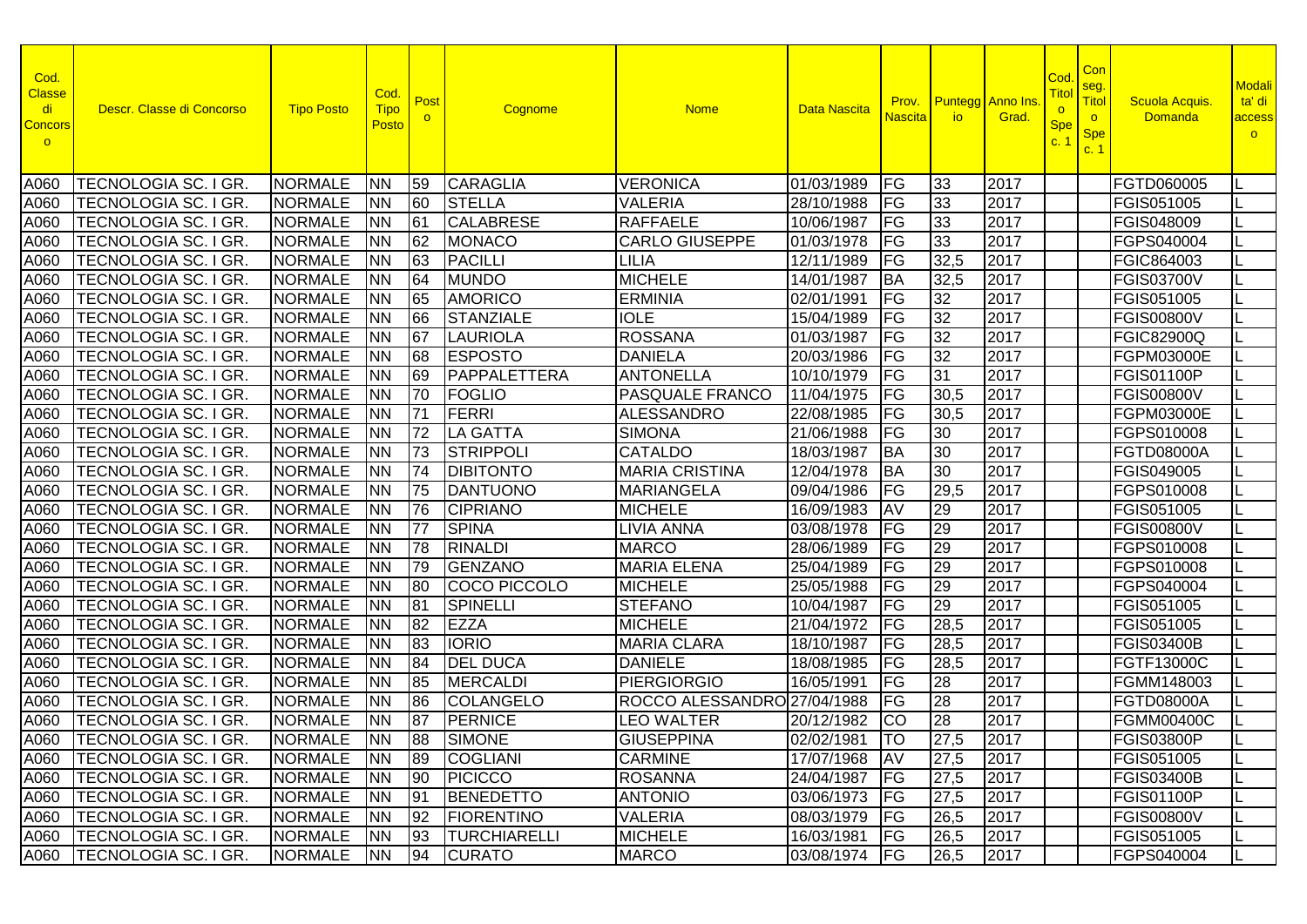| Cod.<br><b>Classe</b><br>di<br><b>Concors</b><br>$\circ$ | Descr. Classe di Concorso            | <b>Tipo Posto</b> | Cod.<br><b>Tipo</b><br>Posto | Post | Cognome            | <b>Nome</b>                  | Data Nascita        | Prov.<br><b>Nascita</b> | <b>io</b>       | <b>Puntegg</b> Anno Ins<br>Grad. | Cod<br><u>Titol</u><br>$\circ$<br><b>Spe</b><br>C <sup>2</sup> | Con<br>seg.<br>Titol<br>$\circ$<br><b>Spe</b><br>c. 1 | <b>Scuola Acquis</b><br><b>Domanda</b> | <b>Modali</b><br>ta' di<br>access<br>$\circ$ |
|----------------------------------------------------------|--------------------------------------|-------------------|------------------------------|------|--------------------|------------------------------|---------------------|-------------------------|-----------------|----------------------------------|----------------------------------------------------------------|-------------------------------------------------------|----------------------------------------|----------------------------------------------|
| A060                                                     | TECNOLOGIA SC. I GR.                 | <b>NORMALE</b>    | <b>NN</b>                    | 195  | <b>MAFROLLA</b>    | <b>IVANO</b>                 | 24/07/1974          | FG                      | 26,5            | 2017                             |                                                                |                                                       | <b>FGIC82900Q</b>                      |                                              |
| A060                                                     | <b>TECNOLOGIA SC. I GR.</b>          | <b>NORMALE</b>    | <b>NN</b>                    | 96   | <b>CORBO</b>       | <b>GIUSEPPE</b>              | 05/03/1989          | FG                      | 26,5            | 2017                             |                                                                |                                                       | FGPS010008                             |                                              |
| A060                                                     | TECNOLOGIA SC. I GR.                 | <b>NORMALE</b>    | <b>NN</b>                    | 97   | <b>BALDASSARRO</b> | <b>FRANCESCO LUIGI</b>       | 24/12/1988          | FG                      | 26,5            | 2017                             |                                                                |                                                       | FGPS010008                             |                                              |
| A060                                                     | TECNOLOGIA SC. I GR.                 | <b>NORMALE</b>    | <b>NN</b>                    | 98   | <b>CARELLA</b>     | <b>MARIO DANILO</b>          | 05/07/1986          | FG                      | 26,5            | 2017                             |                                                                |                                                       | FGTD060005                             |                                              |
| A060                                                     | TECNOLOGIA SC. I GR.                 | <b>NORMALE</b>    | <b>NN</b>                    | 99   | <b>SACCO</b>       | <b>MICHELE</b>               | 23/07/1970          | FG                      | 26,5            | 2017                             |                                                                |                                                       | <b>FGMM11100C</b>                      |                                              |
| A060                                                     | TECNOLOGIA SC. I GR.                 | <b>NORMALE</b>    | <b>NN</b>                    | 100  | <b>CAMPANELLA</b>  | <b>SIMONA</b>                | 21/03/1981          | FG                      | 26              | 2017                             |                                                                |                                                       | <b>FGIS03800P</b>                      |                                              |
| A060                                                     | TECNOLOGIA SC. I GR.                 | <b>NORMALE</b>    | <b>NN</b>                    |      | 101 GRIECO         | <b>MICHELA</b>               | 04/09/1971          | FG                      | 26              | 2017                             |                                                                |                                                       | <b>FGIS04700D</b>                      |                                              |
| A060                                                     | TECNOLOGIA SC. I GR.                 | <b>NORMALE</b>    | <b>NN</b>                    |      | 102 BRUNO          | <b>TOMMASO</b>               | 12/02/1988          | FG                      | 26              | 2017                             |                                                                |                                                       | <b>FGPS08000E</b>                      |                                              |
| A060                                                     | TECNOLOGIA SC. I GR.                 | <b>NORMALE</b>    | <b>NN</b>                    |      | 103 ROBERTI        | <b>ALESSIO</b>               | 07/10/1986          | FG                      | 25,5            | 2017                             |                                                                |                                                       | <b>FGIC87000A</b>                      |                                              |
| A060                                                     | <b>TECNOLOGIA SC. I GR.</b>          | <b>NORMALE</b>    | <b>NN</b>                    |      | 104 DANDREA        | <b>GIANDONATO</b>            | 06/01/1983          | <b>BN</b>               | 25,5            | 2017                             |                                                                |                                                       | FGIS051005                             |                                              |
| A060                                                     | TECNOLOGIA SC. I GR.                 | <b>NORMALE</b>    | <b>NN</b>                    |      | 105 FACENNA        | <b>GIACOMO</b>               | 27/07/1966          | FG                      | 25,5            | 2017                             |                                                                |                                                       | FGIC806003                             |                                              |
| A060                                                     | TECNOLOGIA SC. I GR.                 | <b>NORMALE</b>    | <b>NN</b>                    |      | 106 NASTA          | <b>SARA</b>                  | 25/05/1983          | <b>SA</b>               | 25              | 2017                             |                                                                |                                                       | FGIS051005                             |                                              |
| A060                                                     | TECNOLOGIA SC. I GR.                 | <b>NORMALE</b>    | <b>INN</b>                   |      | 107 SCARANO        | <b>VINCENZA PIA</b>          | 14/02/1990          | <b>CB</b>               | 25              | 2017                             |                                                                |                                                       | FGIS044002                             |                                              |
| A060                                                     | TECNOLOGIA SC. I GR.                 | <b>NORMALE</b>    | <b>NN</b>                    |      | 108 STABILE        | <b>GIUSEPPE</b>              | 13/07/1984          | <b>BR</b>               | 25              | 2017                             |                                                                |                                                       | <b>FGIS00800V</b>                      |                                              |
| A060                                                     | TECNOLOGIA SC. I GR.                 | <b>NORMALE</b>    | <b>NN</b>                    |      | 109 CONSALVO       | <b>MICHELE</b>               | 26/04/1974          | FG                      | $\overline{25}$ | 2017                             |                                                                |                                                       | <b>FGIS00800V</b>                      |                                              |
| A060                                                     | <b>TECNOLOGIA SC. I GR.</b>          | <b>NORMALE</b>    | <b>NN</b>                    |      | 110 VAIRA          | FRANCESCO SAVERIO 02/04/1971 |                     | $F$ G                   | 24,5            | 2017                             |                                                                |                                                       | <b>FGIC86500V</b>                      |                                              |
| A060                                                     | TECNOLOGIA SC. I GR.                 | <b>NORMALE</b>    | <b>NN</b>                    |      | 111 ZULLO          | <b>ANTONELLA</b>             | 11/06/1982          | FG                      | 24,5            | 2017                             |                                                                |                                                       | FGPS010008                             |                                              |
| A060                                                     | TECNOLOGIA SC. I GR.                 | <b>NORMALE</b>    | <b>NN</b>                    |      | 112 MARZULLO       | <b>GERARDO</b>               | 21/12/1961          | AV                      | 24,5            | 2017                             |                                                                |                                                       | FGIC813006                             |                                              |
| A060                                                     | TECNOLOGIA SC. I GR.                 | <b>NORMALE</b>    | <b>NN</b>                    |      | 113 LEMBO          | <b>GIUSEPPE</b>              | 16/11/1988          | FG                      | 24,5            | 2017                             |                                                                |                                                       | FGTD060005                             |                                              |
| A060                                                     | TECNOLOGIA SC. I GR.                 | <b>NORMALE</b>    | <b>NN</b>                    |      | $114$ LECCE        | <b>GUGLIELMA</b>             | 13/03/1988          | FG                      | 24,5            | 2017                             |                                                                |                                                       | <b>FGIS00800V</b>                      |                                              |
| A060                                                     | TECNOLOGIA SC. I GR.                 | <b>NORMALE</b>    | <b>NN</b>                    |      | 115 GALLO          | ROSARIA ANNA                 | 15/01/1978          | FG                      | 24              | 2017                             |                                                                |                                                       | <b>FGIS01100P</b>                      |                                              |
| A060                                                     | TECNOLOGIA SC. I GR.                 | <b>NORMALE</b>    | <b>NN</b>                    |      | 116 COSCIA         | <b>MARIA GIOVANNA</b>        | 07/10/1978          | FG                      | 24              | 2017                             |                                                                |                                                       | <b>FGVC01000C</b>                      |                                              |
| A060                                                     | TECNOLOGIA SC. I GR.                 | <b>NORMALE</b>    | <b>NN</b>                    |      | <b>117 VITA</b>    | <b>VALERIA</b>               | 15/12/1976          | FG                      | 24              | 2017                             |                                                                |                                                       | <b>FGIS00800V</b>                      |                                              |
| A060                                                     | TECNOLOGIA SC. I GR.                 | <b>NORMALE</b>    | <b>NN</b>                    |      | 118 POZZUTO        | <b>LORENZO</b>               | 06/09/1975          | FG                      | $\overline{24}$ | 2017                             |                                                                |                                                       | FGTD060005                             |                                              |
| A060                                                     | TECNOLOGIA SC. I GR.                 | <b>NORMALE</b>    | <b>NN</b>                    |      | 119 CAPPIELLO      | <b>MARIA TERESA</b>          | $\sqrt{24}/02/1988$ | FG                      | 22,5            | 2017                             |                                                                |                                                       | <b>FGIS04600N</b>                      |                                              |
| A060                                                     | TECNOLOGIA SC. I GR.                 | <b>NORMALE</b>    | <b>NN</b>                    |      | 120 COSCIA         | <b>FIORANGELO</b>            | 03/06/1976          | FG                      | $\overline{22}$ | 2017                             |                                                                |                                                       | <b>FGIC82400L</b>                      |                                              |
| A060                                                     | TECNOLOGIA SC. I GR.                 | <b>NORMALE</b>    | <b>NN</b>                    |      | 121   PRIOLETTI    | <b>ANTONIO</b>               | 14/04/1988          | FG                      | 21,5            | 2017                             |                                                                |                                                       | FGIC820009                             |                                              |
| A060                                                     | TECNOLOGIA SC. I GR.                 | <b>NORMALE</b>    | <b>NN</b>                    |      | 122 PATRUNO        | <b>LORENZALDA</b>            | 27/03/1987          | <b>BA</b>               | $\overline{21}$ | 2017                             |                                                                |                                                       | <b>FGIC86100G</b>                      |                                              |
| A060                                                     | <b>TECNOLOGIA SC. I GR.</b>          | <b>NORMALE</b>    | <b>NN</b>                    |      | 123 RIGILLO        | <b>CARMINE</b>               | 19/11/1964          | <b>AV</b>               | 20,5            | 2017                             |                                                                |                                                       | <b>FGIC87000A</b>                      |                                              |
|                                                          | A060   TECNOLOGIA SC. I GR.          | NORMALE NN        |                              |      | $124$ DI REDA      | NICOLA                       | 05/06/1967 FG       |                         | 20              | 2017                             |                                                                |                                                       | FGIC819005                             |                                              |
|                                                          | A060   TECNOLOGIA SC. I GR.          | <b>NORMALE</b>    | <b>NN</b>                    |      | 125 CLEMENTE       | <b>CONCETTA</b>              | 02/11/1980 FG       |                         | 20              | 2017                             |                                                                |                                                       | FGTD060005                             |                                              |
|                                                          | A060   TECNOLOGIA SC. I GR.          | <b>NORMALE</b>    | <b>INN</b>                   |      | 126 LABOMBARDA     | <b>SUZY</b>                  | 30/08/1976 FG       |                         | 19              | 2017                             |                                                                |                                                       | <b>FGIC856004</b>                      |                                              |
|                                                          | A060   TECNOLOGIA SC. I GR.          | <b>NORMALE</b>    | <b>NN</b>                    |      | 127 FRATTULINO     | <b>FRANCESCO</b>             | 19/08/1975   FG     |                         | 18              | 2017                             |                                                                |                                                       | FGRI020004                             |                                              |
|                                                          | A060   TECNOLOGIA SC. I GR.          | <b>NORMALE</b>    | <b>NN</b>                    |      | 128 BERARDI        | <b>ANTONIO</b>               | 12/10/1976   FG     |                         | 17,5            | 2017                             |                                                                |                                                       | FGPS010008                             |                                              |
|                                                          | AA25 LINGUA STRANIERA (FRAINORMALE   |                   | <b>NN</b>                    |      | <b>BRUNO</b>       | <b>ROSSANA</b>               | 16/09/1977          | <b>BA</b>               | 128,5           | 2017                             |                                                                |                                                       | <b>FGIC85400C</b>                      |                                              |
|                                                          | AA25   LINGUA STRANIERA (FRAINORMALE |                   | <b>NN</b>                    | 2    | <b>RUBANO</b>      | <b>STEFANIA</b>              | 27/11/1968   TO     |                         | 86,5            | 2017                             |                                                                |                                                       | FGIC856004                             |                                              |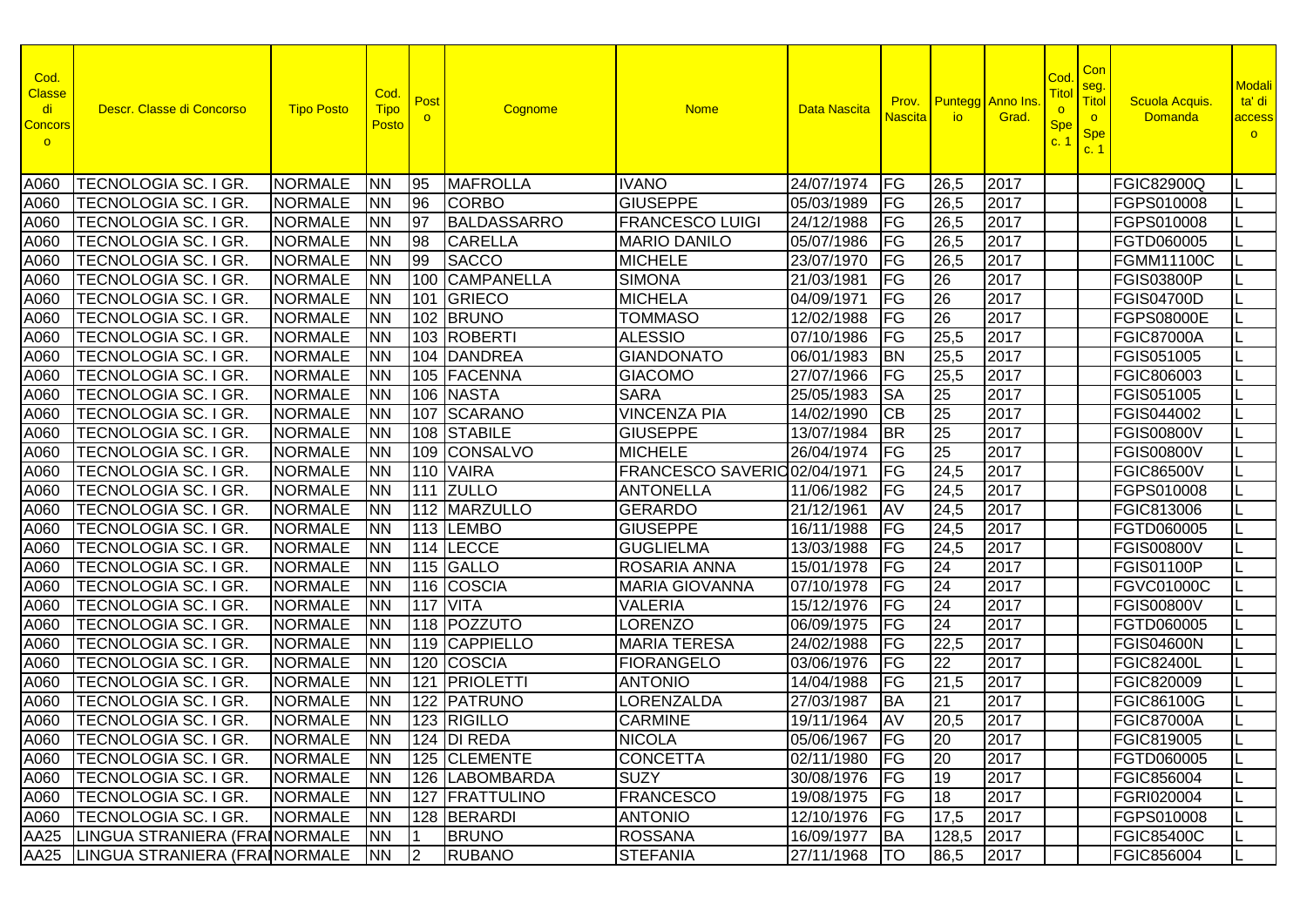| Cod.<br><b>Classe</b><br>di<br>Concors<br>$\circ$ | Descr. Classe di Concorso                 | <b>Tipo Posto</b> | Cod.<br><b>Tipo</b><br>Posto | Post<br>$\Omega$ | Cognome            | <b>Nome</b>                      | <b>Data Nascita</b> | Prov.<br><b>Nascita</b> | io.   | <b>Puntegg</b> Anno Ins<br>Grad. | Coc<br><u>Titol</u><br>$\circ$<br><b>Spe</b><br>c.1 | Con<br>seg.<br>Titol<br>$\circ$<br><b>Spe</b><br>c. 1 | <b>Scuola Acquis</b><br><b>Domanda</b> | <b>Modali</b><br>ta' di<br>access<br>$\circ$ |
|---------------------------------------------------|-------------------------------------------|-------------------|------------------------------|------------------|--------------------|----------------------------------|---------------------|-------------------------|-------|----------------------------------|-----------------------------------------------------|-------------------------------------------------------|----------------------------------------|----------------------------------------------|
| AA25                                              | LINGUA STRANIERA (FRAINORMALE             |                   | <b>INN</b>                   | 13               | <b>MASELLA</b>     | <b>SERENA</b>                    | 24/08/1983          | <b>BN</b>               | 66,5  | 2017                             |                                                     |                                                       | <b>FGPM03000E</b>                      |                                              |
| AA25                                              | LINGUA STRANIERA (FRAINORMALE             |                   | <b>NN</b>                    | 14               | <b>ARPAIA</b>      | <b>FRANCESCA</b>                 | 10/03/1976          | <b>VA</b>               | 53    | 2017                             |                                                     |                                                       | <b>FGIS00800V</b>                      |                                              |
| AA25                                              | LINGUA STRANIERA (FRAINORMALE             |                   | <b>NN</b>                    | 5                | <b>CALABRESE</b>   | <b>IULIA</b>                     | 14/08/1968          | <b>CH</b>               | 50,5  | 2017                             |                                                     |                                                       | <b>FGIS03900E</b>                      |                                              |
| AA25                                              | LINGUA STRANIERA (FRAINORMALE             |                   | <b>NN</b>                    | l6               | <b>IANNICIELLO</b> | <b>ANTONELLA</b>                 | 14/01/1990          | AV                      | 37    | 2017                             |                                                     |                                                       | <b>FGPM03000E</b>                      |                                              |
| AA25                                              | LINGUA STRANIERA (FRAINORMALE             |                   | <b>NN</b>                    |                  | <b>DI FLUMERI</b>  | <b>RAFFAELLA</b>                 | 01/10/1974          | FG                      | 33    | 2017                             |                                                     |                                                       | <b>FGIC87000A</b>                      |                                              |
| AA25                                              | LINGUA STRANIERA (FRAINORMALE             |                   | <b>NN</b>                    | 18               | <b>GENTILOTTI</b>  | <b>MARIA TERESA</b>              | 21/05/1978          | FG                      | 33    | 2017                             |                                                     |                                                       | FGIS044002                             |                                              |
| AA25                                              | LINGUA STRANIERA (FRAINORMALE             |                   | <b>NN</b>                    | 19               | <b>CAMPANARO</b>   | <b>MARIA GRAZIA</b>              | 04/01/1974          | FG                      | 32,5  | 2017                             |                                                     |                                                       | FGTD060005                             |                                              |
| AA25                                              | LINGUA STRANIERA (FRAINORMALE             |                   | <b>NN</b>                    | 10               | LI BERGOLIS VERO   | <b>MARIALIBERA</b>               | 25/12/1970          | FG                      | 23,5  | 2017                             |                                                     |                                                       | <b>FGTD04000X</b>                      |                                              |
| AA25                                              | LINGUA STRANIERA (FRAINORMALE             |                   | <b>NN</b>                    | 11               | <b>RUSSOLILLO</b>  | <b>ANTONIO</b>                   | 24/06/1979          | <b>AV</b>               | 23    | 2017                             |                                                     |                                                       | FGIS051005                             | Q                                            |
| AB25                                              | LINGUA STRANIERA (INGLNORMALE             |                   | <b>NN</b>                    |                  | <b>BALZANO</b>     | <b>GRAZIA</b>                    | 04/01/1975          | <b>IFG</b>              | 154,5 | 2017                             |                                                     |                                                       | FGIS051005                             |                                              |
| AB25                                              | LINGUA STRANIERA (INGLNORMALE             |                   | <b>NN</b>                    | $\vert$ 2        | <b>LEONE</b>       | <b>SIMONA</b>                    | 31/07/1978          | <b>BA</b>               | 126,5 | 2017                             |                                                     |                                                       | FGTD02000P                             |                                              |
| AB25                                              | LINGUA STRANIERA (INGLNORMALE             |                   | <b>NN</b>                    | 13               | PECORIELLO         | <b>CONCETTA ROSARIA</b>          | /30/07/1977         | <b>FG</b>               | 125,5 | 2017                             | IP.                                                 | $\overline{10}$                                       | <b>FGVC01000C</b>                      |                                              |
| AB25                                              | LINGUA STRANIERA (INGLNORMALE             |                   | <b>INN</b>                   | 4                | <b>OLIVA</b>       | <b>GIUSEPPINA</b>                | 25/01/1967          | <b>CE</b>               | 123   | 2017                             |                                                     |                                                       | FGMM134005                             | Q                                            |
| AB25                                              | LINGUA STRANIERA (INGLNORMALE             |                   | <b>NN</b>                    | 15               | <b>MARRANO</b>     | <b>VINCENZA</b>                  | 16/09/1970          | <b>IFG</b>              | 115,5 | 2017                             |                                                     |                                                       | FGMM134005                             | Q                                            |
| AB25                                              | LINGUA STRANIERA (INGLNORMALE             |                   | <b>NN</b>                    | 16               | <b>LA SCALA</b>    | <b>FILIPPO ANTONIO</b>           | 08/10/1977          | <b>IFG</b>              | 114,5 | 2017                             |                                                     |                                                       | <b>FGIC82900Q</b>                      |                                              |
| AB25                                              | LINGUA STRANIERA (INGLNORMALE             |                   | <b>NN</b>                    | 17               | <b>MAINIERO</b>    | <b>SIMONA</b>                    | 05/08/1978          | <b>AV</b>               | 110   | 2017                             | IP                                                  | $\overline{10}$                                       | <b>FGTD060005</b>                      |                                              |
| AB25                                              | LINGUA STRANIERA (INGLNORMALE             |                   | <b>NN</b>                    | 8                | <b>CATALANO</b>    | <b>ADELE</b>                     | 20/02/1978          | FG                      | 109,5 | 2017                             |                                                     |                                                       | <b>FGIS03400B</b>                      |                                              |
| AB25                                              | LINGUA STRANIERA (INGLNORMALE             |                   | <b>NN</b>                    | 19               | <b>PERTA</b>       | ARCANGELA DANIELA 02/10/1978     |                     | FG                      | 106,5 | 2017                             |                                                     |                                                       | FGIS036003                             |                                              |
| AB25                                              | LINGUA STRANIERA (INGLNORMALE             |                   | <b>NN</b>                    | 10               | <b>TORRACO</b>     | <b>ELEONORA</b>                  | 10/03/1976          | FG                      | 106   | 2017                             |                                                     |                                                       | <b>FGIS00800V</b>                      |                                              |
| AB25                                              | LINGUA STRANIERA (INGLNORMALE             |                   | <b>NN</b>                    | 11               | <b>DI STEFANO</b>  | <b>CLAUDIA</b>                   | 24/04/1965          | FG                      | 102,5 | 2017                             |                                                     |                                                       | FGIC876009                             | Q                                            |
| AB25                                              | LINGUA STRANIERA (INGLNORMALE             |                   | <b>NN</b>                    | 12               | <b>DI CESARE</b>   | <b>GIUSEPPINA</b>                | 13/05/1984          | FG                      | 94    | 2017                             |                                                     |                                                       | <b>FGIC82300R</b>                      |                                              |
| AB25                                              | LINGUA STRANIERA (INGLNORMALE             |                   | <b>NN</b>                    | 13               | NOBILETTI          | <b>CARLA MATTEA</b>              | 16/06/1978          | FG                      | 89,5  | 2017                             |                                                     |                                                       | FGIS007003                             |                                              |
| AB25                                              | LINGUA STRANIERA (INGLNORMALE             |                   | INN                          | 14               | <b>BRUNO</b>       | <b>ROSSANA</b>                   | 16/09/1977          | <b>BA</b>               | 88,5  | 2017                             |                                                     |                                                       | <b>FGIC85400C</b>                      |                                              |
| AB25                                              | LINGUA STRANIERA (INGLNORMALE             |                   | <b>NN</b>                    | 15               | <b>DI GREGORIO</b> | <b>ANITA</b>                     | 23/01/1978          | IEE                     | 85    | 2017                             |                                                     |                                                       | FGPS010008                             |                                              |
| AB25                                              | LINGUA STRANIERA (INGUNORMALE             |                   | INN                          | 16               | <b>CATALANO</b>    | <b>MERCEDES</b>                  | 11/10/1980          | FG                      | 84    | 2017                             |                                                     |                                                       | <b>FGPM03000E</b>                      | lQ                                           |
| AB25                                              | LINGUA STRANIERA (INGLNORMALE             |                   | <b>NN</b>                    | 17               | <b>BRUNO</b>       | <b>GIULIANA</b>                  | 28/01/1979          | $F$ G                   | 81,5  | 2017                             |                                                     |                                                       | <b>FGIS00800V</b>                      |                                              |
| AB25                                              | LINGUA STRANIERA (INGLNORMALE             |                   | INN                          | 18               | <b>VAIRA</b>       | <b>ANTONELLA</b>                 | 13/06/1972          | <b>IPE</b>              | 70,5  | 2017                             |                                                     |                                                       | FGPM010009                             |                                              |
| AB25                                              | LINGUA STRANIERA (INGUNORMALE             |                   | <b>NN</b>                    | 19               | <b>CATERINO</b>    | <b>SILVIA</b>                    | 09/10/1978          | $F$ G                   | 70,5  | 2017                             |                                                     |                                                       | <b>FGIS01700N</b>                      |                                              |
|                                                   | AB25 LINGUA STRANIERA (INGLNORMALE        |                   | <b>INN</b>                   | 20               | <b>BRUNO</b>       | <b>GAETANA</b>                   | 09/02/1980          | FG                      | 70    | 2017                             |                                                     |                                                       | <b>FGIS04700D</b>                      | Q                                            |
|                                                   | AB25   LINGUA STRANIERA (INGLNORMALE   NN |                   |                              | 21               | ADAMO              | <b>MARIO</b>                     | 19/03/1963 TP       |                         | 66,5  | 2017                             |                                                     |                                                       | <b>FGPM05000Q</b>                      | Q                                            |
|                                                   | AB25   LINGUA STRANIERA (INGLNORMALE      |                   | <b>INN</b>                   | 22               | RICCIARDI          | PATRIZIA ROSA CONC 09/12/1963 FG |                     |                         | 66    | 2017                             |                                                     |                                                       | <b>FGIS03900E</b>                      |                                              |
|                                                   | AB25   LINGUA STRANIERA (INGLNORMALE      |                   | INN.                         | 23               | <b>LAPESCARA</b>   | <b>MARIA PIA</b>                 | 18/01/1986   FG     |                         | 62    | 2017                             |                                                     |                                                       | <b>FGIS01300A</b>                      |                                              |
|                                                   | AB25 LINGUA STRANIERA (INGLNORMALE        |                   | <b>NN</b>                    | 24               | MONACO             | <b>MARINELLA</b>                 | 07/09/1974 FG       |                         | 61,5  | 2017                             |                                                     |                                                       | <b>FGTD08000A</b>                      |                                              |
|                                                   | AB25 LINGUA STRANIERA (INGLNORMALE        |                   | <b>NN</b>                    | 25               | <b>RUBANO</b>      | <b>STEFANIA</b>                  | 27/11/1968          | <b>TO</b>               | 60,5  | 2017                             |                                                     |                                                       | <b>FGIC856004</b>                      |                                              |
|                                                   | AB25 LINGUA STRANIERA (INGLNORMALE        |                   | <b>NN</b>                    | 26               | <b>TURI</b>        | <b>GABRIELLA</b>                 | 02/08/1973   TA     |                         | 59    | 2017                             |                                                     |                                                       | FGPM03000E                             |                                              |
|                                                   | AB25 LINGUA STRANIERA (INGLNORMALE        |                   | <b>NN</b>                    | 27               | <b>CAMARCA</b>     | <b>GEMMA</b>                     | 05/08/1975 FG       |                         | 58,5  | 2017                             |                                                     |                                                       | FGPS040004                             | IQ.                                          |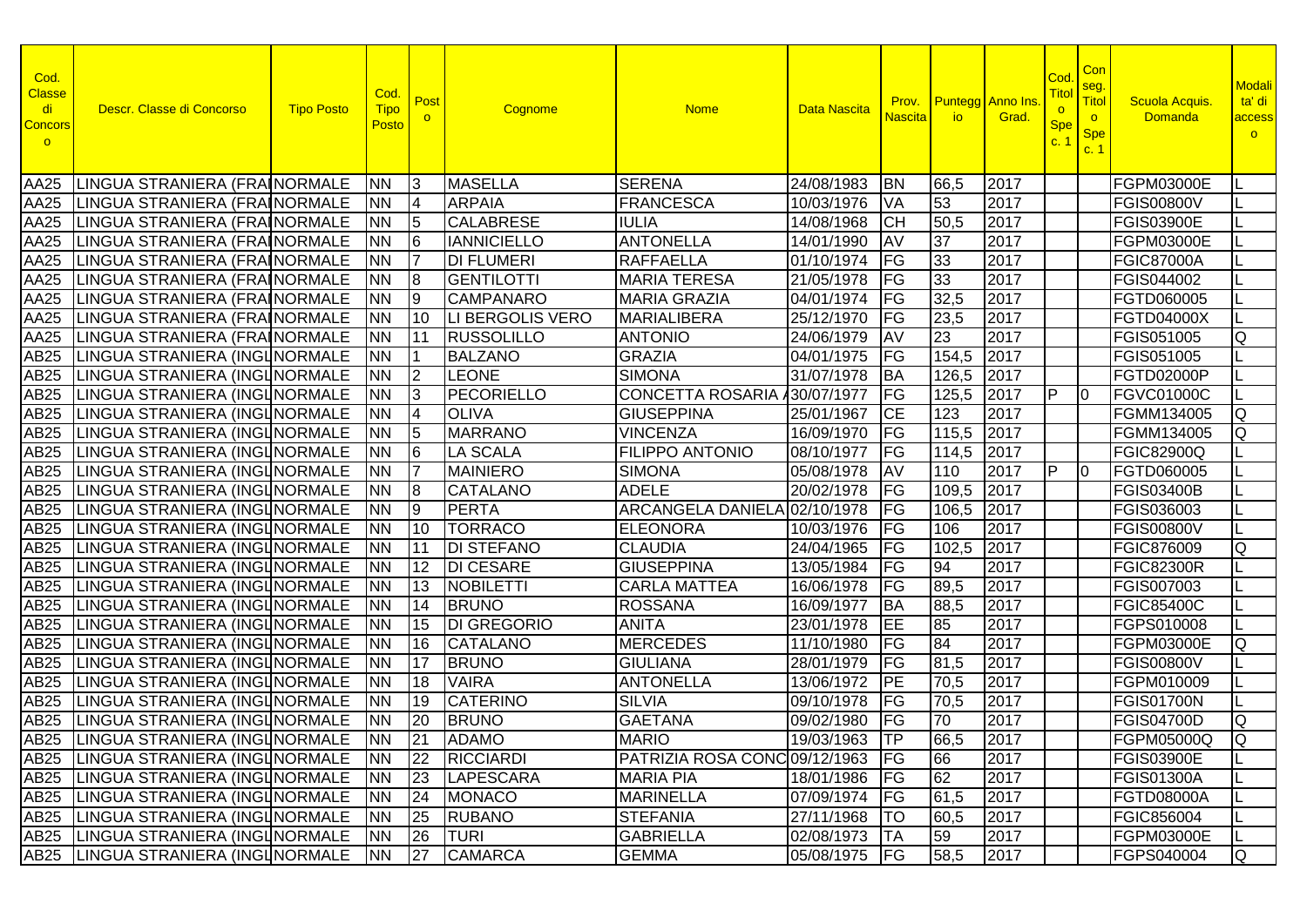| Cod.<br><b>Classe</b><br>di<br><b>Concors</b><br>$\circ$ | Descr. Classe di Concorso             | <b>Tipo Posto</b> | Cod.<br><b>Tipo</b><br><b>Posto</b> | Post<br>$\circ$ | Cognome            | <b>Nome</b>                   | Data Nascita    | Prov.<br><b>Nascita</b> | <b>Puntegg</b> Anno Ins<br><b>io</b> | Grad. | Cod<br><u>Titol</u><br>$\circ$<br><b>Spe</b><br>c.1 | Con<br>seg.<br>Titol<br>$\circ$<br><b>Spe</b><br>c. 1 | <b>Scuola Acquis</b><br><b>Domanda</b> | <b>Modali</b><br>ta' di<br>access<br>$\circ$ |
|----------------------------------------------------------|---------------------------------------|-------------------|-------------------------------------|-----------------|--------------------|-------------------------------|-----------------|-------------------------|--------------------------------------|-------|-----------------------------------------------------|-------------------------------------------------------|----------------------------------------|----------------------------------------------|
| AB25                                                     | LINGUA STRANIERA (INGLNORMALE         |                   | <b>NN</b>                           | 28              | <b>MASELLA</b>     | <b>SERENA</b>                 | 24/08/1983      | <b>BN</b>               | 58,5                                 | 2017  |                                                     |                                                       | <b>FGPM03000E</b>                      |                                              |
| AB25                                                     | LINGUA STRANIERA (INGLNORMALE         |                   | <b>NN</b>                           | 29              | <b>MANDUZIO</b>    | <b>MARIA ASSUNTA</b>          | 04/11/1967      | <b>IFG</b>              | 57,5                                 | 2017  |                                                     |                                                       | FGIS007003                             |                                              |
| AB25                                                     | LINGUA STRANIERA (INGLNORMALE         |                   | <b>NN</b>                           | 30              | <b>ARPAIA</b>      | <b>FRANCESCA</b>              | 10/03/1976      | VA                      | 57                                   | 2017  |                                                     |                                                       | <b>FGIS00800V</b>                      |                                              |
| AB25                                                     | LINGUA STRANIERA (INGLNORMALE         |                   | <b>NN</b>                           | 31              | <b>MOLINARIO</b>   | <b>CARMEN</b>                 | 15/07/1978      | AV                      | 57                                   | 2017  |                                                     |                                                       | FGIS051005                             | Q                                            |
| AB25                                                     | LINGUA STRANIERA (INGLNORMALE         |                   | <b>NN</b>                           | 32              | <b>DACHINO</b>     | <b>ALESSANDRA</b>             | 23/12/1982      | FG                      | 55                                   | 2017  |                                                     |                                                       | <b>FGIS03900E</b>                      |                                              |
| AB25                                                     | LINGUA STRANIERA (INGLNORMALE         |                   | <b>NN</b>                           | 33              | <b>CALABRESE</b>   | <b>IULIA</b>                  | 14/08/1968      | <b>CH</b>               | 52,5                                 | 2017  |                                                     |                                                       | <b>FGIS03900E</b>                      |                                              |
| AB25                                                     | LINGUA STRANIERA (INGUNORMALE         |                   | <b>NN</b>                           | 34              | <b>PLACIDO</b>     | <b>MICHELA</b>                | 25/05/1974      | FG                      | 50,5                                 | 2017  |                                                     |                                                       | FGPM03000E                             | Q                                            |
| AB25                                                     | LINGUA STRANIERA (INGLNORMALE         |                   | <b>NN</b>                           | 35              | <b>DE RESPINIS</b> | <b>MICHELE</b>                | 08/02/1967      | $\overline{FG}$         | 46,5                                 | 2017  |                                                     |                                                       | <b>FGIS00800V</b>                      |                                              |
| AB25                                                     | LINGUA STRANIERA (INGLNORMALE         |                   | <b>NN</b>                           | 36              | MOSSUTO            | ELENA MARIA ADDOLO 03/08/1975 |                 | FG                      | 45                                   | 2017  |                                                     |                                                       | FGIS021009                             |                                              |
| AB25                                                     | LINGUA STRANIERA (INGLNORMALE         |                   | <b>NN</b>                           | 37              | <b>CURCI</b>       | <b>MARIA GIOVANNA</b>         | 15/09/1985      | FG                      | 45                                   | 2017  |                                                     |                                                       | FGPS010008                             |                                              |
| AB25                                                     | LINGUA STRANIERA (INGLNORMALE         |                   | <b>NN</b>                           | 38              | <b>SAVINO</b>      | <b>MARIA LUCIA</b>            | 25/10/1984      | FG                      | 42                                   | 2017  |                                                     |                                                       | FGIS036003                             |                                              |
| AB25                                                     | LINGUA STRANIERA (INGLNORMALE         |                   | <b>NN</b>                           | 39              | <b>DOTO</b>        | <b>LUCIA</b>                  | 26/03/1990      | FG                      | 35,5                                 | 2017  |                                                     |                                                       | <b>FGIS00800V</b>                      |                                              |
| AB25                                                     | LINGUA STRANIERA (INGLNORMALE         |                   | <b>INN</b>                          | 40              | <b>GENTILOTTI</b>  | <b>MARIA TERESA</b>           | 21/05/1978      | FG                      | 33                                   | 2017  |                                                     |                                                       | FGIS044002                             |                                              |
| AB25                                                     | LINGUA STRANIERA (INGUNORMALE         |                   | <b>NN</b>                           | 41              | <b>COLANGELO</b>   | <b>CARMELINA</b>              | 24/04/1978      | EE                      | 28,5                                 | 2017  |                                                     |                                                       | FGTD08000A                             |                                              |
| AB25                                                     | LINGUA STRANIERA (INGLNORMALE         |                   | <b>NN</b>                           | 42              | <b>LUPO</b>        | <b>STEFANIA</b>               | 20/04/1980      | FG                      | 27                                   | 2017  |                                                     |                                                       | FGIS049005                             |                                              |
| AB25                                                     | LINGUA STRANIERA (INGLNORMALE         |                   | <b>NN</b>                           | 43              | <b>NATALE</b>      | <b>ANGELA</b>                 | 24/07/1969      | <b>BA</b>               | 26,5                                 | 2017  |                                                     |                                                       | <b>FGIC84400T</b>                      |                                              |
| AB25                                                     | LINGUA STRANIERA (INGLNORMALE         |                   | <b>NN</b>                           | 44              | LEUCI              | <b>SILVIA</b>                 | 13/11/1978      | EE                      | 26                                   | 2017  |                                                     |                                                       | <b>FGPM03000E</b>                      |                                              |
| AB25                                                     | LINGUA STRANIERA (INGLNORMALE         |                   | <b>NN</b>                           | 45              | PANUNZIO           | <b>MARIA GRAZIA</b>           | 02/12/1988      | FG                      | 25,5                                 | 2017  |                                                     |                                                       | <b>FGIS00300Q</b>                      |                                              |
| AB25                                                     | LINGUA STRANIERA (INGLNORMALE         |                   | <b>NN</b>                           | 46              | <b>DI COSMO</b>    | <b>ELENA</b>                  | 30/08/1975      | FG                      | 25,5                                 | 2017  |                                                     |                                                       | FGPS040004                             |                                              |
| AB25                                                     | LINGUA STRANIERA (INGLNORMALE         |                   | <b>NN</b>                           | 47              | <b>LONGO</b>       | <b>SIMONA</b>                 | 01/04/1982      | FG                      | 24                                   | 2017  |                                                     |                                                       | <b>FGIS03400B</b>                      |                                              |
| AB25                                                     | LINGUA STRANIERA (INGLNORMALE         |                   | <b>NN</b>                           | 48              | <b>RUSSOLILLO</b>  | <b>ANTONIO</b>                | 24/06/1979      | AV                      | 23                                   | 2017  |                                                     |                                                       | FGIS051005                             | Q                                            |
| AB25                                                     | LINGUA STRANIERA (INGLNORMALE         |                   | <b>NN</b>                           | 49              | LI BERGOLIS VERO   | <b>MARIALIBERA</b>            | 25/12/1970      | FG                      | 22.5                                 | 2017  |                                                     |                                                       | <b>FGTD04000X</b>                      |                                              |
| AB56                                                     | <b>CHITARRA</b>                       | <b>NORMALE</b>    | <b>NN</b>                           |                 | <b>CIOCIOLA</b>    | <b>DOMENICO</b>               | 01/12/1980      | FG                      | 119,95 2017                          |       |                                                     |                                                       | <b>FGPM03000E</b>                      | Q                                            |
| AB <sub>56</sub>                                         | <b>CHITARRA</b>                       | <b>NORMALE</b>    | <b>NN</b>                           | I2              | <b>ROBERTO</b>     | <b>ANDREA</b>                 | 26/10/1995      | FG                      | 105                                  | 2017  |                                                     |                                                       | <b>FGMM00400C</b>                      | ID                                           |
| AB56                                                     | <b>CHITARRA</b>                       | <b>NORMALE</b>    | <b>NN</b>                           | 13              | <b>DELLI CARRI</b> | <b>DANILO</b>                 | 28/07/1990      | FG                      | 49                                   | 2017  |                                                     |                                                       | FGPM03000E                             |                                              |
| AB56                                                     | <b>CHITARRA</b>                       | <b>NORMALE</b>    | <b>NN</b>                           | I4              | <b>PALMIERI</b>    | <b>GAETANO</b>                | 29/09/1965      | FG                      | 34                                   | 2017  |                                                     |                                                       | FGPM03000E                             |                                              |
| AB56                                                     | <b>CHITARRA</b>                       | <b>NORMALE</b>    | <b>NN</b>                           | 15              | FERRI              | <b>ALESSANDRO</b>             | 22/08/1985      | FG                      | 33,5                                 | 2017  |                                                     |                                                       | <b>FGPM03000E</b>                      |                                              |
| AB56                                                     | <b>CHITARRA</b>                       | <b>NORMALE</b>    | <b>NN</b>                           | 16              | <b>STODUTO</b>     | <b>MARCO</b>                  | 12/08/1992      | $F$ G                   | 21,5                                 | 2017  |                                                     |                                                       | <b>FGMM141008</b>                      |                                              |
|                                                          | AB56 CHITARRA                         | <b>NORMALE</b>    | <b>NN</b>                           | 17              | <b>MARTELLA</b>    | <b>SONIA</b>                  | 24/12/1982      | FG                      | 6                                    | 2017  |                                                     |                                                       | <b>FGIC82900Q</b>                      | ID                                           |
|                                                          | AC25 LINGUA STRANIERA (SPA NORMALE NN |                   |                                     | $\overline{11}$ | <b>MALERBA</b>     | <b>MARIA CELESTE</b>          | 26/09/1976 FG   |                         | 96,5                                 | 2017  |                                                     |                                                       | FGIS021009                             |                                              |
|                                                          | AC25 LINGUA STRANIERA (SPAINORMALE    |                   | <b>INN</b>                          | $\vert$ 2       | <b>BRUNO</b>       | <b>GAETANA</b>                | 09/02/1980 FG   |                         | 95                                   | 2017  |                                                     |                                                       | <b>FGIS04700D</b>                      | lQ                                           |
|                                                          | AC25 LINGUA STRANIERA (SPAINORMALE    |                   | INN.                                | 13              | <b>CAMARCA</b>     | <b>GEMMA</b>                  | 05/08/1975   FG |                         | 83,5                                 | 2017  |                                                     |                                                       | FGPS040004                             | Q                                            |
|                                                          | AC25 LINGUA STRANIERA (SPA NORMALE    |                   | <b>NN</b>                           | $\vert 4$       | <b>SPERA</b>       | <b>FILOMENA</b>               | 20/03/1974   FG |                         | 82                                   | 2017  |                                                     |                                                       | FGMM00400C                             |                                              |
|                                                          | AC25   LINGUA STRANIERA (SPA NORMALE  |                   | <b>NN</b>                           | $\sqrt{5}$      | <b>VAIRA</b>       | <b>ANTONELLA</b>              | 13/06/1972 PE   |                         | 75,5                                 | 2017  |                                                     |                                                       | FGPM010009                             |                                              |
|                                                          | AC25 LINGUA STRANIERA (SPAINORMALE    |                   | <b>NN</b>                           | 16              | <b>BRUNO</b>       | <b>GIULIANA</b>               | 28/01/1979   FG |                         | 68,5                                 | 2017  |                                                     |                                                       | <b>FGIS00800V</b>                      |                                              |
|                                                          | AC25 LINGUA STRANIERA (SPA NORMALE    |                   | <b>NN</b>                           | 17              | <b>CATERINO</b>    | <b>SILVIA</b>                 | 09/10/1978   FG |                         | 66,5                                 | 2017  |                                                     |                                                       | FGIS01700N                             | IL.                                          |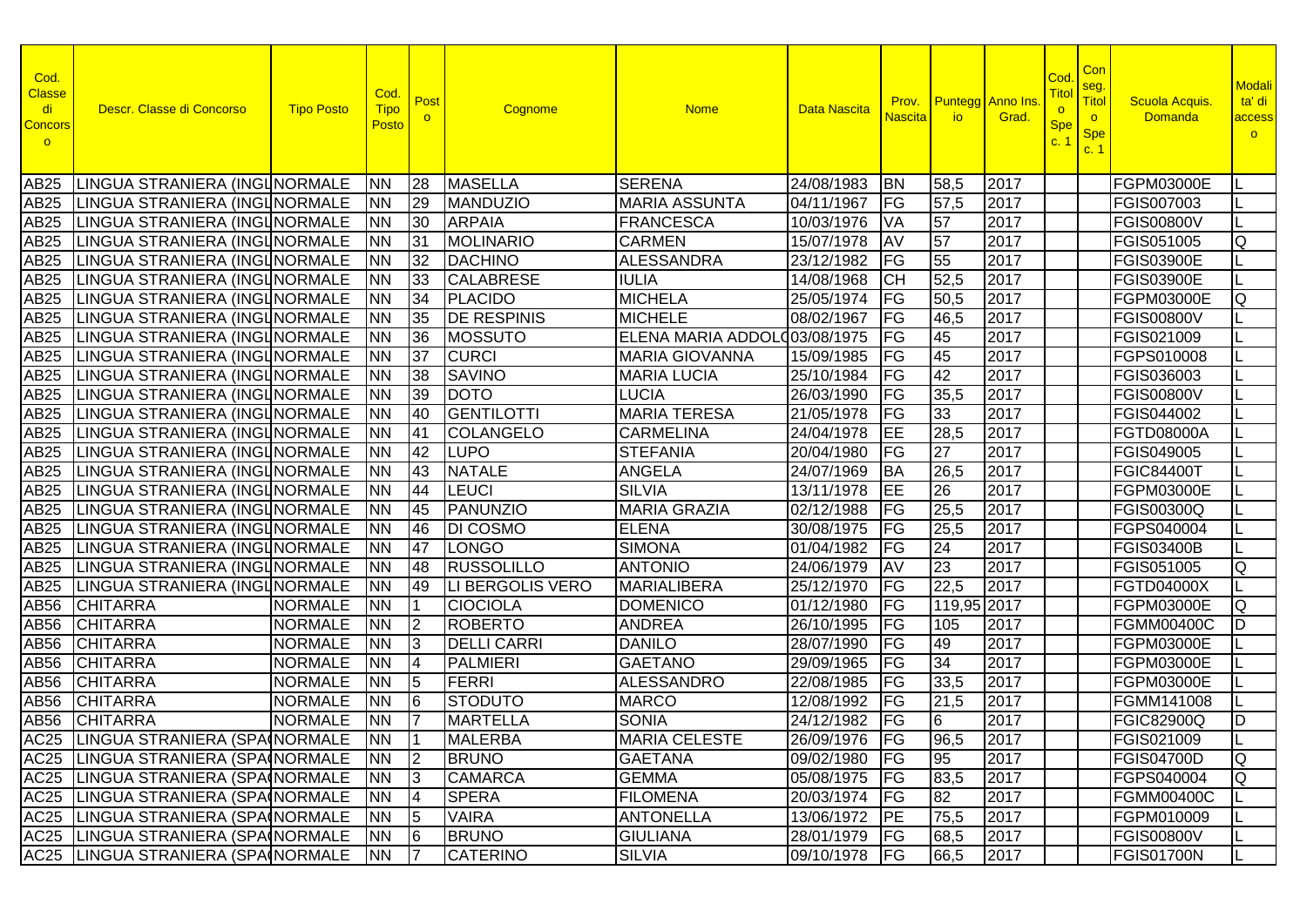| Cod.<br><b>Classe</b><br>di<br><b>Concors</b><br>$\circ$ | Descr. Classe di Concorso                          | <b>Tipo Posto</b> | Cod.<br><b>Tipo</b><br>Posto | Post<br>$\circ$ | Cognome            | <b>Nome</b>                    | Data Nascita    | Prov.<br><b>Nascita</b>  | io.        | <b>Puntegg</b> Anno Ins<br>Grad. | Coc<br>Tito<br>$\overline{\mathbf{o}}$<br><b>Spe</b><br>C <sup>2</sup> | Con<br>seg.<br>Titol<br>$\circ$<br><b>Spe</b><br>c. 1 | <b>Scuola Acquis</b><br><b>Domanda</b> | <b>Modali</b><br>ta' di<br>access<br>$\circ$ |
|----------------------------------------------------------|----------------------------------------------------|-------------------|------------------------------|-----------------|--------------------|--------------------------------|-----------------|--------------------------|------------|----------------------------------|------------------------------------------------------------------------|-------------------------------------------------------|----------------------------------------|----------------------------------------------|
| AC25                                                     | LINGUA STRANIERA (SPAGNOL(NORMALE                  |                   | <b>NN</b>                    | 18              | <b>RICCIARDI</b>   | PATRIZIA ROSA CONC 09/12/1963  |                 | <b>FG</b>                | 62         | 2017                             |                                                                        |                                                       | <b>FGIS03900E</b>                      |                                              |
| AC25                                                     | LINGUA STRANIERA (SPAGNOL(NORMALE                  |                   | <b>NN</b>                    | 19              | <b>MOLINARIO</b>   | <b>CARMEN</b>                  | 15/07/1978      | AV                       | 57         | 2017                             |                                                                        |                                                       | FGIS051005                             | Q                                            |
| <b>AC25</b>                                              | INGUA STRANIERA (SPAGNOL(NORMALE                   |                   | <b>NN</b>                    | 110             | <b>CATALANO</b>    | <b>MERCEDES</b>                | 11/10/1980      | FG                       | 56         | 2017                             |                                                                        |                                                       | FGPM03000E                             | Q                                            |
| AC25                                                     | INGUA STRANIERA (SPAGNOL(NORMALE                   |                   | <b>NN</b>                    | <u> 11</u>      | <b>DI GREGORIO</b> | <b>ANITA</b>                   | 23/01/1978      | EE                       | 55         | 2017                             |                                                                        |                                                       | FGPS010008                             |                                              |
| <b>AC25</b>                                              | INGUA STRANIERA (SPAGNOLONORMALE                   |                   | <b>NN</b>                    | $ 12\rangle$    | <b>MANDUZIO</b>    | <b>MARIA ASSUNTA</b>           | 04/11/1967      | FG                       | 54,5       | 2017                             |                                                                        |                                                       | FGIS007003                             |                                              |
| AC25                                                     | INGUA STRANIERA (SPAGNOLONORMALE                   |                   | <b>INN</b>                   | 13              | <b>DACHINO</b>     | <b>ALESSANDRA</b>              | 23/12/1982      | FG                       | 49         | 2017                             |                                                                        |                                                       | FGIS03900E                             |                                              |
| AC25                                                     | INGUA STRANIERA (SPAGNOL(NORMALE                   |                   | <b>INN</b>                   | 14              | <b>CONSIGLIO</b>   | <b>STEFANIA</b>                | 19/10/1982      | FG                       | 38         | 2017                             |                                                                        |                                                       | FGPM03000E                             |                                              |
| AC25                                                     | LINGUA STRANIERA (SPAGNOL(NORMALE                  |                   | <b>NN</b>                    | 15              | <b>MOSSUTO</b>     | ELENA MARIA ADDOLO 03/08/1975  |                 | FG                       | 37         | 2017                             |                                                                        |                                                       | FGIS021009                             |                                              |
| <b>AC25</b>                                              | LINGUA STRANIERA (SPAGNOLONORMALE                  |                   | <b>NN</b>                    | 16              | <b>DOTO</b>        | <b>LUCIA</b>                   | 26/03/1990      | FG                       | 35,5       | 2017                             |                                                                        |                                                       | <b>FGIS00800V</b>                      |                                              |
| <b>AC25</b>                                              | LINGUA STRANIERA (SPAGNOL(NORMALE                  |                   | <b>NN</b>                    | <u> 17</u>      | <b>DALFINO</b>     | <b>SILVIA</b>                  | 03/07/1992      | FG                       | 34         | 2017                             |                                                                        |                                                       | FGTD010004                             |                                              |
| <b>AC25</b>                                              | INGUA STRANIERA (SPAGNOL(NORMALE                   |                   | <b>NN</b>                    | 18              | <b>CAMPANARO</b>   | <b>MARIA GRAZIA</b>            | 04/01/1974      | FG                       | 32,5       | 2017                             |                                                                        |                                                       | FGTD060005                             |                                              |
| AC25                                                     | LINGUA STRANIERA (SPAGNOL(NORMALE                  |                   | <b>NN</b>                    | $ 19\rangle$    | <b>GIULIANI</b>    | <b>GIUSY</b>                   | 27/04/1985      | <b>BA</b>                | 29         | 2017                             |                                                                        |                                                       | <b>FGIS03400B</b>                      |                                              |
| <b>AC25</b>                                              | LINGUA STRANIERA (SPAGNOLONORMALE                  |                   | <b>NN</b>                    | 20              | <b>LUPO</b>        | <b>STEFANIA</b>                | 20/04/1980      | FG                       | 26         | 2017                             |                                                                        |                                                       | FGIS049005                             |                                              |
| <b>AC25</b>                                              | LINGUA STRANIERA (SPAGNOLONORMALE                  |                   | <b>INN</b>                   | 21              | <b>COLANGELO</b>   | <b>CARMELINA</b>               | 24/04/1978      | EE                       | 26         | 2017                             |                                                                        |                                                       | FGTD08000A                             |                                              |
| AC25                                                     | LINGUA STRANIERA (SPAGNOLONORMALE                  |                   | <b>NN</b>                    | 22              | <b>DI COSMO</b>    | <b>ELENA</b>                   | 30/08/1975      | FG                       | 25,5       | 2017                             |                                                                        |                                                       | FGPS040004                             |                                              |
| AC25                                                     | LINGUA STRANIERA (SPAGNOL(NORMALE                  |                   | <b>NN</b>                    | 23              | <b>BOCCARDI</b>    | <b>EMANUELA</b>                | 27/12/1982      | FG                       | 25,5       | 2017                             |                                                                        |                                                       | FGTD08000A                             |                                              |
| AD <sub>00</sub>                                         | SECONDARIA DI PRIMO GRADO SOST. MINORA CH          |                   |                              |                 | <b>PECORIELLO</b>  | <b>CONCETTA ROSARIA</b>        | 30/07/1977      | <b>IFG</b>               | 125,5      | 2017                             | <b>P</b>                                                               | 10                                                    | FGVC01000C                             |                                              |
| AD <sub>00</sub>                                         | SECONDARIA DI PRIMO GRADO SOST. MINORA CH          |                   |                              | I2              | <b>MAINIERO</b>    | <b>SIMONA</b>                  | 05/08/1978      | AV                       | 110        | 2017                             | P                                                                      | 10                                                    | FGTD060005                             |                                              |
| AD <sub>00</sub>                                         | SECONDARIA DI PRIMO GRADO SOST. MINORA CH          |                   |                              | I3              | <b>MIRAGLIA</b>    | <b>FABRIZIO</b>                | 31/10/1979      | FG                       | 75,5       | 2017                             | ΙP                                                                     | I0                                                    | FGRI020004                             |                                              |
| AD <sub>00</sub>                                         | SECONDARIA DI PRIMO GRADO SOST. MINORA CH          |                   |                              |                 | <b>ROMAGNUOLO</b>  | <b>MICHAEL DAVID</b>           | 26/06/1984      | FG                       | 74         | 2017                             | ΙP                                                                     | I0                                                    | FGTD02000P                             |                                              |
| AD <sub>00</sub>                                         | SECONDARIA DI PRIMO GRADO SOST. MINORA CH          |                   |                              | 15              | <b>SIMONETTI</b>   | <b>COSTANZA</b>                | 01/08/1983      | FG                       | 73,7       | 2017                             | ΙP                                                                     | I0                                                    | <b>FGIS00800V</b>                      |                                              |
| AD <sub>00</sub>                                         | SECONDARIA DI PRIMO GRADO SOST. MINORA CH          |                   |                              | l6              | <b>DELLI CARRI</b> | VALERIA                        | 23/04/1975      | FG                       | 71,5       | 2017                             | ΙP                                                                     | I0                                                    | <b>FGPM03000E</b>                      | IQ                                           |
| AD <sub>00</sub>                                         | SECONDARIA DI PRIMO GRADO SOST. MINORA CH          |                   |                              |                 | <b>SINESI</b>      | <b>NUNZIA</b>                  | 11/06/1965      | <b>BA</b>                | 35         | 2017                             | IP                                                                     | I0                                                    | <b>FGIC84600D</b>                      |                                              |
| AD <sub>00</sub>                                         | SECONDARIA DI PRIMO GRADO SOST. MINORA DH          |                   |                              |                 | <b>PECORIELLO</b>  | <b>CONCETTA ROSARIA</b>        | 30/07/1977      | FG                       | 125,5      | 2017                             | IP                                                                     | I0                                                    | <b>FGVC01000C</b>                      |                                              |
| AD <sub>00</sub>                                         | SECONDARIA DI PRIMO GRADO SOST. MINORA DH          |                   |                              | I2              | <b>MAINIERO</b>    | <b>SIMONA</b>                  | 05/08/1978      | AV                       | 110        | 2017                             | ΙP                                                                     | I0                                                    | <b>FGTD060005</b>                      |                                              |
| AD <sub>00</sub>                                         | SECONDARIA DI PRIMO GRADO SOST. MINORA DH          |                   |                              | I3              | <b>MIRAGLIA</b>    | <b>FABRIZIO</b>                | 31/10/1979      | FG                       | 75,5       | 2017                             | ΙP                                                                     | 10                                                    | <b>FGRI020004</b>                      |                                              |
| AD <sub>00</sub>                                         | SECONDARIA DI PRIMO GRADO SOST. MINORA DH          |                   |                              | 14              | <b>ROMAGNUOLO</b>  | <b>MICHAEL DAVID</b>           | 26/06/1984      | FG                       | 74         | 2017                             | IP                                                                     | I0                                                    | FGTD02000P                             |                                              |
| AD00                                                     | SECONDARIA DI PRIMO GRADO SOST. MINORA DH          |                   |                              | 15              | <b>SIMONETTI</b>   | <b>COSTANZA</b>                | 01/08/1983      | FG                       | 73,7       | 2017                             | ΙP                                                                     | 10                                                    | FGIS00800V                             |                                              |
| AD00                                                     | <b>ISECONDARIA DI PRIMO GRADO SOST. MINORA IDH</b> |                   |                              | 16              | <b>DELLI CARRI</b> | <b>VALERIA</b>                 | 23/04/1975      | $\overline{\mathsf{FG}}$ | 71,5       | 2017                             | $\overline{P}$                                                         | 10                                                    | <b>FGPM03000E</b>                      | lQ.                                          |
|                                                          | AD00 SECONDARIA DI PRIMO GRADO SOST. MINORA DH     |                   |                              | $\overline{17}$ | <b>SINESI</b>      | <b>NUNZIA</b>                  | 11/06/1965 BA   |                          | 35         | 2017                             | $\overline{P}$                                                         | $\overline{0}$                                        | <b>FGIC84600D</b>                      |                                              |
|                                                          | AD00 SECONDARIA DI PRIMO GRADO SOST. MINORA EH     |                   |                              | $\vert$ 1       | <b>PECORIELLO</b>  | CONCETTA ROSARIA 30/07/1977 FG |                 |                          | 125,5 2017 |                                  | IP.                                                                    | $\overline{0}$                                        | <b>FGVC01000C</b>                      |                                              |
|                                                          | AD00 SECONDARIA DI PRIMO GRADO SOST. MINORA EH     |                   |                              | 12              | <b>MAINIERO</b>    | <b>SIMONA</b>                  | 05/08/1978      | <b>JAV</b>               | 110        | 2017                             | ∣P                                                                     | 10                                                    | <b>FGTD060005</b>                      |                                              |
|                                                          | AD00 SECONDARIA DI PRIMO GRADO SOST. MINORA EH     |                   |                              | $\overline{3}$  | <b>MIRAGLIA</b>    | <b>FABRIZIO</b>                | 31/10/1979      | <b>IFG</b>               | 75,5       | 2017                             | ΙP                                                                     | 10                                                    | <b>FGRI020004</b>                      |                                              |
|                                                          | AD00 SECONDARIA DI PRIMO GRADO SOST. MINORA EH     |                   |                              | 14              | <b>ROMAGNUOLO</b>  | <b>MICHAEL DAVID</b>           | 26/06/1984      | <b>IFG</b>               | 74         | 2017                             | P                                                                      | $\overline{0}$                                        | FGTD02000P                             |                                              |
|                                                          | AD00 SECONDARIA DI PRIMO GRADO SOST. MINORA EH     |                   |                              | $\sqrt{5}$      | <b>SIMONETTI</b>   | <b>COSTANZA</b>                | 01/08/1983      | <b>FG</b>                | 73,7       | 2017                             | ΙP                                                                     | $\overline{0}$                                        | <b>FGIS00800V</b>                      |                                              |
|                                                          | AD00 SECONDARIA DI PRIMO GRADO SOST. MINORA EH     |                   |                              | 6               | <b>DELLI CARRI</b> | <b>VALERIA</b>                 | 23/04/1975   FG |                          | 71,5       | 2017                             | IP                                                                     | 10                                                    | FGPM03000E                             | Q                                            |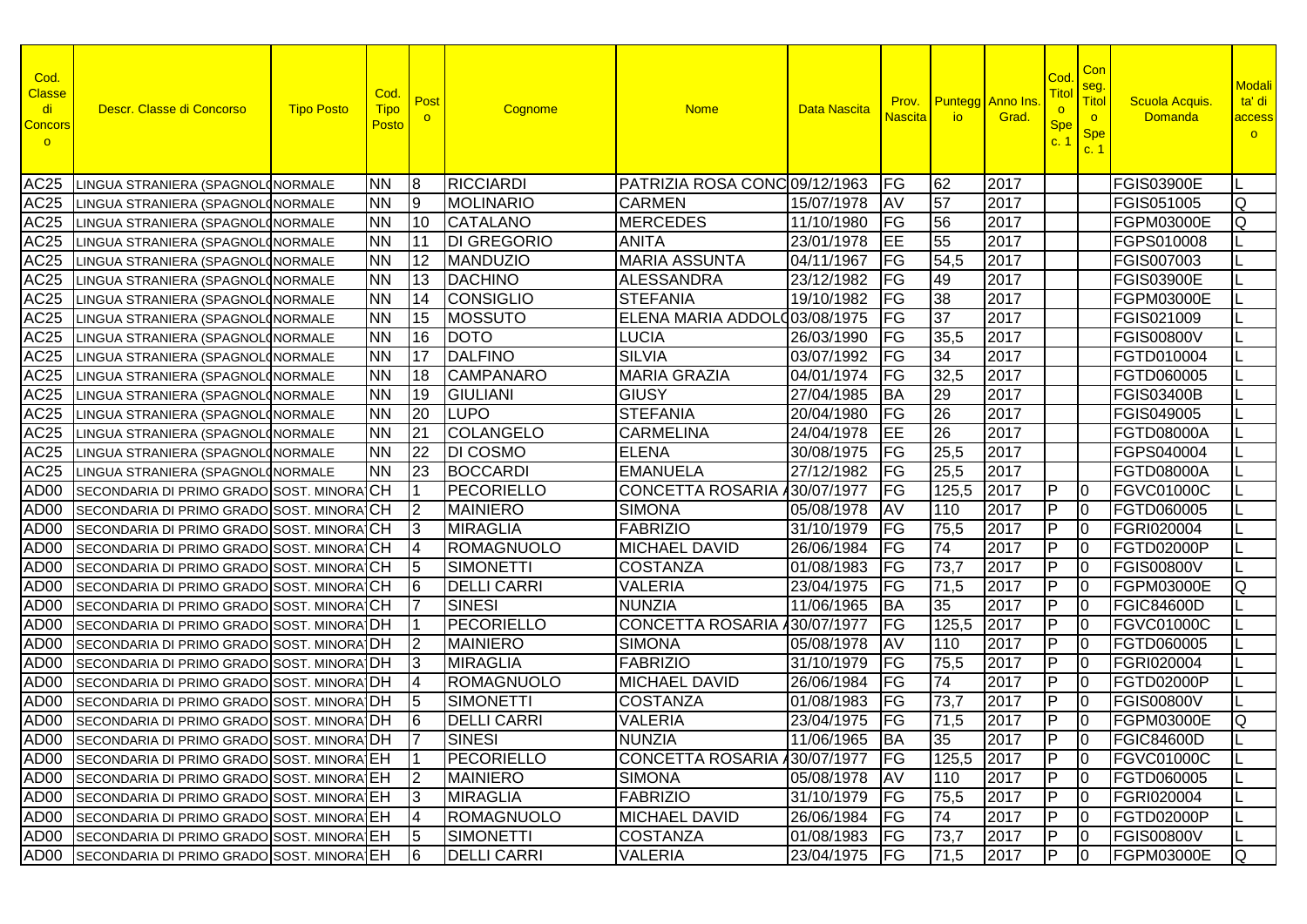| Cod.<br><b>Classe</b><br>di<br><b>Concors</b><br>$\circ$ | Descr. Classe di Concorso                 | <b>Tipo Posto</b> | Cod.<br><b>Tipo</b><br>Posto | Post            | Cognome            | <b>Nome</b>                   | Data Nascita    | Prov.<br><b>Nascita</b> | <b>Puntegg Anno Ins</b><br><b>io</b> | Grad. | Co <sub>0</sub><br>Tito<br>$\circ$<br><b>Spe</b><br>C <sub>1</sub> | Con<br>seg.<br>Titol<br>$\circ$<br><b>Spe</b><br>c.1 | <b>Scuola Acquis</b><br><b>Domanda</b> | Modali<br>ta' di<br>access<br>$\circ$ |
|----------------------------------------------------------|-------------------------------------------|-------------------|------------------------------|-----------------|--------------------|-------------------------------|-----------------|-------------------------|--------------------------------------|-------|--------------------------------------------------------------------|------------------------------------------------------|----------------------------------------|---------------------------------------|
| AD <sub>00</sub>                                         | SECONDARIA DI PRIMO GRADO SOST. MINORA EH |                   |                              | 17              | <b>SINESI</b>      | <b>NUNZIA</b>                 | 11/06/1965      | <b>BA</b>               | 35                                   | 2017  | IP                                                                 | 10                                                   | <b>FGIC84600D</b>                      |                                       |
| AD25                                                     | LINGUA STRANIERA (TEDESCO) NORMALE        |                   | INN.                         |                 | <b>RITUCCI</b>     | <b>DINA</b>                   | 30/09/1970      | EE                      | 112                                  | 2017  |                                                                    |                                                      | <b>FGIC82300R</b>                      |                                       |
| AD25                                                     | LINGUA STRANIERA (TEDESCO) NORMALE        |                   | <b>NN</b>                    | 12              | <b>ROMAGNUOLO</b>  | <b>MICHAEL DAVID</b>          | 26/06/1984      | FG                      | 74                                   | 2017  | IP                                                                 | 10                                                   | FGTD02000P                             |                                       |
| AD25                                                     | LINGUA STRANIERA (TEDESCO) NORMALE        |                   | <b>NN</b>                    | 13              | <b>MAIELLARO</b>   | <b>ROSANNA</b>                | 18/11/1978      | FG                      | 70                                   | 2017  |                                                                    |                                                      | FGPS08000E                             |                                       |
| AD <sub>25</sub>                                         | LINGUA STRANIERA (TEDESCO) NORMALE        |                   | INN                          | 14              | TURI               | <b>GABRIELLA</b>              | 02/08/1973      | TA                      | 58                                   | 2017  |                                                                    |                                                      | FGPM03000E                             |                                       |
| AD <sub>25</sub>                                         | LINGUA STRANIERA (TEDESCO) NORMALE        |                   | <b>NN</b>                    | 15              | <b>MONACO</b>      | <b>MARINELLA</b>              | 07/09/1974      | FG                      | 54,25                                | 2017  |                                                                    |                                                      | <b>FGTD08000A</b>                      |                                       |
| AD25                                                     | LINGUA STRANIERA (TEDESCO) NORMALE        |                   | <b>NN</b>                    | 16              | <b>IANNICIELLO</b> | <b>ANTONELLA</b>              | 14/01/1990      | AV                      | 37                                   | 2017  |                                                                    |                                                      | FGPM03000E                             |                                       |
| AD <sub>25</sub>                                         | LINGUA STRANIERA (TEDESCO) NORMALE        |                   | <b>NN</b>                    | 17              | LEUCI              | <b>SILVIA</b>                 | 13/11/1978      | EE                      | 26                                   | 2017  |                                                                    |                                                      | FGPM03000E                             |                                       |
| AI56                                                     | <b>PERCUSSIONI</b>                        | <b>NORMALE</b>    | <b>NN</b>                    | l 1             | <b>OTTOMANO</b>    | <b>STEFANO</b>                | 04/12/1983      | <b>BA</b>               | 135,7                                | 2017  |                                                                    |                                                      | FGPM03000E                             |                                       |
| AI56                                                     | <b>PERCUSSIONI</b>                        | <b>NORMALE</b>    | <b>NN</b>                    | l2              | <b>DELLE FAVE</b>  | <b>RAFFAELE</b>               | 27/05/1984      | FG                      | 81,35                                | 2017  |                                                                    |                                                      | FGPM03000E                             |                                       |
| AI56                                                     | <b>PERCUSSIONI</b>                        | <b>NORMALE</b>    | <b>NN</b>                    | 13              | <b>PERNA</b>       | <b>MARIKA CARMELA</b>         | 16/07/1990      | FG                      | 64,2                                 | 2017  |                                                                    |                                                      | FGPM03000E                             |                                       |
| AI56                                                     | <b>PERCUSSIONI</b>                        | <b>NORMALE</b>    | <b>NN</b>                    | 14              | <b>BOVE</b>        | <b>ANTONIO</b>                | 18/08/1994      | FG                      | 33                                   | 2017  |                                                                    |                                                      | FGIC822001                             | D                                     |
| AI56                                                     | <b>PERCUSSIONI</b>                        | <b>NORMALE</b>    | <b>NN</b>                    | 15              | <b>ROSSI</b>       | <b>ALFONSO PAOLO</b>          | 18/08/1983      | FG                      | 14,5                                 | 2017  |                                                                    |                                                      | <b>FGIC80700V</b>                      |                                       |
| AJ56                                                     | <b>PIANOFORTE</b>                         | <b>NORMALE</b>    | <b>NN</b>                    |                 | <b>RIZZO</b>       | <b>ROSARIA DINA</b>           | 03/01/1973      | FG                      | 195                                  | 2017  |                                                                    |                                                      | FGPM03000E                             |                                       |
| AJ56                                                     | <b>PIANOFORTE</b>                         | <b>NORMALE</b>    | <b>NN</b>                    | 12              | <b>FANELLI</b>     | <b>GIUSEPPE</b>               | 18/04/1969      | FG                      | 167,7                                | 2017  |                                                                    |                                                      | FGPM03000E                             |                                       |
| AJ56                                                     | <b>PIANOFORTE</b>                         | <b>NORMALE</b>    | <b>NN</b>                    | 13              | <b>SANNONER</b>    | <b>VALERIO</b>                | 30/09/1993      | FG                      | 124                                  | 2017  |                                                                    |                                                      | FGPM03000E                             |                                       |
| AJ56                                                     | <b>PIANOFORTE</b>                         | <b>NORMALE</b>    | <b>NN</b>                    | 14              | <b>STAFANO</b>     | <b>PASQUALE</b>               | 02/12/1972      | FG                      | 109,5                                | 2017  |                                                                    |                                                      | FGPM03000E                             |                                       |
| AJ56                                                     | <b>PIANOFORTE</b>                         | <b>NORMALE</b>    | <b>NN</b>                    | 15              | <b>GALULLO</b>     | PATRIZIA ADELAIDE             | 01/04/1967      | FG                      | 109,4                                | 2017  |                                                                    |                                                      | FGIS00300Q                             | D                                     |
| AJ56                                                     | <b>PIANOFORTE</b>                         | <b>NORMALE</b>    | <b>NN</b>                    | 6               | <b>NASUTO</b>      | <b>ANGELO</b>                 | 08/11/1994      | FG                      | 100                                  | 2017  |                                                                    |                                                      | FGPM03000E                             |                                       |
| AJ56                                                     | <b>PIANOFORTE</b>                         | <b>NORMALE</b>    | <b>NN</b>                    |                 | <b>INFANTE</b>     | <b>FEDERICA</b>               | 24/01/1987      | FG                      | 99,6                                 | 2017  |                                                                    |                                                      | FGPM03000E                             |                                       |
| AJ56                                                     | <b>PIANOFORTE</b>                         | <b>NORMALE</b>    | <b>NN</b>                    | 8               | <b>IORIO</b>       | <b>GIOVANNI</b>               | 09/03/1972      | FG                      | 99                                   | 2017  |                                                                    |                                                      | FGPM03000E                             |                                       |
| AJ56                                                     | <b>PIANOFORTE</b>                         | <b>NORMALE</b>    | <b>NN</b>                    | Ι9              | <b>LAMONACA</b>    | <b>MARIA RITA</b>             | 13/02/1986      | <b>BA</b>               | 91,7                                 | 2017  |                                                                    |                                                      | <b>FGIS02600C</b>                      |                                       |
| AJ56                                                     | <b>PIANOFORTE</b>                         | <b>NORMALE</b>    | <b>NN</b>                    | 10              | <b>ARMIENTO</b>    | <b>LUCREZIA MARIA</b>         | 03/08/1974      | FG                      | 82,4                                 | 2017  |                                                                    |                                                      | FGPM03000E                             | D                                     |
| AJ56                                                     | <b>PIANOFORTE</b>                         | <b>NORMALE</b>    | <b>NN</b>                    | <u> 11</u>      | <b>SIMONETTI</b>   | <b>COSTANZA</b>               | 01/08/1983      | FG                      | 73,7                                 | 2017  | IP                                                                 | $\overline{10}$                                      | <b>FGIS00800V</b>                      |                                       |
| AJ56                                                     | <b>PIANOFORTE</b>                         | <b>NORMALE</b>    | <b>NN</b>                    | 12              | <b>COCOMAZZI</b>   | <b>LUCA</b>                   | 13/07/1995      | FG                      | 68,8                                 | 2017  |                                                                    |                                                      | <b>FGIC84400T</b>                      |                                       |
| AJ56                                                     | <b>PIANOFORTE</b>                         | <b>NORMALE</b>    | <b>NN</b>                    | 13              | <b>GUERRA</b>      | <b>MATTEO</b>                 | 07/10/1993      | FG                      | 61,8                                 | 2017  |                                                                    |                                                      | <b>FGIS04200A</b>                      | D                                     |
| AJ56                                                     | <b>PIANOFORTE</b>                         | <b>NORMALE</b>    | <b>NN</b>                    | $\overline{1}4$ | <b>MENGA</b>       | <b>MARTA</b>                  | 02/01/1989      | FG                      | 57                                   | 2017  |                                                                    |                                                      | <b>FGIS00800V</b>                      | D                                     |
| AJ56                                                     | <b>PIANOFORTE</b>                         | <b>NORMALE</b>    | <b>NN</b>                    | 15              | <b>AUGELLI</b>     | <b>MICHELE</b>                | 10/08/1995      | FG                      | 49,45                                | 2017  |                                                                    |                                                      | FGPM03000E                             |                                       |
| AJ56                                                     | <b>PIANOFORTE</b>                         | <b>NORMALE</b>    | <b>NN</b>                    | 16              | <b>VERGURA</b>     | <b>BEATRICE</b>               | 14/06/1993      | FG                      | 48,5                                 | 2017  |                                                                    |                                                      | FGPM05000Q                             |                                       |
|                                                          | AJ56 PIANOFORTE                           | <b>NORMALE</b>    | <b>NN</b>                    |                 | 17 APRILE          | <b>SIMONA</b>                 | 30/10/1986 FG   |                         | 48                                   | 2017  |                                                                    |                                                      | <b>FGPM03000E</b>                      |                                       |
|                                                          | AJ56 PIANOFORTE                           | <b>NORMALE</b>    | <b>NN</b>                    | 18              | SANNONER           | <b>ROBERTA</b>                | 23/01/1992   FG |                         | 47,7                                 | 2017  |                                                                    |                                                      | FGPM03000E                             |                                       |
|                                                          | AJ56 PIANOFORTE                           | <b>NORMALE</b>    | <b>NN</b>                    | 19              | MUCCIARONE         | <b>KATIA</b>                  | 04/04/1988      | FG                      | 42,2                                 | 2017  |                                                                    |                                                      | FGPM03000E                             |                                       |
|                                                          | AJ56 PIANOFORTE                           | <b>NORMALE</b>    | <b>NN</b>                    | 20              | <b>LUSURIELLO</b>  | IRMA ANTONIETTA EL 05/07/1964 |                 | <b>IFG</b>              | 38,9                                 | 2017  |                                                                    |                                                      | FGPM03000E                             |                                       |
|                                                          | AJ56 PIANOFORTE                           | <b>NORMALE</b>    | <b>NN</b>                    | 21              | <b>SCARAFINO</b>   | <b>ANNALISA</b>               | 25/07/1974      | <b>FG</b>               | 36,3                                 | 2017  |                                                                    |                                                      | FGTF13000C                             | Q                                     |
|                                                          | AJ56 PIANOFORTE                           | <b>NORMALE</b>    | <b>NN</b>                    | 22              | <b>ESPOSTO</b>     | <b>DANIELA</b>                | 20/03/1986      | <b>FG</b>               | 35,5                                 | 2017  |                                                                    |                                                      | FGPM03000E                             |                                       |
|                                                          | AJ56 PIANOFORTE                           | <b>NORMALE</b>    | <b>NN</b>                    | 23              | <b>DE FINIS</b>    | <b>SIMONA</b>                 | 15/12/1984      | <b>FG</b>               | 35                                   | 2017  |                                                                    |                                                      | <b>FGIS02900X</b>                      | Q                                     |